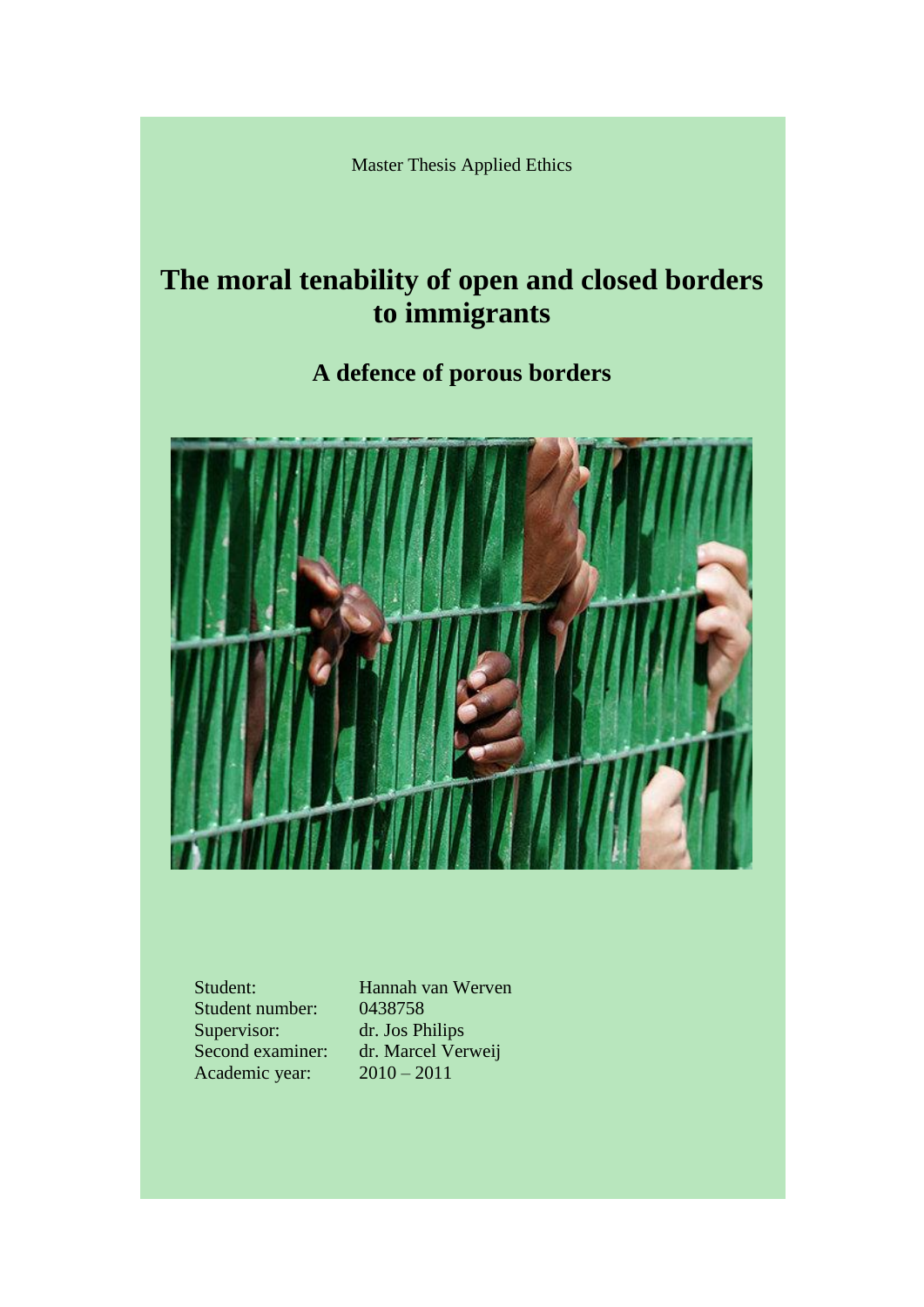# **Content**

| $\mathbf{1}$     | Introduction                                             | 3                |
|------------------|----------------------------------------------------------|------------------|
| 1.1              | Central question and objective                           | $\overline{4}$   |
| 1.2              | Some remarks on borders                                  | 5                |
| 1.3              | Case study: the immigration policy of the Netherlands    | $\boldsymbol{6}$ |
| 1.4              | Overview chapters                                        | 9                |
| $\overline{c}$   | What are the reasons for open borders?                   | 10               |
| 2.1              | Freedom                                                  | 10               |
| 2.2              | Moral equality                                           | 14               |
| 2.3              | No coercion without democratic justification             | 17               |
| 2.4              | Improvement of life conditions                           | 22               |
| 2.5              | Conclusion                                               | 23               |
| $\mathfrak{Z}$   | What are the arguments for closed borders?               | 25               |
| 3.1              | The self-determination argument                          | 25               |
| 3.2              | The functioning society argument                         | 31               |
| 3.2.1            | Economy                                                  | 31               |
|                  | 3.2.2 Security                                           | 32               |
| 3.2.3            | Indirect cosmopolitanism                                 | 33               |
|                  | 3.2.4 Conclusion                                         | 36               |
| 3.3              | Conclusion                                               | 37               |
| $\overline{4}$   | Should borders be open or closed?                        | 38               |
| 4.1              | Porous borders                                           | 38               |
| 4.1.1            | The self-determination argument                          | 39               |
| 4.1.2            | The functioning society argument                         | 43               |
| 4.1.3            | Conclusion                                               | 46               |
| 4.2              | Guidelines and criteria for the admittance of immigrants | 46               |
| 4.3              | Global moral duties because of porous borders            | 50               |
| 4.4              | Conclusion                                               | 53               |
| 5                | Conclusion                                               | 54               |
| Literature       |                                                          | 58               |
| Acknowledgements |                                                          | 61               |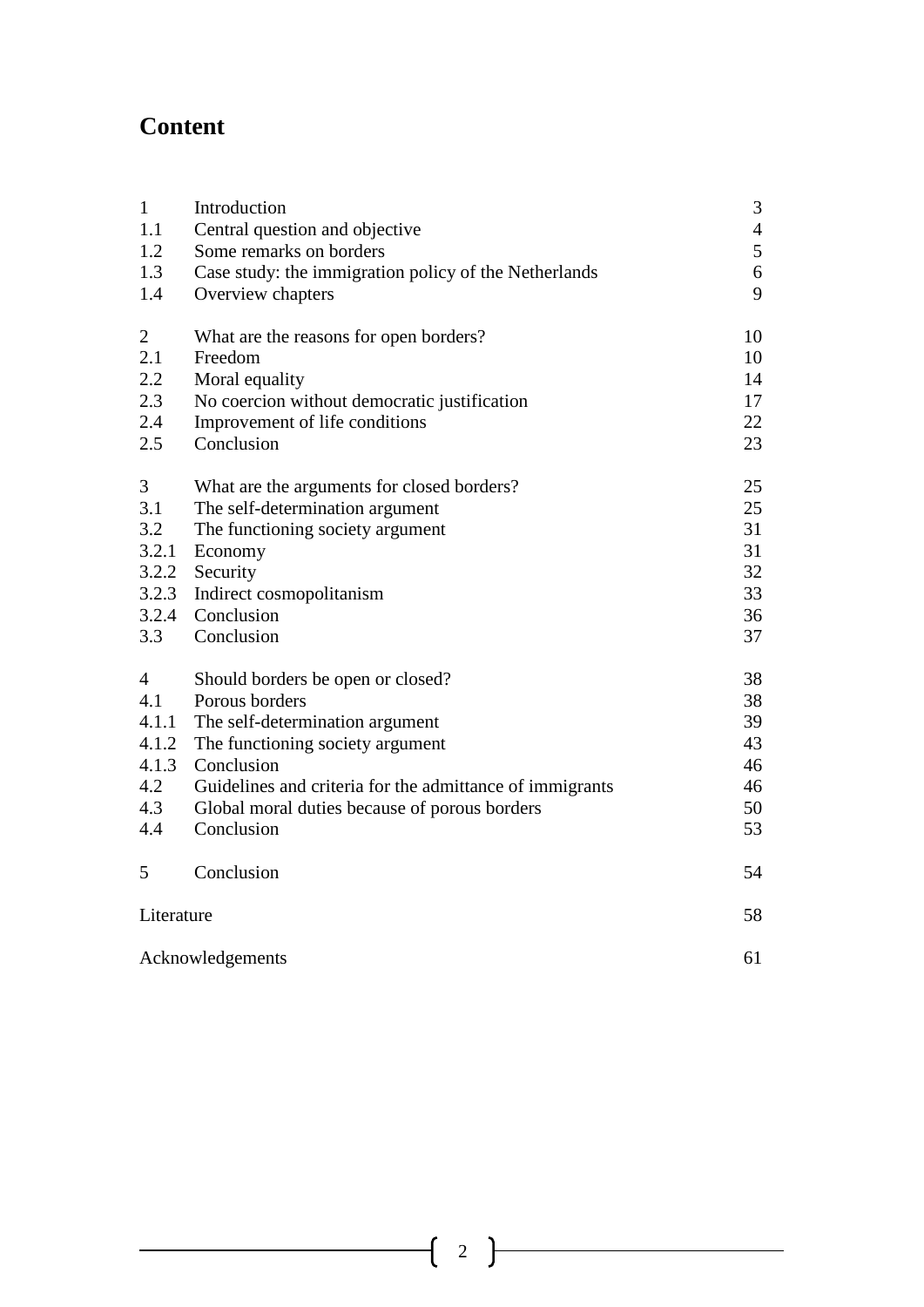# **The moral tenability of open and closed borders to immigrants**

#### **Abstract**

In this thesis I will analyse the moral tenability of open and closed borders to immigrants. I will present the strongest reasons for open borders: freedom, moral equality, no coercion without democratic justification and improvement of life conditions. And I will present the best arguments for closed borders: the selfdetermination argument and the functioning society argument. I will show that the culture and freedom of association versions of the self-determination argument and the indirect cosmopolitanism version of the functioning society argument do not hold, while the democracy version of the self-determination argument and the economy and security versions of the functioning society argument do hold. I will defend that porous borders – borders that are partially open and partially closed – are the best option. Furthermore, I will give an indication on some broad guidelines and criteria that may count as a minimum standard to which states need to adapt their immigration policy. I will illustrate to what extent states already incorporate this by comparing these guidelines and criteria with the Dutch immigration policy. I will conclude with the claim that states that have a porous borders policy need to fulfil some global moral duties toward, between others, third world countries, in order to make the porous borders option morally defensible.

# **1 Introduction**

Immigration is a strongly debated issue nowadays. Newspapers write almost every week about new groups of African refugees crossing the Mediterranean Sea or about European political parties that want to limit immigration. This debate is often highly emotional; people are reacting to immigration out of fear or anger. Whether to open or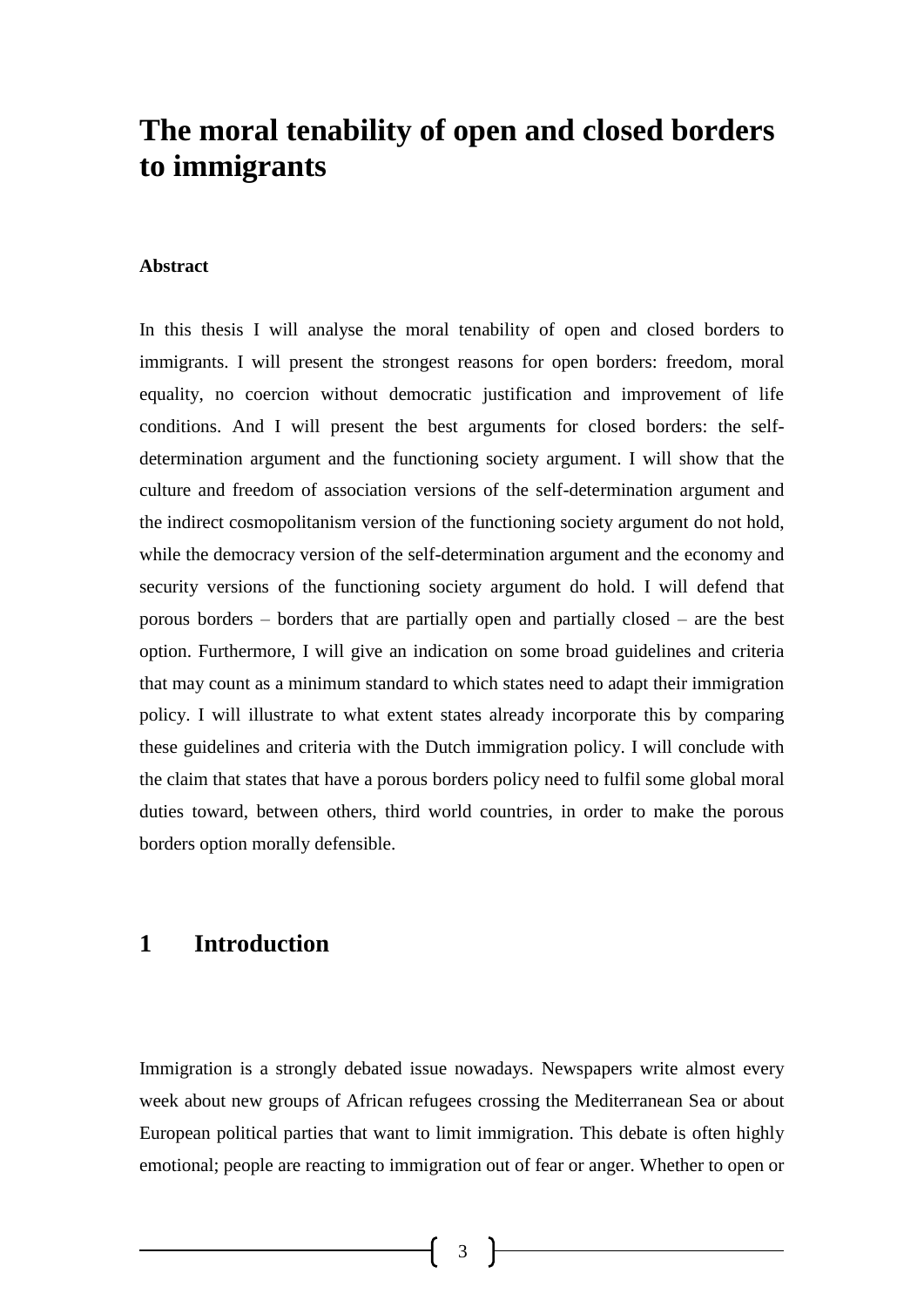close borders to immigrants is also an issue that is of great importance to applied ethics and political philosophy. It raises questions on the moral acceptability of the way states treat would-be immigrants. What kind of admission policy should a state adopt?

#### **1.1 Central question and objective**

The central question of this thesis is: "What is the moral tenability of open and closed borders to immigrants?" It is my objective to show both that there are very strong reasons for a state to have open borders and that there is are some good arguments for limiting the admittance of immigrants. I will defend that the porous borders option is in this case the best option, because it does justice to both the reasons for open borders and the arguments for closed borders. With porous borders I mean borders that are partially open and partially closed. I will argue that there are four strong reasons in favour of open borders: freedom, moral equality, no coercion without democratic legitimation and improvement of life conditions. I will argue also that the culture and freedom of association versions of the self-determination argument and the indirect cosmopolitanism version of the functioning society argument are not able to justify the closure of borders to immigrants. The only arguments that can be legitimately used in favour of some restrictions on an open borders policy are the democracy version of the self-determination argument and the economy and security versions of the functioning society argument. In order to give people that would like to immigrate equal chances in equal circumstances there have to be clear and fair criteria for the admittance of immigrants. I will give an indication for some guidelines and criteria that may count as a minimum standard for the immigration policies of states. Furthermore, I will argue that having porous borders obliges a state to fulfil their global moral duties towards, amongst others, the countries of which they refuse would-be immigrants insofar it is in their power to do so. The purpose is that the problems because of which people want to emigrate, e.g. hunger, poverty and violence, will be combatted. I am not offering a cut-and-dried solution for the problem of immigration, but the appropriate conditions for a solution.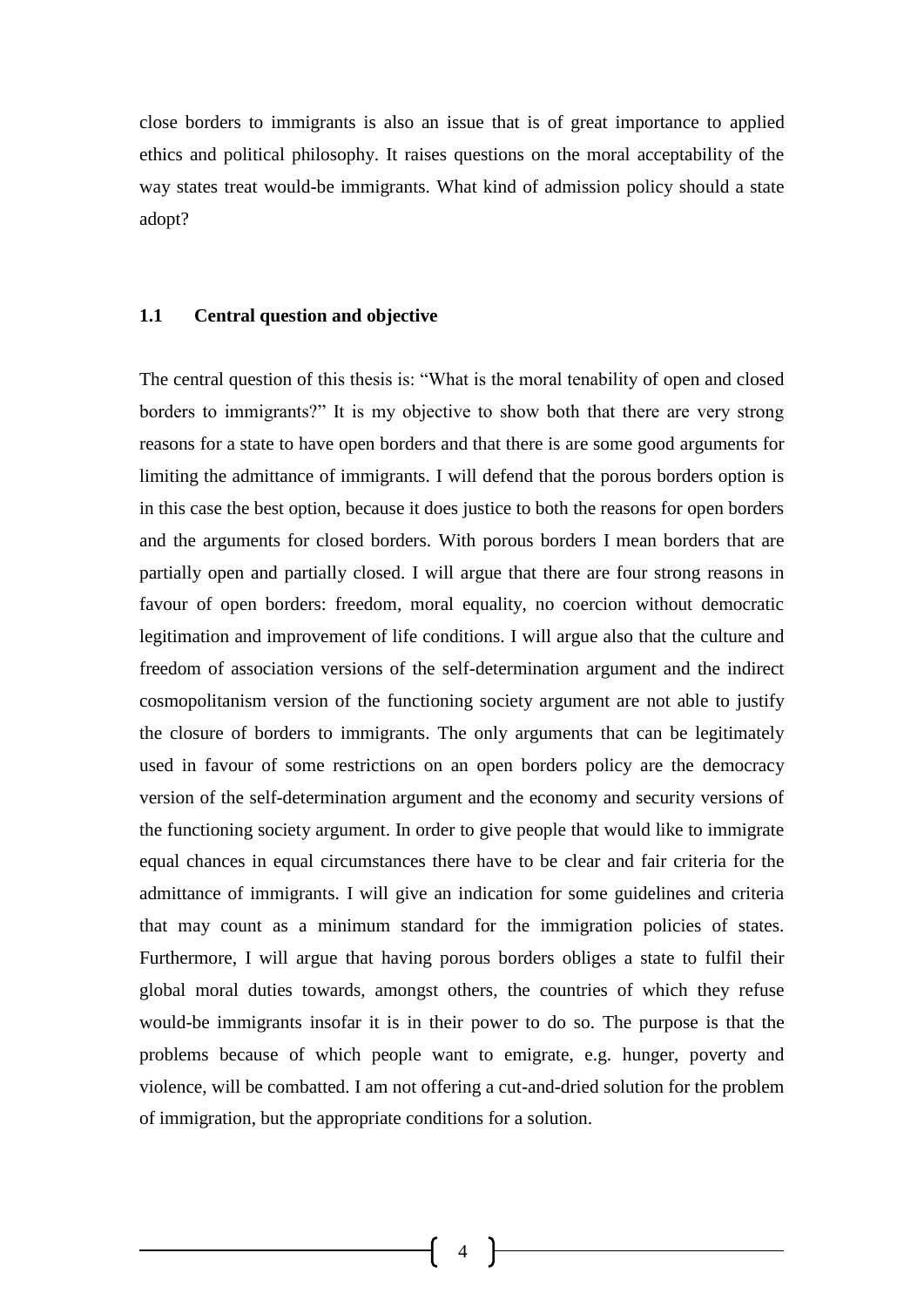#### **1.2 Some remarks on borders**

Before I continue with sketching the situation with regard to immigration of the case study of the Netherlands, I would like to make some remarks on the term 'borders'. As we all know borders have often been drawn in an arbitrary way, without the wish of peoples to be separate or together being acknowledged. As a consequence peoples were split up between states and states including different peoples arose. Nonetheless I take the current borders as a given, because I want to use the world as it is now as a starting point, not a fictional reality.<sup>1</sup> So in this thesis I will be dealing with non-ideal theory. In ideal theory the question whether states should have open or closed borders would not even arise, because of the absence of the evils that cause many people to flee from their countries and to immigrate elsewhere. But in non-ideal theory this is a topic that needs to be discussed. What I try to do in this thesis is to point out how a borders policy in the current world can be morally defendable.

The control of borders can be managed in different ways. States can have open, closed or porous borders. With the term 'open borders' I refer to a situation in which a country admits all immigrants, while I use the term 'closed borders' for a situation in which a country refuses all immigrants. The term 'porous borders' refers to a situation in which a country admits some immigrants, while it refuses others. How porous a states' borders should be I discuss in chapter 4. As we shall see the division between the defenders of open and closed borders is not as sharp as one may expect it to be. Some authors are in favour of an open borders position, but defend meanwhile some restrictions on open immigration. Other authors are in favour of a closed borders position, but allow also for some exceptions to this policy. Although authors may successively present arguments for both more open and more closed borders I will present the arguments separately.

<sup>&</sup>lt;sup>1</sup> With taking the current borders as a given I do not mean to say that the current borders are the best possible or just option. Neither do I intend to neglect the historic context in which these borders have been created, nor do I mean to deny the moral responsibilities that may arise from the injustices that have occurred during the period in which borders were settled. I come back to this in paragraph 4.3. What I mean to say, however, is that I am talking about the current world as it is, without pleading for a stateless world, a global state or a revolution that will change the current borders.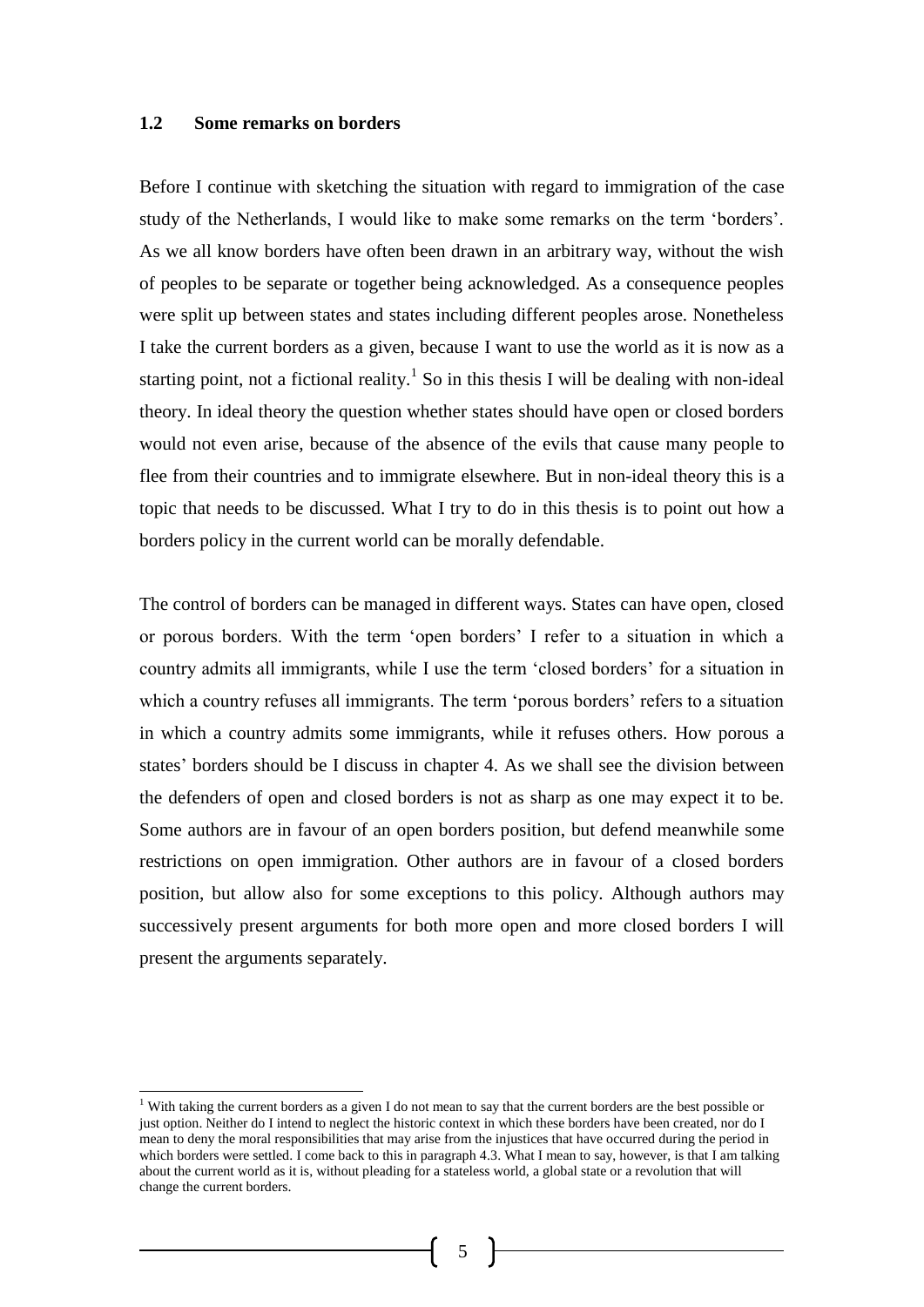#### **1.3 Case study: the immigration policy of the Netherlands**

As mentioned before, I have chosen the Netherlands as a case study. The purpose of this case study is to give a concrete illustration of how a borders policy may work out in practice. I will return to this case study in chapter 4 when I compare the guidelines and criteria that I have formulated with the Dutch immigration policy. I will now shortly describe the legal framework of the Netherlands with regard to immigration, placed in its international context within conventions and regulations of the United Nations (UN) and the European Union (EU). I will focus on the main points, so my treatment of this subject will not be exhaustive.

To begin with, the General Assembly of the UN established the Office of the United Nations High Commissioner for Refugees (UNHCR) in 1950. This UN Refugee Agency has the protection of refugee rights as its task. The Convention relating to the Status of Refugees is the legal basis for the UNHCR's work. This convention is a crucial legal instrument for the protection of refugees which was adopted by the UN in 1951. It was ratified by the Netherlands in 1956. It defines who can be called a refugee and clarifies their rights as well as the obligations that the joining states have towards refugees. Article 1 of the convention describes a refugee as someone who "(…) owing to well-founded fear of being persecuted for reasons of race, religion, nationality, membership of a particular social group or political opinion, is outside the country of his nationality and is unable or, owing to such fear, is unwilling to avail himself of the protection of that country; or who, not having a nationality and being outside the country of his former habitual residence as a result of such events, is unable or, owing to such fear, is unwilling to return to it."<sup>2</sup> Furthermore, the convention formulates the important principle of non-refoulement that forbids states to send back refugees to dangerous countries: "No Contracting State shall expel or return ("refouler") a refugee in any manner whatsoever to the frontiers of territories where his life or freedom would be threatened on account of his race, religion, nationality, membership of a particular social group or political opinion."<sup>3</sup> The

<sup>&</sup>lt;sup>2</sup> See: *Convention and protocol relating to the status of refugees* (Geneva, UNHCR, 2010 [1<sup>st</sup> edition: 1951]) p. 14.

<sup>3</sup> See: ibid, p. 30.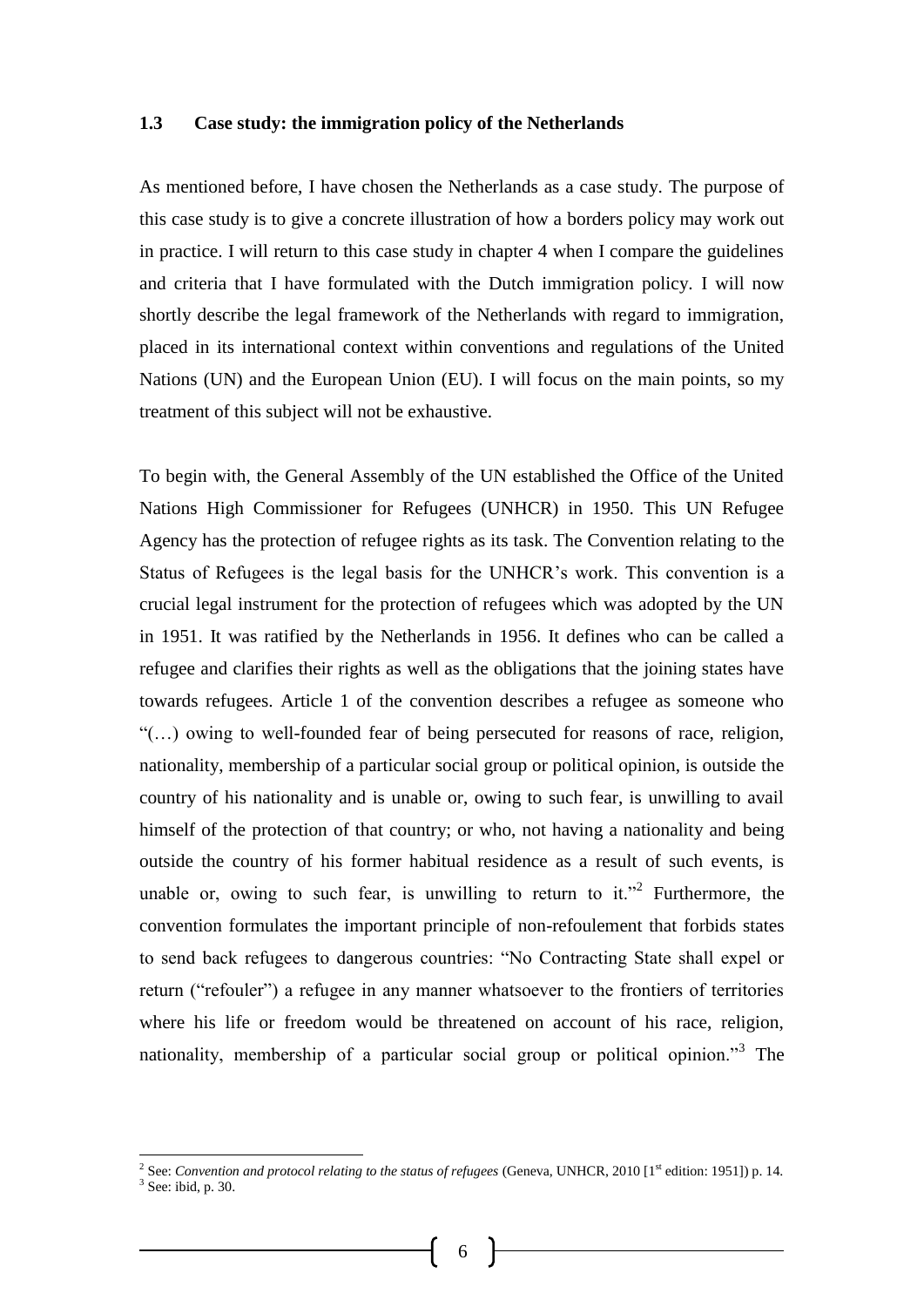protocol that was added in 1967 in order to remove the geographical and temporal restrictions of the convention was acceded by the Netherlands in 1968.<sup>4</sup>

Although the EU does not have a harmonised immigration and asylum system yet, it is currently working towards a Common European Asylum System (CEAS). One of the crucial regulations that aims at this is the Dublin II Regulation<sup>5</sup> in which is specified which country is responsible for the asylum procedure of which immigrant. Usually this is the country in which the immigrant first applied for asylum, although there are some exceptions. Following the Dublin II Regulation only one EU Member State will consider the asylum application of an immigrant. Someone who is rejected in one Member State cannot apply for asylum in another Member State. The Netherlands also participates in Frontex, the EU Agency that takes care of the external border control.<sup>6</sup>

The immigration and asylum policy of the Netherlands has different criteria for different groups of people. The criteria for asylum seekers to be admitted are partly the same as in article 1 of the Convention relating to the Status of Refugees. Anyone who meets one of these criteria will be given a residence permit: "1. You have wellfounded reasons to fear for persecution in your country of origin on grounds of race, religion, nationality, political conviction or because you belong to a certain social group. 2. You have well-founded reasons to be exposed to an inhuman treatment in your country of origin. 3. You had to leave your country because of severe traumatic experiences. The trauma is caused by the government or by groups that exercise the actual power in a country. The government cannot or does not want to offer protection. 4. You cannot return to your country because the Dutch government considers the situation there too unsafe to return. 5. You are a family member of someone who is in the meantime in possession of an asylum residence permit and you

- lex.europa.eu/LexUriServ/LexUriServ.do?uri=CELEX:32003R0343:EN:NOT.<br><sup>6</sup> See:
- 

http://europa.eu/legislation\_summaries/justice\_freedom\_security/free\_movement\_of\_persons\_asylum\_immigratio n/l33153\_en.htm, http://eur-lex.europa.eu/LexUriServ/LexUriServ.do?uri=CELEX:32003R0343:EN:NOT, http://ec.europa.eu/home-affairs/policies/asylum/asylum\_intro\_en.htm, http://www.europa-

nu.nl/id/vh1aly4653wh/asiel\_en\_migratiebeleid, http://www.frontex.europa.eu/, http://www.europanu.nl/id/vh6telvdgppy/europees\_agentschap\_voor\_het\_beheer\_van

 4 See: http://www.unhcr.org.

<sup>5</sup> The full name of this regulation is: Council Regulation (EC) No 343/2003 of 18 February 2003 establishing the criteria and mechanisms for determining the MemberState responsible for examining an asylum application lodged in one of the Member States by a third-country national. See: http://eur-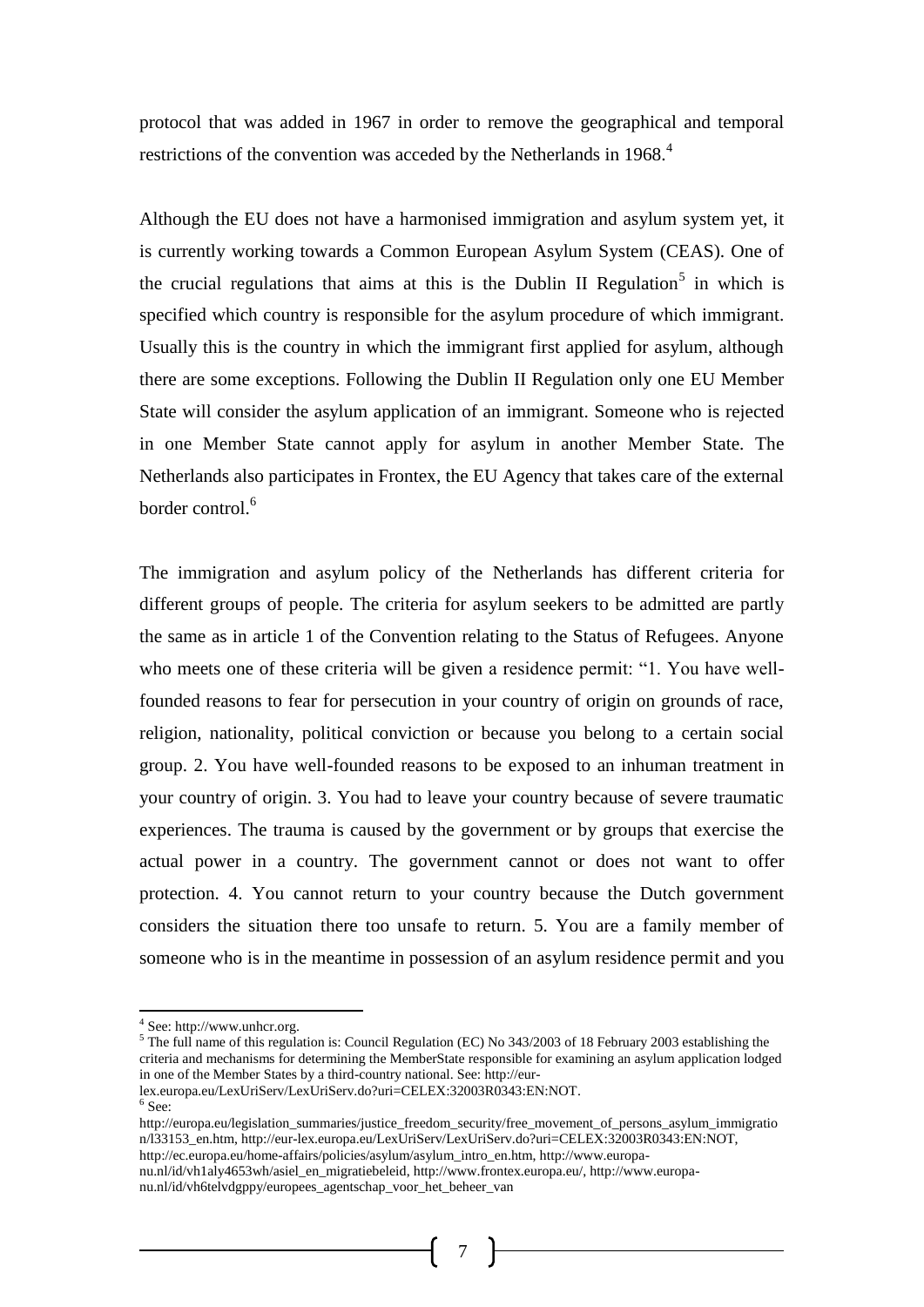have travelled simultaneously into the Netherlands or you have travelled into the Netherlands within three months after your family member has received the residence permit."<sup>7</sup> There are some restrictions however: "Your asylum application can be refused if: 1. You have been in another country where you could have applied for asylum before you came to the Netherlands or if you have applied for asylum in another country already. 2. You are a danger for the public order and national security. 3. You provide false data."<sup>8</sup> For immigrants other than asylum seekers different criteria apply. They need to have a sufficient income, a valid passport and they have to be willing to undergo a medical test on tuberculosis. Their employer needs to have a work permit for immigrants. Furthermore, they may not be a danger to the public order. In several cases there are some exceptions to these general criteria for employees. EU citizens need not have a job, but may also come to live in the Netherlands if they have sufficient financial resources and a health insurance. Victims or witnesses of human trafficking can be given a residence permit under specific conditions, just as persons who want to undergo a medical treatment in the Netherlands. On basis of article 8 of the European Convention on Human Rights<sup>9</sup>, that protects citizens against interference by the government into their family and private life, a residence permit can be given as well. Other possibilities of receiving a residence permit are the 'not guilty' clause for people who cannot return to their country without it being their fault and the 'official grant' clause for poignant situations.

l

<sup>&</sup>lt;sup>7</sup> My translation, seefor the original Dutch text: http://www.indklantdienstwijzer.nl/Default.aspx?jse=1: "U hebt gegronde redenen om in uw land van herkomst te vrezen voor vervolging op grond van ras, godsdienst, nationaliteit, politieke overtuiging of omdat u behoort tot een bepaalde sociale groep. U hebt gegronde redenen blootgesteld te worden aan een onmenselijke behandeling in uw land van herkomst. U hebt uw land om ernstige traumatische ervaringen moeten verlaten. Het trauma is veroorzaakt door de overheid of door groeperingen die de feitelijke macht uitoefenen in een land. De overheid kan of wil geen bescherming bieden. U kunt niet terugkeren naar uw land omdat de Nederlandse overheid de situatie daar te onveilig vindt om terug te keren. U bent een gezinslid van iemand die inmiddels in het bezit is van een verblijfsvergunning asiel en u bent gelijktijdig met hem of haar Nederland ingereisd of u bent binnen drie maanden nadat uw gezinslid de verblijfsvergunning heeft gekregen Nederland ingereisd."

 $8$  My translation, seefor the original Dutch text: http://www.indklantdienstwijzer.nl/Default.aspx?jse=1: "Uw asielaanvraag kan worden afgewezen als u: In een ander land bent geweest waar u asiel had kunnen aanvragen, voordat u naar Nederland kwam of al in een ander land dan Nederland asiel heeft aangevraagd. Een gevaar voor de openbare orde en nationale veiligheid vormt. Onjuistegegevensverstrekt." 9 See: *The European Convention on Human Rights and its Five Protocols*, Council of Europe, 1950: "ARTICLE 8

Everyone has the right to respect for his private and family life, his home and his correspondence.

There shall be no interference by a public authority with the exercise of this right except such as is in accordance with the law and is necessary in a democratic society in the interests of national security, public safety or the economic well-being of the country, for the prevention of disorder or crime, for the protection of health or morals, or for the protection of the rights and freedoms of others."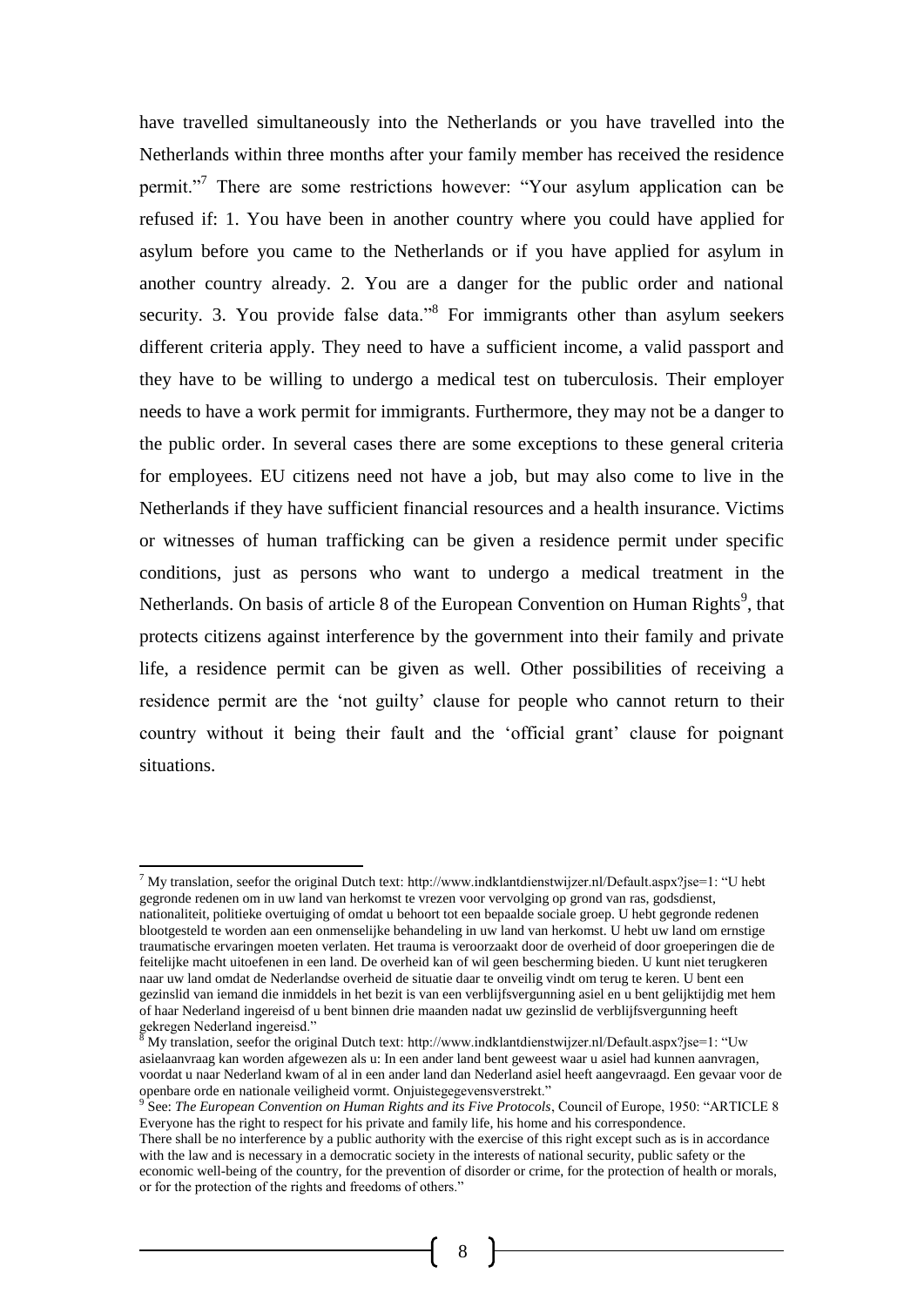So the Netherlands cannot create criteria for immigrants as it likes to, but it needs to adapt these criteria to international law. This means that the Netherlands follows the UN Convention relating to the Status of Refugees when it comes to admitting refugees. Also the Netherlands needs to abide by EU regulations and conventions, such as the Dublin II Regulation and the European Convention on Human Rights. Referring to the unofficial distinction between 'political refugees' who seek protection against personal persecution and 'economic refugees' who seek a materially better life, the Dutch immigration policy tends to admit only the first group. For apart from exceptional cases only refugees and employees that satisfy the conditions mentioned above are being given a residence permit. Underprivileged immigrants that do not meet these criteria and would like to build up a new life in the Netherlands are being refused.

### **1.4 Overview chapters**

In the upcoming chapters I will work out my central question "What is the moral tenability of open and closed borders to immigrants?" In chapter 2 I will give four reasons for a state to have open borders: freedom, moral equality, no coercion without democratic justification and improvement of life conditions. In chapter 3 I will examine two main arguments in favour of closed borders: the self-determination argument and the functioning society argument that has an economy, a security and an indirect cosmopolitanism version. In chapter 4 I will give a defence of porous borders. I will evaluate the arguments for closed borders that I have presented in chapter 3, concluding that the culture and freedom of association versions of the selfdetermination argument and the indirect cosmopolitanism version of the functioning society argument do not hold. On the other hand, the democracy version of the selfdetermination argument and the economy and security versions of the functioning society argument do hold. Also I will give some broad guidelines and criteria for the admittance of immigrants that may count as a minimum standard for the immigration policies of states. I will compare this with the immigration policy of the Netherlands. I will argue that to defend the porous borders option for wealthy states can only be justified when it is accompanied by the fulfilling of some global moral duties towards, amongst others, third world countries. In chapter 5 I will present my conclusion.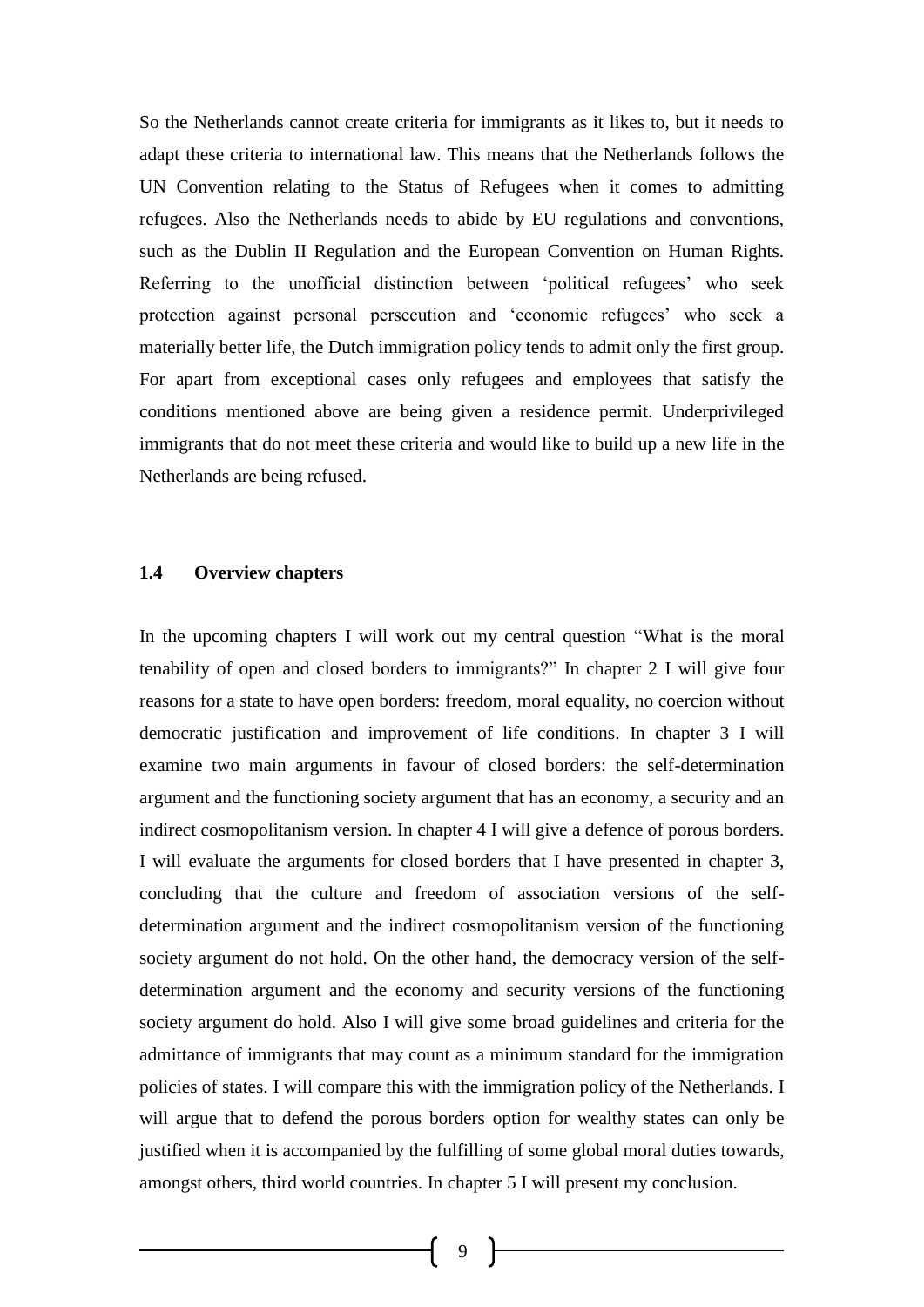## **2 What are the reasons for open borders?**

In this chapter I will discuss the question 'What are the reasons for open borders?' I will defend that the burden of proof lies with the defenders of closed border, because there are four strong reasons for open borders. These four reasons are subsequently: freedom, moral equality, no coercion without democratic justification and improvement of life conditions.

#### **2.1 Freedom**

l

One important reason why a state should have open borders is freedom. I consider freedom as a value of great importance. I agree with John Stuart Mill that "(…) the burden of proof is supposed to be with those who are against liberty; who contend for any restriction or prohibition…. The *a priori* assumption is in favour of freedom  $(...)$ <sup>10</sup> Obviously freedom is a concept that has many interpretations. Here I will use the interpretations of Joseph Carens and Chandran Kukathas. Freedom as reason for having open borders is mentioned by different theories, amongst which liberalism.<sup>11</sup> Liberalism holds that it is crucial to treat others as free and equal moral persons.<sup>12</sup> Joseph Carens uses the liberalism of John Rawls as one of three theories on which he bases his position that a state should have open borders.<sup>13</sup> Although equality plays an important role in Rawls' theory, it is also the significance of freedom in Rawls' theory

<sup>10</sup> See: Mill, John Stuart, J. M. Robson (ed.), *Collected Works of John Stuart Mill*, Volume 21 (Toronto: University of Toronto Press, 1963), p. 262; quoted in: Gaus, Gerald and Courtland, Shane D., "Liberalism", *The Stanford Encyclopedia of Philosophy (Spring 2011 Edition)*, Edward N. Zalta (ed.), URL =

<sup>&</sup>lt;http://plato.stanford.edu/archives/spr2011/entries/liberalism/> 1.1.

<sup>&</sup>lt;sup>11</sup> See: Wellman, Christopher Heath, "Immigration", *The Stanford Encyclopedia of Philosophy (Summer 2010 Edition*), Edward N. Zalta (ed.), URL = <http://plato.stanford.edu/archives/sum2010/entries/immigration/>, 2.2 and Carens, Joseph H., "Aliens and Citizens: The Case for Open Borders" in: Pogge, Thomas and Darrel Moellendorf (ed.), *Global Justice: Seminal Essays* (St. Paul: Paragon House, 2008), pp 215-222.

<sup>&</sup>lt;sup>12</sup> See: Carens, Joseph H., "Aliens and Citizens: The Case for Open Borders" in: Pogge, Thomas and Darrel Moellendorf (ed.), *Global Justice: Seminal Essays* (St. Paul: Paragon House, 2008), p. 216.<br><sup>13</sup> See: ibid. p. 212. Mata duality is a control of the control of the control of the control of the control of the control of t

See: ibid, p. 212. Note that this article was first published in 1987 and its account of Rawls' theory is based on Rawls, John, *A Theory of Justice* (Cambridge, MA: Harvard University Press, 1971) and not on Rawls, John, *The Law of Peoples* (Cambridge, Massachusetts: Harvard university press, 2002). In *The Law of Peoples* Rawls refers only briefly to the problem of immigration (p. 8-9, 38-39). Though he pleads for restrictions on the autonomy of states (p. 25-27) and argues in favour of the right of emigration (p. 74), he nowhere defends that states should have open borders. For another account of Rawls' liberalism and its tendency to open borders, see: Whelan, Frederick G., "Citizenship and Freedom of Movement: An Open Admission Policy?" in: Gibney, Mark (ed.), *Open Borders? Closed Societies? The Ethical and Political Issues* (New York: Greenwood Press, 1988), pp 7-10.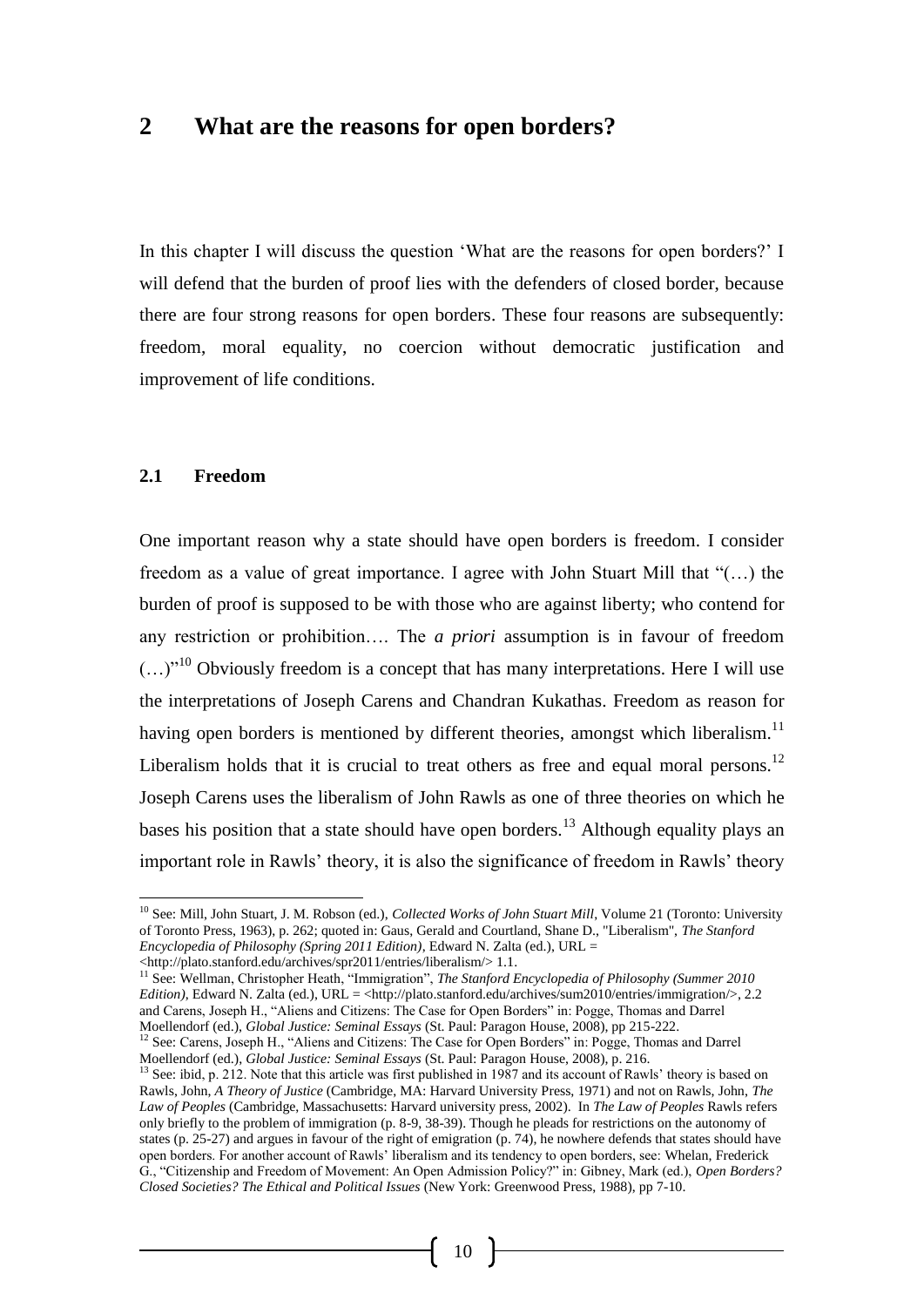that Carens uses in his argument for open borders. Rawls conception of liberty contains a set of basic liberties, such as political liberty, freedom of speech and freedom of thought, that form together a total system of liberty.<sup>14</sup> Carens recalls that in Rawls' original position the participants choose two principles. First, the principle that everyone has equal liberty: "Each person is to have an equal right to the most extensive total system of equal basic liberties compatible with a similar system of liberty for all."<sup>15</sup> Second, the difference principle, which contains that social and economic inequalities may exist, as long as they benefit the people who are least well off. Besides, this inequality has to be "attached to positions open to all under fair conditions of equal opportunity."<sup>16</sup> While Rawls in *A Theory of Justice* intended to develop the original position for a national situation, Carens argues that the original position can be used as well for an international situation. He claims that the use of force against people – both citizens and non-citizens – needs to be justified. And thinking about international issues as migration and trade needs to be done without biases. The original position provides a good strategy to address this, because it aims to give a justification for the principles of justice that govern society and because it creates a way to minimise biases. The veil of ignorance in the original position serves as a way to neutralise the effects of natural and social contingencies, such as the fact whether one is born in a poor or in a rich country.<sup>17</sup> According to Carens the principles of justice that are chosen behind the veil of ignorance will lead to a moral restriction of the sovereignty of a state. Within the original position people will end up with considering the justness of a principle while having the perspective of the most disadvantaged people. In the case of the principle of freedom of migration this would mean the perspective of vulnerable people who would like to migrate to another country. Carens claims that in this situation one would decide to include the freedom of migration into the system of basic liberties, because "It might prove essential to one's plan of life."<sup>18</sup> He states that the reasons why freedom of movement within a country should be allowed, count for international freedom of migration as well. These reasons vary from the search for better economic or cultural opportunities to

-

<sup>14</sup> See: Rawls, John, *A Theory of Justice* (Cambridge, Massachusetts: Harvard university press, 1999 [revised edition,  $1^{st}$  published: 1971]), pp 52-56 and 176-180.

 $15$  See: ibid, p. 266.

<sup>&</sup>lt;sup>16</sup> See: Carens, Joseph H., "Aliens and Citizens: The Case for Open Borders" in: Pogge, Thomas and Darrel Moellendorf (ed.), *Global Justice: Seminal Essays* (St. Paul: Paragon House, 2008), p. 215. <sup>17</sup> See: ibid, p. 216.

<sup>18</sup> See: ibid, p. 218.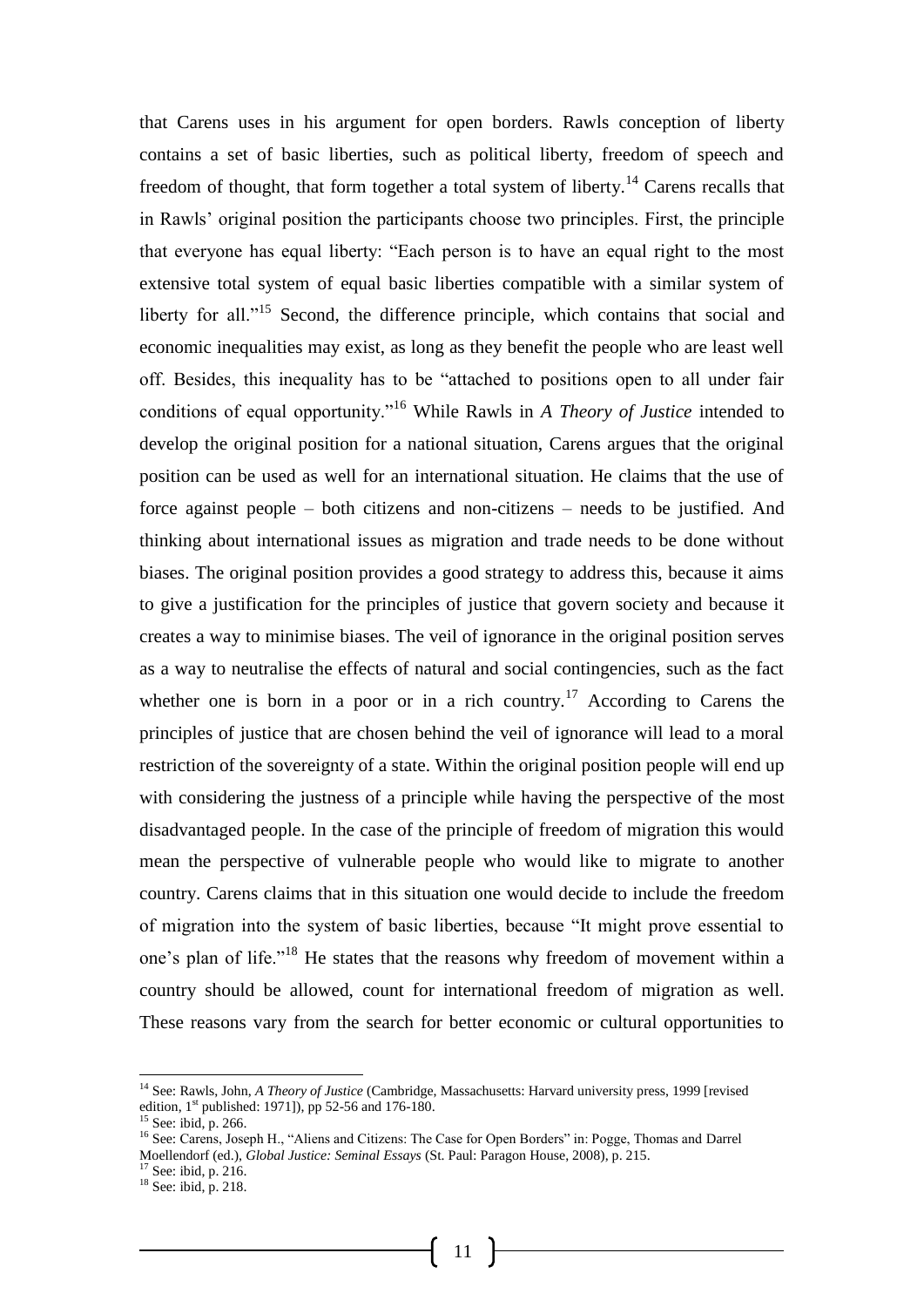having a relationship with a person from another country or joining a religious community. So the basic agreement is that there will not be any restrictions on migration, because of the importance of the freedom to make one's own decisions on how to live one's life. Carens stresses that we have an obligation to aim for a system of open borders and concludes: "Free migration may not be immediately achievable, but it is a goal toward which we should strive."<sup>19</sup>

Someone else who defends a system of open borders on the basis of a principle of freedom is Chandran Kukathas. He does not choose one moral theory as his starting point, but he claims that if freedom is an important value, there must be severe arguments for restricting it. Other reasons that make that these arguments must be of great weight are, first, the impact that closing borders has on the life of refugees who fled away of their country because of the terror of dictatorial regimes. This would mean denying people the freedom of a safe place to live. Second, the effect of closing borders on people who would like to sell their labour, which amounts to denying people the freedom to work where they want to and the freedom of others to buy this labour. Third, the consequences of closing borders to people who would like to be reunited with their family or friends. This restricts their freedom of association.<sup>20</sup> Kukathas argues that all arguments that are brought in against open borders "(…) are not weighty enough to justify restricting freedom even to a limited degree."<sup>21</sup> Although Kukathas is convinced of the weight of freedom of migration he remains realistic: "(…) it should be admitted that the prospect of states opening their borders completely is a remote one."<sup>22</sup>

As I observed before, freedom is a concept with many interpretations. One clear distinction within this concept is made by Isaiah Berlin. He discerns between negative freedom and positive freedom.<sup>23</sup> Negative freedom is the absence of constraints. The

l

<sup>&</sup>lt;sup>19</sup> See: Carens, Joseph H., "Aliens and Citizens: The Case for Open Borders" in: Pogge, Thomas and Darrel Moellendorf (ed.), *Global Justice: Seminal Essays* (St. Paul: Paragon House, 2008), p. 229.

<sup>20</sup> See: Kukathas, Chandran, "The Case for Open Immigration" in: Cohen, Andrew I. and Christopher Heath Wellman (ed.), *Contemporary Debates in Applied Ethics* (Malden, MA: Blackwell Publishing, 2005), p. 210.  $21$  See: ibid, p. 211.

 $22$  See: ibid, p. 210.

<sup>23</sup> See: Berlin, Isaiah, "Two Concepts of Liberty" in: Berlin, Isaiah, *Four Essays on Liberty* (Oxford: Oxford University Press, 1969), pp 118-172 and: Gaus, Gerald and Courtland, Shane D., "Liberalism", *The Stanford Encyclopedia of Philosophy (Spring 2011 Edition)*, Edward N. Zalta (ed.), URL = <http://plato.stanford.edu/archives/spr2011/entries/liberalism/> and: Carter, Ian, "Positive and Negative Liberty", *The Stanford Encyclopedia of Philosophy (Fall 2008 Edition)*, Edward N. Zalta (ed.), URL =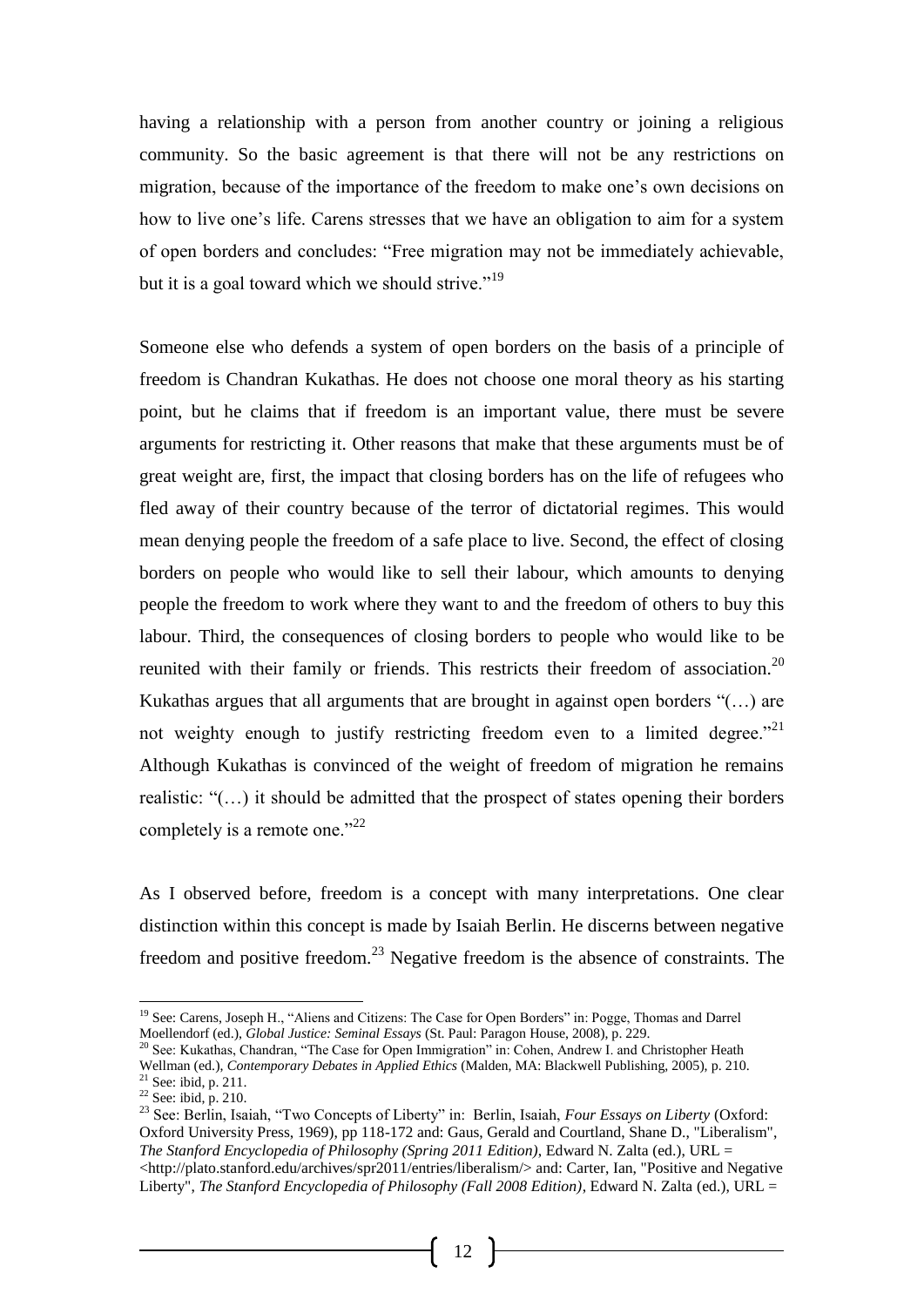freedom of people gets limited when others prevent them from doing something. Negative freedom focuses on opportunities; it is important that many options are available, even if people do not use these options.<sup>24</sup> On the other hand, positive freedom is the presence of autonomy and self-determination. It focuses on people shaping their own lives; not making uncritical decisions, but reflecting on their ideals and long-term interests.<sup>25</sup> Negative and positive freedom can be exercised both individually and collectively.

Carens does not define the concept of freedom he uses. He leans on Rawls who, as I have mentioned before, describes freedom as a set of basic liberties that have to be in balance. Rawls does not pay attention to the distinction between negative and positive freedom.<sup>26</sup> However, having a closer look on Carens' argument, he seems to use conceptually both negative and positive freedom. The availability of a set of basic liberties amounts to negative freedom, because it accentuates the importance of opportunities. Carens also points out that the use of force against people, i.e. putting constraints that lead to the limitation of people's freedom, needs to be justified. There he uses the concept of negative freedom as well. Furthermore, Carens uses the concept of positive freedom by making clear that freedom of migration may be essential for the way people shape their lives. By referring to people's choices in life Carens seems to use positive freedom only for its exercise by individuals, not by the collectivity. Kukathas just uses the concept of negative freedom. He stresses that closed borders restrict people's freedom of movement. Freedom should be seen as a universal freedom for everyone, not as a particular freedom for a group of citizens. I will come back to this distinction in chapter 3, when I discuss the self-determination argument that favours the latter interpretation of freedom.

-

<http://plato.stanford.edu/archives/spr2011/entries/liberalism/> 1.3 and: Carter, Ian, "Positive and Negative Liberty", *The Stanford Encyclopedia of Philosophy (Fall 2008 Edition)*, Edward N. Zalta (ed.), URL = <http://plato.stanford.edu/archives/fall2008/entries/liberty-positive-negative/> 1.

<sup>&</sup>lt;http://plato.stanford.edu/archives/fall2008/entries/liberty-positive-negative/> 1. Berlin uses the terms 'negative liberty' and 'positive liberty. I consider freedom and liberty as equivalents.

<sup>24</sup> See: Gaus, Gerald and Courtland, Shane D., "Liberalism", *The Stanford Encyclopedia of Philosophy (Spring 2011 Edition)*, Edward N. Zalta (ed.), URL =

<sup>&</sup>lt;http://plato.stanford.edu/archives/spr2011/entries/liberalism/> 1.2 and: Carter, Ian, "Positive and Negative Liberty", *The Stanford Encyclopedia of Philosophy (Fall 2008 Edition)*, Edward N. Zalta (ed.), URL = <http://plato.stanford.edu/archives/fall2008/entries/liberty-positive-negative/>1.

<sup>25</sup> See: Gaus, Gerald and Courtland, Shane D., "Liberalism", *The Stanford Encyclopedia of Philosophy (Spring 2011 Edition)*, Edward N. Zalta (ed.), URL =

<sup>26</sup> See: Rawls, John, *A Theory of Justice* (Cambridge, Massachusetts: Harvard university press, 1999 [revised edition,  $1<sup>st</sup>$  published: 1971]) pp 176-177.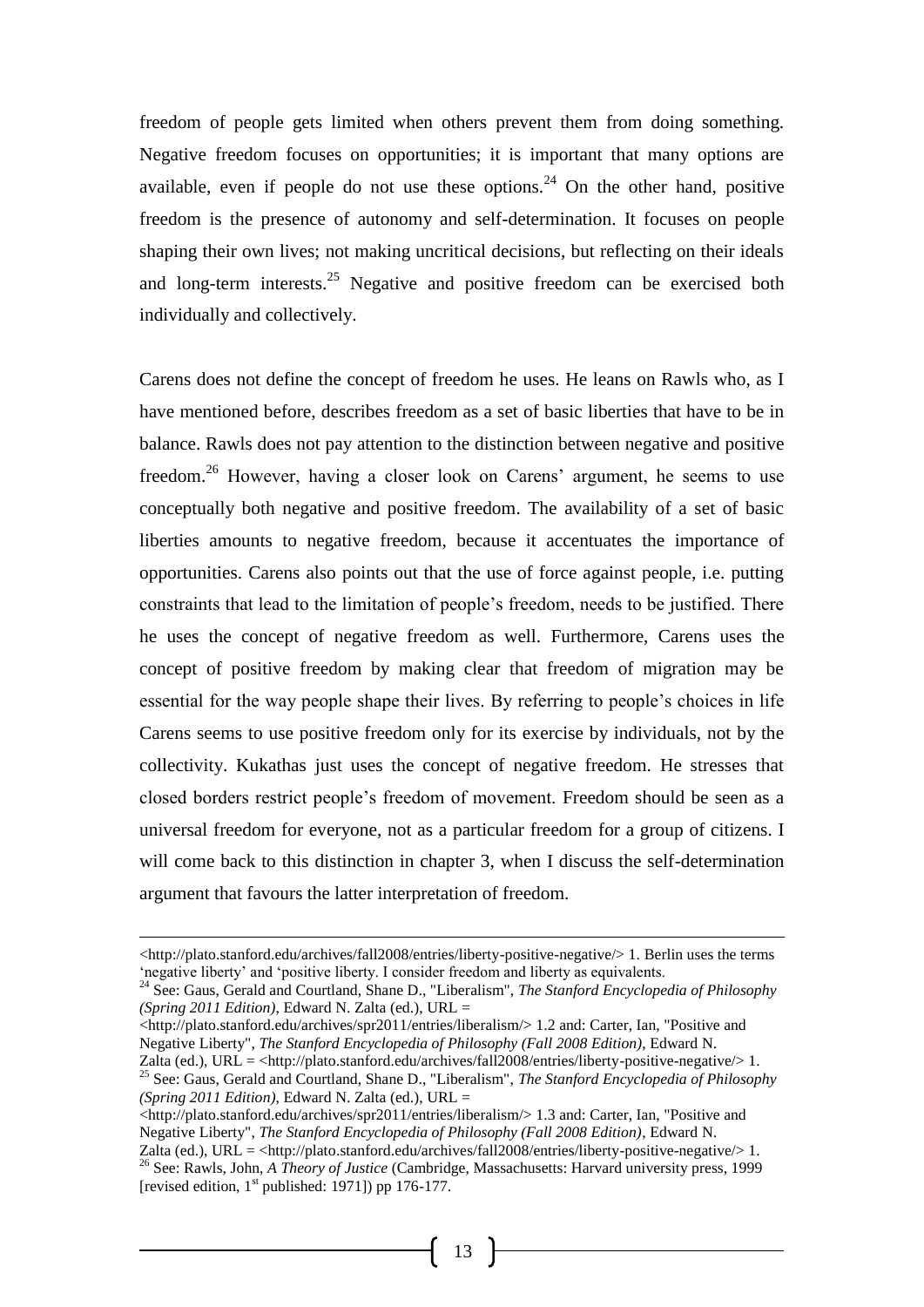Both Carens and Kukathas do not offer a complete theory about freedom as central argument for open borders. For example, they do not pay attention to the possible negative effects of the freedom of some on the freedom of others. Also the question how realisable open borders are is pretty much left aside. Still they do make it very plausible that freedom is a good reason for opening borders to immigrants. Although I do not think that all sorts of freedom should always be maximised – the prohibition of killing other human beings, for example, is a constraint on a certain kind of freedom, but not one that should be maximised – I do agree with Carens and Kukathas that freedom is a crucial value and that restrictions of the freedom of migration need to have very strong arguments in favour of them.

#### **2.2 Moral equality**

A second strong reason why states should open their borders to immigrants is moral equality. Defenders of different egalitarian moral theories give equality as a reason for open borders. Moral equality of all human beings does not mean that all human beings are equal in the sense that they are identical. It refers conversely to the universal conception that human beings deserve equal dignity and respect.<sup>27</sup> First, utilitarianism takes the moral equality of persons as basic assumption. It follows that citizens and foreigners do have an equal weight within the utilitarian calculus. Maximizing utility is the fundamental principle of utilitarianism. Carens, who uses utilitarianism as one of three theories in his argumentation, argues that whether it is an utilitarian approach that focuses on happiness, welfare, preferences or interests and whatever method of calculation will be used, the outcome of the calculus will always take the concerns of foreigners as much into account as the concerns of citizens. For in utilitarian theory citizens do not have a privileged position as compared to foreigners; their gains and losses count as equal in the utilitarian calculus. Even though different forms of utilitarianism may allow for different degrees of open borders "(…) the final outcome is still likely to favor much more open immigration than is common today.<sup> $28$ </sup>And when one takes the economic welfare of people as criterion this will lead to an open

<sup>27</sup> See: Gosepath, Stefan, "Equality", *The Stanford Encyclopedia of Philosophy (Spring 2011 Edition)*, Edward N. Zalta (ed.), URL = <http://plato.stanford.edu/archives/spr2011/entries/equality/> 2.3.

<sup>&</sup>lt;sup>28</sup> See: Carens, Joseph H., "Aliens and Citizens: The Case for Open Borders" in: Pogge, Thomas and DarrelMoellendorf (ed.), *Global Justice: Seminal Essays* (St. Paul: Paragon House, 2008), p. 224.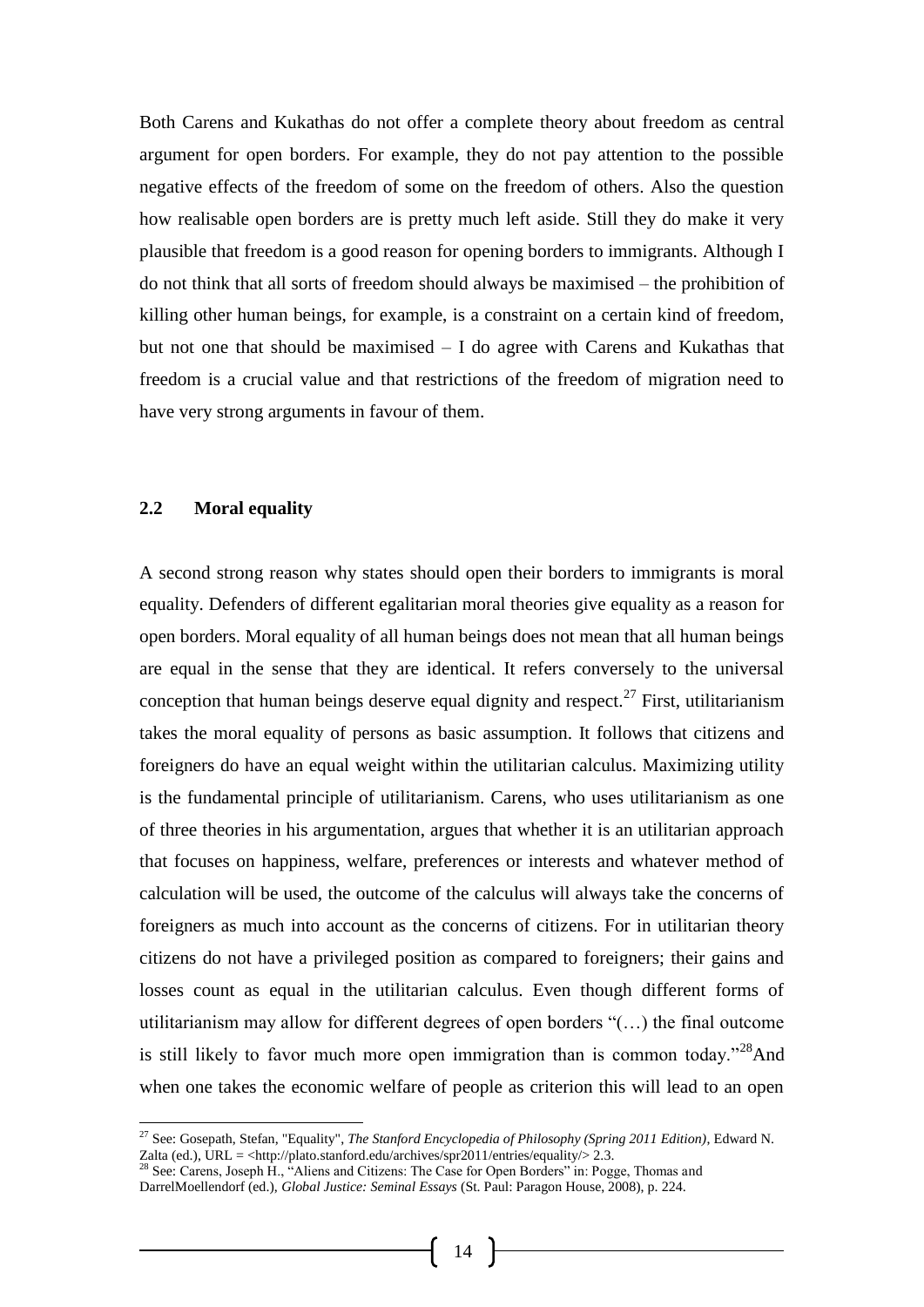borders policy, according to Carens. He clarifies that the free mobility of capital and labour is crucial for the maximisation of economic development. And this would require open borders.<sup>29</sup> Also Wellman stresses the fact that utilitarianism makes the case for open borders, because closed border will lead to economic inefficiencies that are non-beneficial for people. As Wellman argues: "Indeed, restricting Mexicans from fully developing and capitalizing upon their talents in the United States economy, for instance, makes no more sense than relegating men and women into separate spheres. Just as a system in which only men may be doctors and only women may work as nurses unjustifiably deprives the world of countless excellent female doctors and male nurses, a geo-political system in which countries are entitled to exclude outsiders regrettably fails to capitalize upon the talents and work ethic of foreigners who are denied access to the world's most robust labor markets. Given this, it seems reasonable to believe that people would on average be much better off if there were no restrictions on immigration."<sup>30</sup>

Second, also liberalism values the moral equality of persons highly.<sup>31</sup> There are of course different versions of liberalism; here I will treat this theory as used by Phillip Cole and Joseph Carens. The former argues that liberalism cannot embrace both the moral equality of persons and immigration controls and still be a coherent theory: "With its universalist commitment to the moral equality of humanity, liberal theory cannot coherently justify these practices of exclusion, which constitute 'outsiders' on grounds any recognisable liberal theory would condemn as arbitrary."<sup>32</sup> But, as Cole shows, this is what most liberal theories do: "And yet at the same time the liberal project depends upon those practices: the existence of a liberal polity made up of free and equal citizens rests upon the existence of outsiders who are refused a share of the goods of the liberal community."<sup>33</sup> He claims that most liberal theories do not address the question of who belongs to the liberal community. The liberal idea of moral

-

<sup>&</sup>lt;sup>29</sup> See: Carens, Joseph H., "Aliens and Citizens: The Case for Open Borders" in: Pogge, Thomas and Darrel Moellendorf (ed.), *Global Justice: Seminal Essays* (St. Paul: Paragon House, 2008), pp 222-224.

<sup>30</sup> See: Wellman, Christopher Heath, "Immigration", *The Stanford Encyclopedia of Philosophy (Summer 2010 Edition*), Edward N. Zalta (ed.), URL = <http://plato.stanford.edu/archives/sum2010/entries/immigration/> 2.4. For a general discussion on equality and the distinction between insiders and outsiders in utilitarianism, see: Singer, Peter, *Practical Ethics* (Cambridge: Cambridge University Press, 1993 [2<sup>nd</sup> edition]), pp 247-263.  $31$  See for a short overview of the opinions of Amy Gutmann, Will Kymlicka and Michael Walzer on this topic:

Cole, Phillip, *Philosophies of Exclusion: Liberal Political Theory and Immigration* (Edinburgh: Edinburgh University Press, 2000), pp 3-4.

 $32$  See: Cole, Phillip, Philosophies of Exclusion: Liberal Political Theory and Immigration (Edinburgh: EdinburghUniversity Press, 2000), p. 2.

 $33$  See: ibid, p. 2.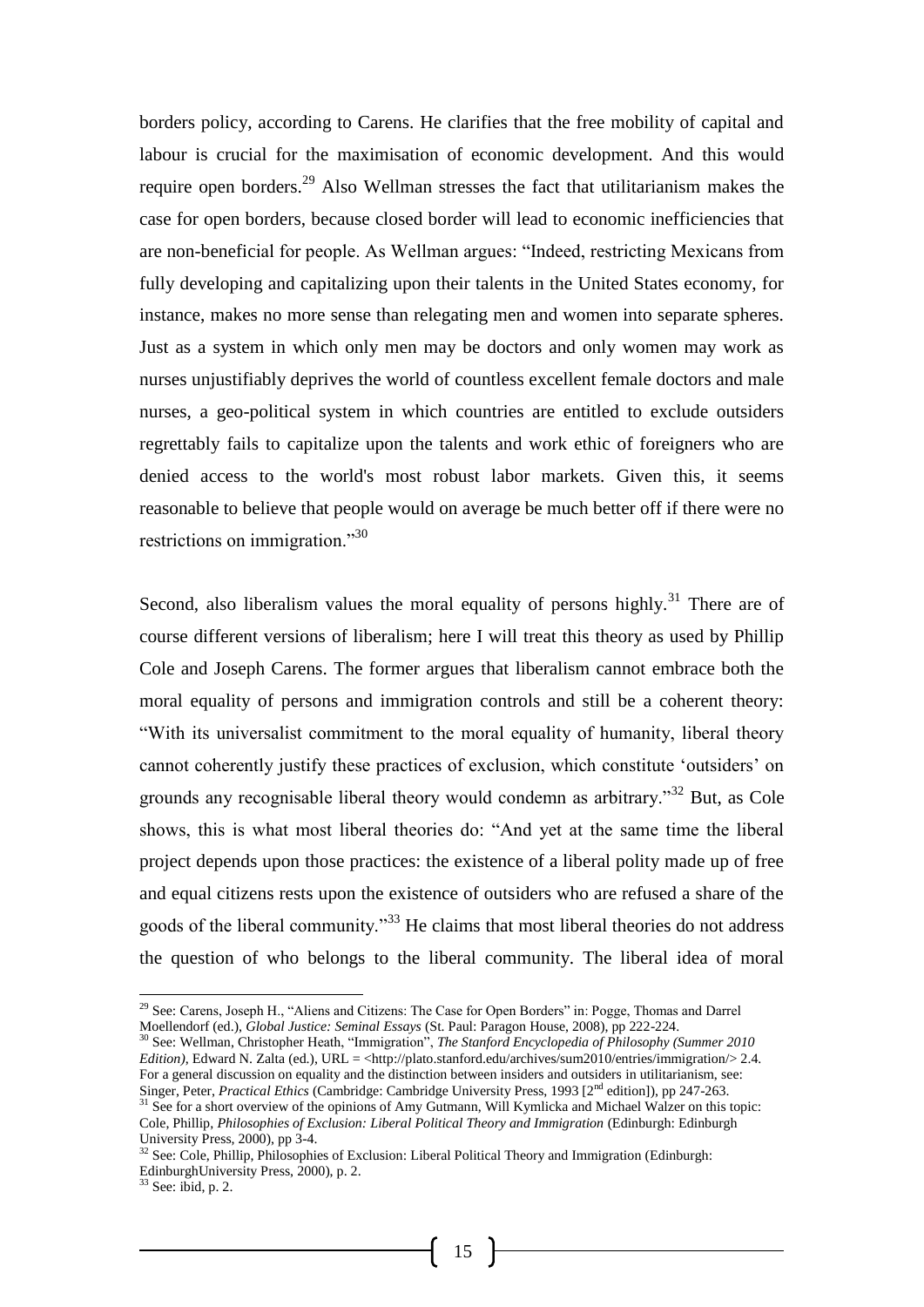equality of persons is expressed in the ideal of democratic citizenship. Liberalism holds that all people are equally subject to the law, while the law is the result of the sovereign will of these people. The existence of outsiders, who are only subject to the law, but no sovereign over it, makes this equality impossible. For Cole the question how to shape the political participation of citizens so that they contribute in an active and meaningful way to the community and the question who is admitted as a member of this community, are inseparable. The last question has to be answered in a way that is coherent with the liberal commitment to the moral equality of persons.<sup>34</sup> Cole identifies three possible answers for liberal theory to this question. First, the membership question ought to be answered by sovereign decision of the state itself. Second, there ought to be no immigration controls; international migration should be totally free. Third, all immigration controls ought to be administrated by an international framework, so that these controls will remain within a liberal political morality. Cole rejects the first and the third option, because they are incompatible with the moral equality of persons: "(...) there is no strategy of membership control that can be consistent with central liberal principles; any such strategy involves an incoherence between internal and external principles, and the result is that in both theory and practice liberal theorists and states apply non-liberal if not illiberal principles to outsiders."<sup>35</sup> So the only option that does not render the internal principles for citizens and the external principles for non-citizens incoherent, is option two, the option of open borders and free international migration.<sup>36</sup> Cole's argumentation is conditional: he contends that if one endorses the moral equality of all persons, then an open borders policy is the only solution. Other options for border control are not compatible with the liberal principle of moral equality.

Furthermore, Carens gives the moral equality of persons as a reason for open borders also on the basis of liberalism. Following Rawls he points out the importance of minimising natural and social contingencies. Carens claims that the benefit of citizenship should not be linked only to where one is born. To compensate for this arbitrary natural contingency freedom of migration is needed. Then people can choose

<sup>&</sup>lt;sup>34</sup> See: Cole, Phillip, Philosophies of Exclusion: Liberal Political Theory and Immigration (Edinburgh: EdinburghUniversity Press, 2000), pp 2-9.

<sup>&</sup>lt;sup>35</sup> See: ibid, p. 193.

<sup>36</sup> See: ibid, pp 192-203.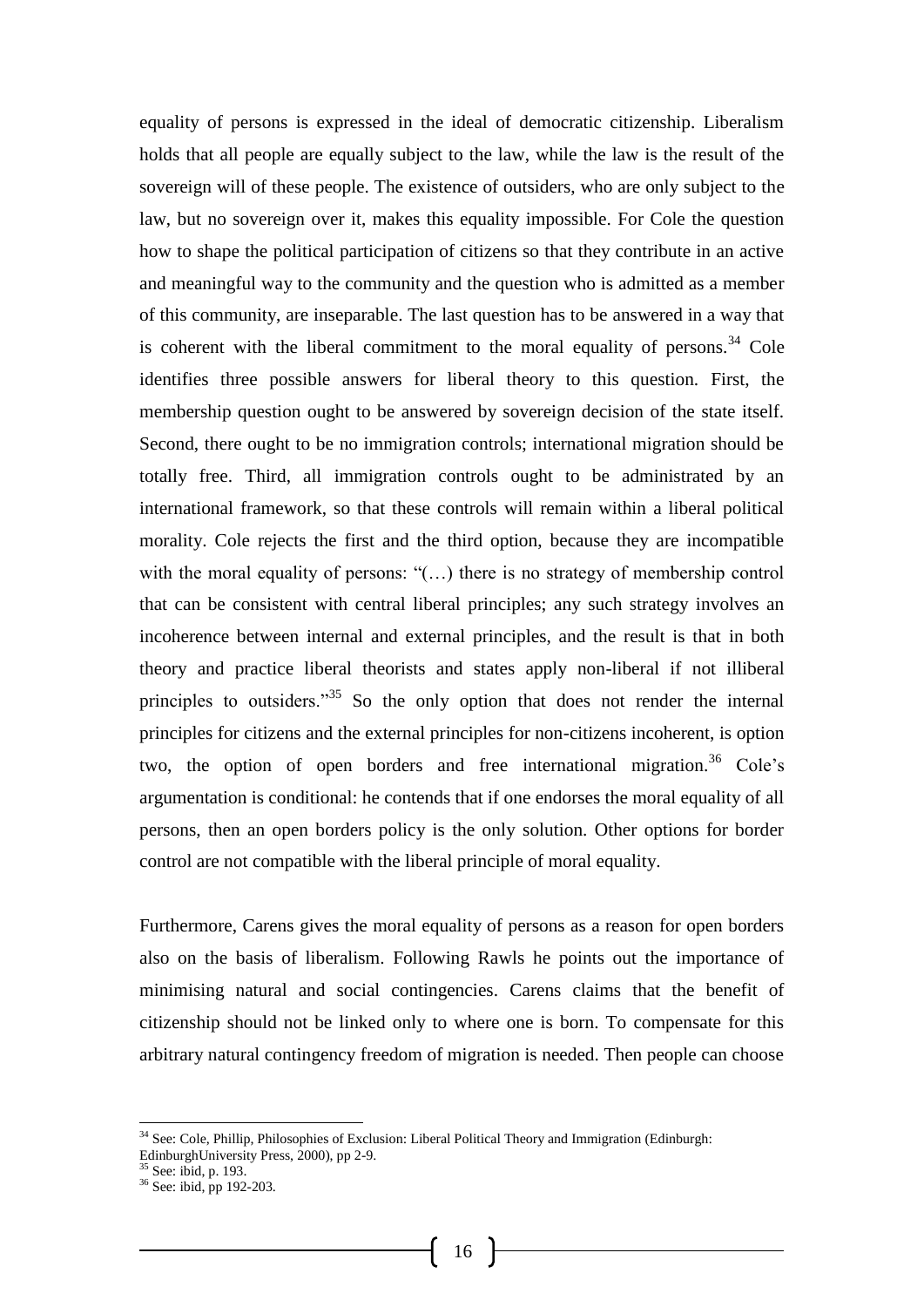of which country they would like to be a citizen.<sup>37</sup> Carens sees restrictions on immigration as a way of sustaining inequality: "(…) we have an obligation to open our borders much more fully than we do now. The current restrictions on immigration in Western democracies – even in the most open ones like Canada and the United States – are not justifiable. Like feudal barriers to mobility, they protect unjust privilege.<sup>38</sup>

To resume: egalitarian theories like utilitarianism and liberalism both assume the moral equality of persons.<sup>39</sup> On this ground they argue in favour of open borders. As Carens puts it: "What is *not* readily compatible with the idea of equal moral worth is the exclusion of those who want to join."<sup>40</sup> Not only citizens, but also foreigners should be treated as moral equal persons. Concluding can be said that moral equality is a strong reason for the opening of borders to immigrants.

#### **2.3 No coercion without democratic justification**

Another reason against closed borders – and, as I will argue, for some form of open borders – holds that on democratic grounds the closure of borders to refugees cannot be defended, unless they have been given a vote in the decision making process concerning the opening or closure of these borders.<sup>41</sup> No coercion can be legitimately exercised without the people concerned being democratically consulted. The defender of this theory is Arash Abizadeh.<sup>42</sup> His argument is internal to democratic theory. It does not give a defence of democratic theory, but takes it as a starting point. Abizadeh begins his argumentation with defining to whom the justification of a regime of

l

<sup>&</sup>lt;sup>37</sup> See: Carens, Joseph H., "Aliens and Citizens: The Case for Open Borders" in: Pogge, Thomas and Darrel Moellendorf (ed.), *Global Justice: Seminal Essays* (St. Paul: Paragon House, 2008), p. 221.

See: ibid, p. 229.

<sup>39</sup> See also: Wellman, Christopher Heath, "Immigration", *The Stanford Encyclopedia of Philosophy (Summer 2010 Edition*), Edward N. Zalta (ed.), URL = <http://plato.stanford.edu/archives/sum2010/entries/immigration/> 2.1. <sup>40</sup> See: Carens, Joseph H., "Aliens and Citizens: The Case for Open Borders" in: Pogge, Thomas and Darrel Moellendorf (ed.), *Global Justice: Seminal Essays* (St. Paul: Paragon House, 2008), p. 230.

<sup>41</sup> See: Wellman, Christopher Heath, "Immigration", *The Stanford Encyclopedia of Philosophy (Summer 2010 Edition*), Edward N. Zalta (ed.), URL = <http://plato.stanford.edu/archives/sum2010/entries/immigration/> 2.3.  $42$  See: Abizadeh, Arash, "Democratic Theory and Border Coercion: No Right to Unilaterally Control Your Own Borders" in: *Political Theory*, Volume 36, Number 1 (February 2008), pp 37-65. For a reply on this article, see: Miller, David, "Why Immigration Controls Are Not Coercive: A Reply to Arash Abizadeh" in: *Political Theory*, Volume 38, Number 1 (2010), pp 111-120. For Abizadeh's reply on Miller, see: Abizadeh, Arash, "Democratic Legitimacy and State Coercion: A Reply to David Miller" in: *Political Theory*, Volume 38, Number 1 (2010), pp  $121 - 130$ .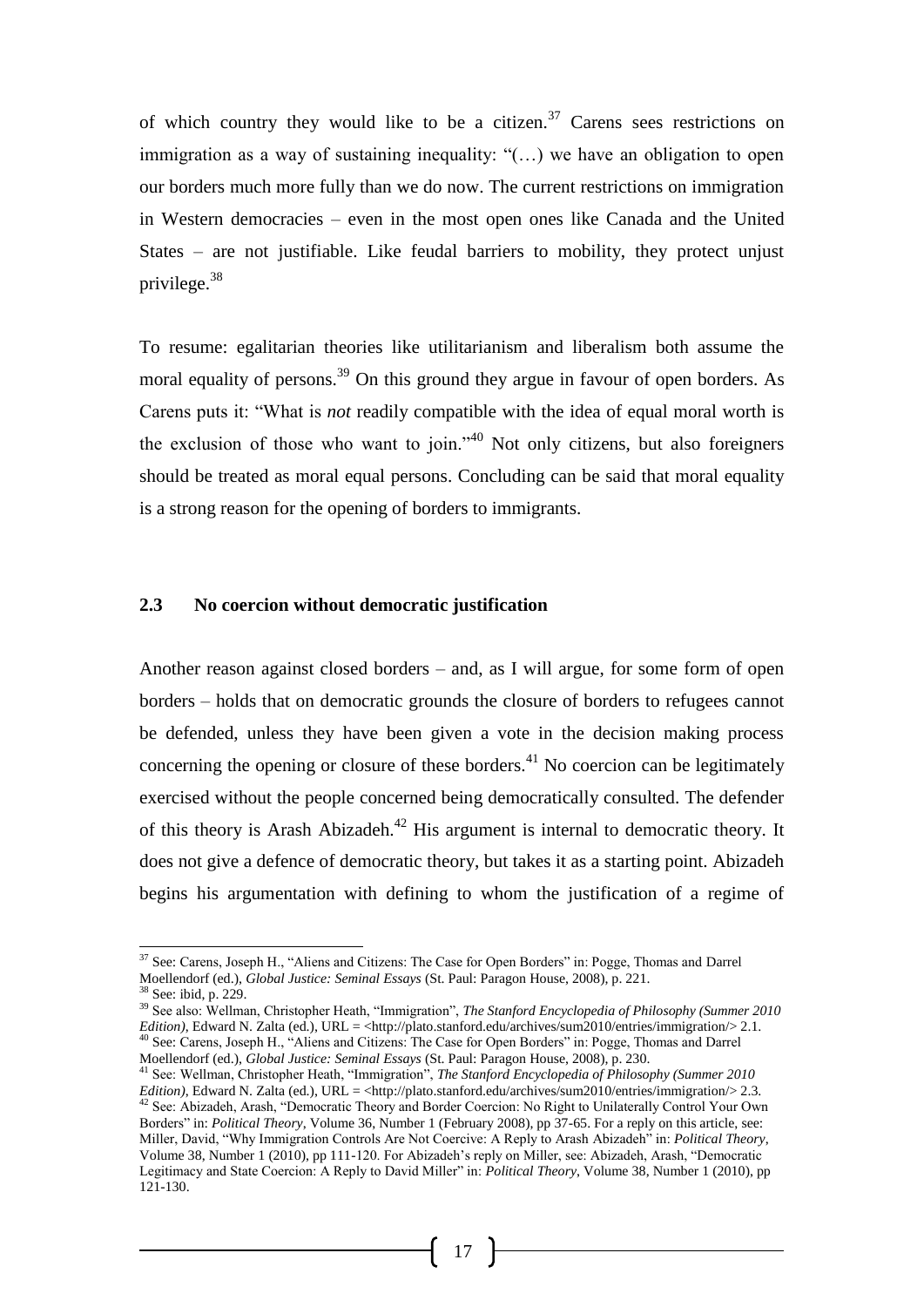border control is owed. According to the popular state sovereignty view – of which Abizadeh is not an adherent – this would be owed solely to the states' members. His thesis is conversely that democratic theory rejects the view that a state has the right to unilaterally close its borders or that democratic theory admits for the closure of borders by a state if and only if this has been democratically justified to both citizens and foreigners.<sup>43</sup> Abizadeh defines his coercion claim as follows: "The state's laws subject persons to coercion by virtue of credibly authorizing the deployment of physical force and threatening punitive harms against them (backed up by force)." <sup>44</sup> Furthermore, he explains that a state can subject individuals to coercion by two means: first, by coercive acts that limit a person's options and second, by coercive threats that will prevent a person from choosing certain options in the future. <sup>45</sup>

Abizadeh assumes that the core value of liberalism and democratic theory is personal autonomy. Following Joseph Raz he discerns three conditions for personal autonomy: "(…) the person (1) has the appropriate mental capacities to formulate personal projects and pursue them, (2) enjoys an adequate range of valuable options, and (3) is independent, that is, free from subjection to the will of another through coercion or manipulation."<sup>46</sup> Being subject to coercion harms personal autonomy subsequently in three ways: first, it destroys the requisite mental capacities of a person or makes its development more difficult. Second, it eliminates the range of options available to a person to some degree, though it may not eliminate all, but only a few options. Third, it subjects a person to the will of someone else and thus harms his independence. So coercion always invades autonomy. Therefore, according to both liberalism and democratic theory coercive actions of the state should be either eliminated or "(…) receive a justification consistent with the ideal of autonomy."<sup>47</sup> Following Michael Blake, Abizadeh calls this the autonomy principle. Blake asserts furthermore that it is possible that coercion by a state on the one hand invades personal autonomy, but on the other hand makes a global contribution to autonomy.<sup>48</sup> The interpretation of the

-

<sup>&</sup>lt;sup>43</sup> See: Abizadeh, Arash, "Democratic Theory and Border Coercion: No Right to Unilaterally Control Your Own Borders" in: *Political Theory*, Volume 36, Number 1 (February 2008), p. 38.

<sup>44</sup> See: Abizadeh, Arash, "Democratic Legitimacy and State Coercion: A Reply to David Miller" in: *Political Theory*, Volume 38, Number 1 (2010), p. 121.

<sup>&</sup>lt;sup>45</sup> See: Abizadeh, Arash, "Democratic Theory and Border Coercion: No Right to Unilaterally Control Your Own Borders" in: *Political Theory*, Volume 36, Number 1 (February 2008), p. 40.

<sup>46</sup> See: ibid, pp 39-40.

<sup>47</sup> See: ibid, p. 40.

 $48$  See: ibid, p. 40.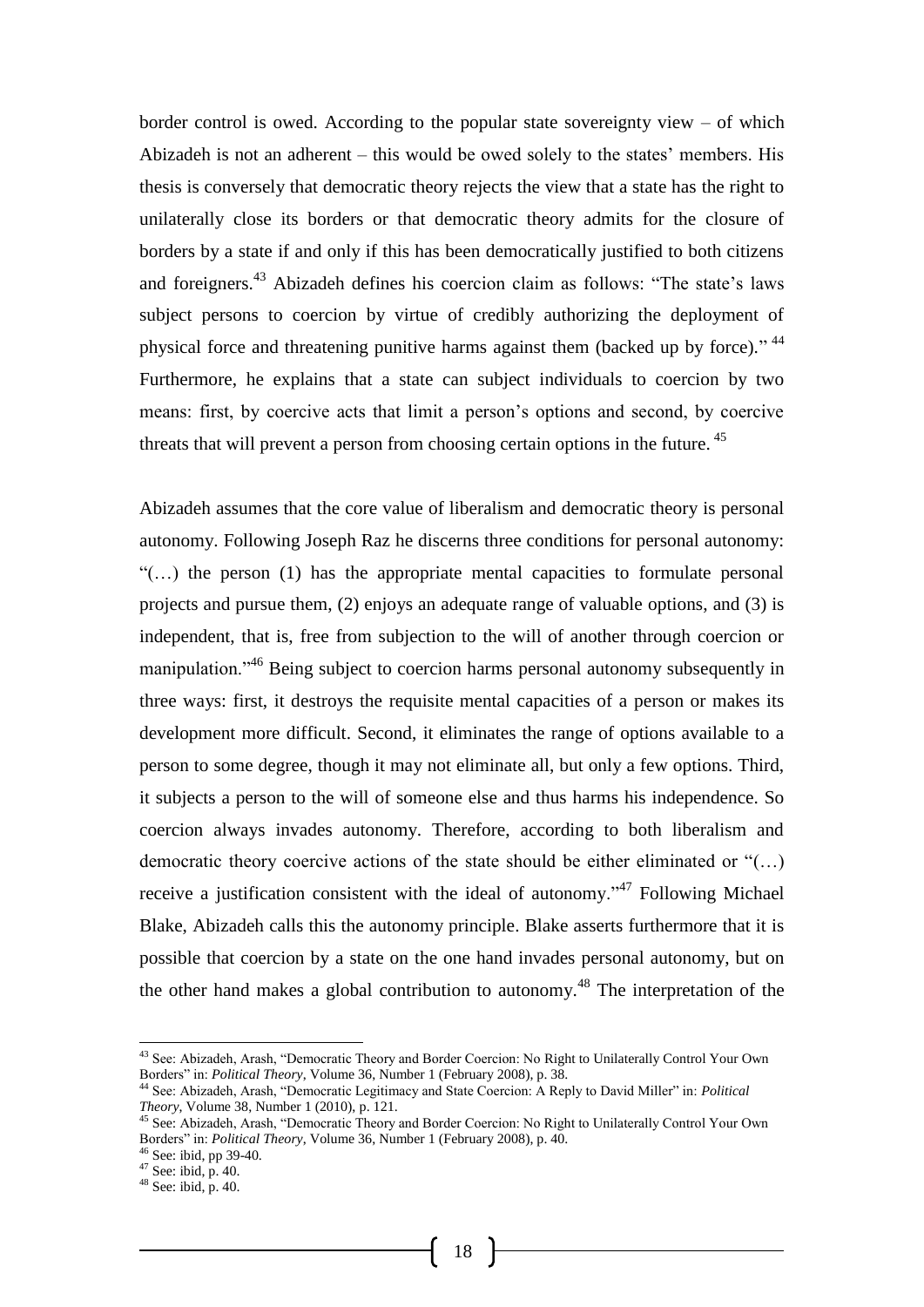autonomy principle by liberalism and democratic theory is different, but both agree that this needs to be done in a way that is consistent with viewing each person as free and equal. According to liberalism it requires that the exercise of political power has to be justified in principle to everyone. The justness of institutions and laws is being hypothetically justified. What is important in the liberal strategy is the content of the justification. On the contrary, for democratic theory the autonomy principle requires that the exercise of political power has to be justified by and to the people over whom this power is exercised. While liberalism concentrates on justifying the justness of political institutions, democratic theory concentrates on the legitimacy of these political institutions that requires the actual participation of the people in political decision making, whether this be done through representation or not. In democratic theory the process of justification matters. So democratic theory has two conditions for satisfying the autonomy principle: participation on the one hand and freedom and equality on the other hand. What discerns liberalism and democratic theory in this respect is the latter's demand for self-determination.<sup>49</sup>

While many authors believe that democratic theory implies a state's right to close borders, Abizadeh argues that this is not true. He asserts that the need for the existence of boundaries and the control over it are two different issues.<sup>50</sup> Whelan, Walzer and others argue that the principle of self-determination requires the right of a state to control its borders unilaterally. Abizadeh does not agree. He holds that "the democratic justification for a regime of border control is ultimately owed to both members and nonmembers". His argument for this thesis has two premises.<sup>51</sup> The first premise holds that the coercive exercise of political power has to be democratically justified to all people over whom this power is exercised. The second premise is an empirical fact: the regime of border control subjects both members and nonmembers to the coercive exercise of political power. Therefore, Abizadeh concludes, a regime of border control has to be justified to both members and nonmembers. This does not imply that a state has to justify its power to everyone who is affected by it, but solely to the persons that are being subjected to coercion. Abizadeh argues that the demos to whom a state owes justification is in principle unbounded. He defends this unbounded

<sup>&</sup>lt;sup>49</sup> See: Abizadeh, Arash, "Democratic Theory and Border Coercion: No Right to Unilaterally Control Your Own Borders" in: *Political Theory*, Volume 36, Number 1 (February 2008), pp 41-43.

<sup>50</sup> See: ibid, pp 42-43.

 $51$  See: ibid, p. 44.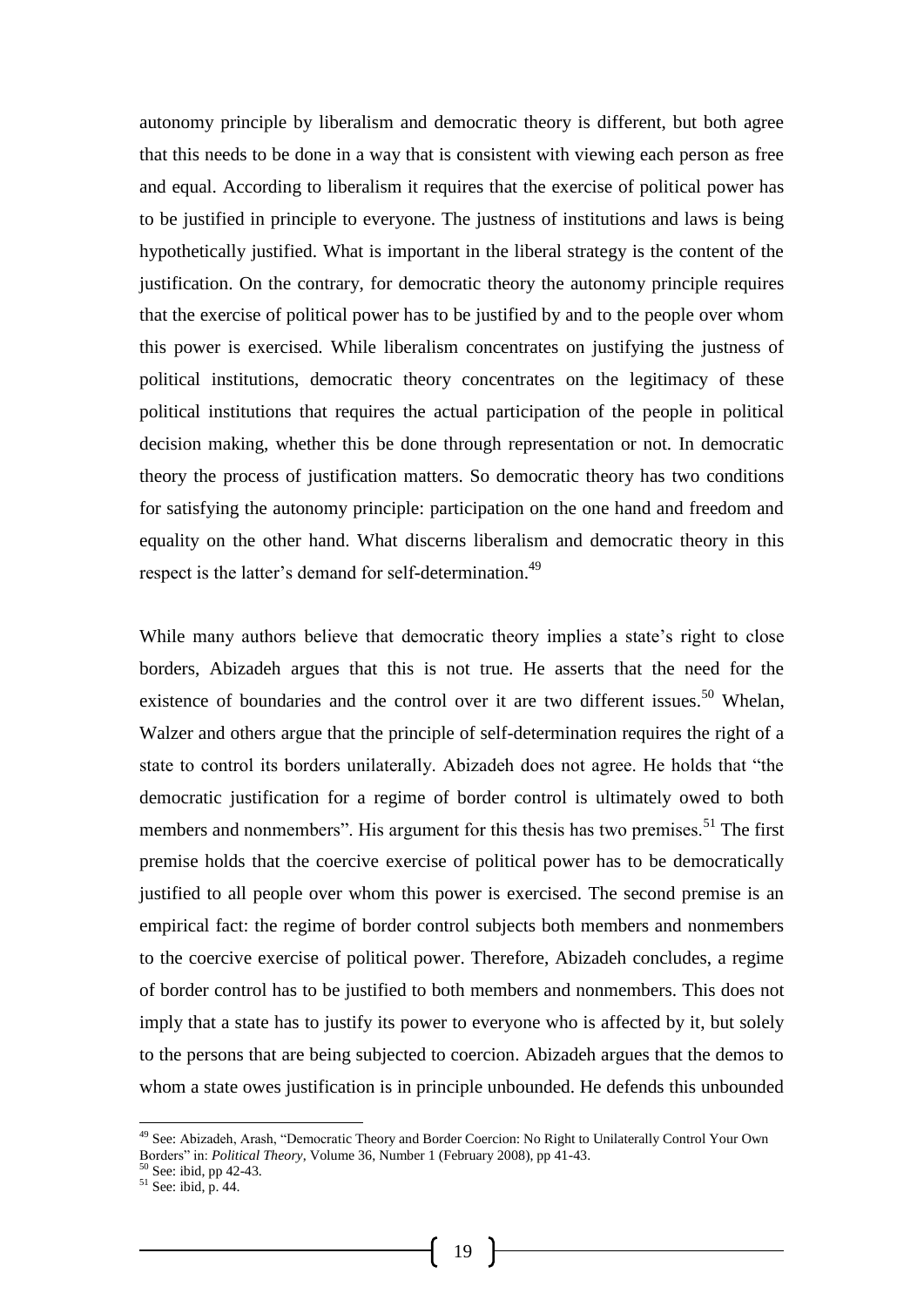demos thesis, as he calls it, by proving that the other option, namely that the demos is bounded, is incoherent. Abizadeh identifies two problems that show this incoherence. First, there is what Whelan calls the boundary problem. The fact who are members and who are not cannot be decided democratically, as in order to decide this by political participation it has to be clear who are the members that are participating.<sup>52</sup> As Abizadeh puts it: "Democratic theory is incapable of legitimating the particular boundaries that, once we assume the demos is inherently bounded, it presupposes."<sup>53</sup> The incoherence thus exists in the insolvable tension between these two assertions: that the exercise of political power is only legitimate if this is justified to all people and that the determination of the boundaries of a state is legitimate even if these boundaries are not justified to all people. Second, there is the externality problem. The fact that boundaries exist, entails that there are members and nonmembers over whom political power is being exercised. But within a theory of a bounded demos the interests of nonmembers can be legitimately ignored, while democratic theory requires that borders are democratically legitimated, because they are a means through which political power is exercised.<sup>54</sup> So, this is incoherent because first, the democratic theory of political legitimacy requires the justification of power to all people over whom this power is exercised. While, second, the theory of a bounded demos makes this conceptually impossible: the determination of borders is an exercise of political power over nonmembers to whom no justification is owed. According to Abizadeh this is not an incoherence of democratic theory, but an incoherence of the theory of a bounded demos. The latter is in his opinion a mistaken reading of democratic theory. His alternative is the unbounded demos theory: the exercise of political power is only legitimate if it is mutually justified to all people who are subject to it in a way that is consistent with their freedom and equality.<sup>55</sup> This entails that the demos is in principle unbounded. The result of it is that a closed border policy can be justified in two ways: first, it is justified to both member and nonmembers. Or, second, it is justified to members only, but their unilaterally control of the borders is justified to all. In both cases the regime of border control is justified to both members and nonmembers. Abizadeh observes that this way of legitimacy is currently not

-

 $52$  See: Abizadeh, Arash, "Democratic Theory and Border Coercion: No Right to Unilaterally Control Your Own Borders" in: *Political Theory*, Volume 36, Number 1 (February 2008), pp 45-46.

<sup>53</sup> See: ibid, p. 47

 $54$  See: ibid, p. 46.

<sup>55</sup> See: ibid, p. 47.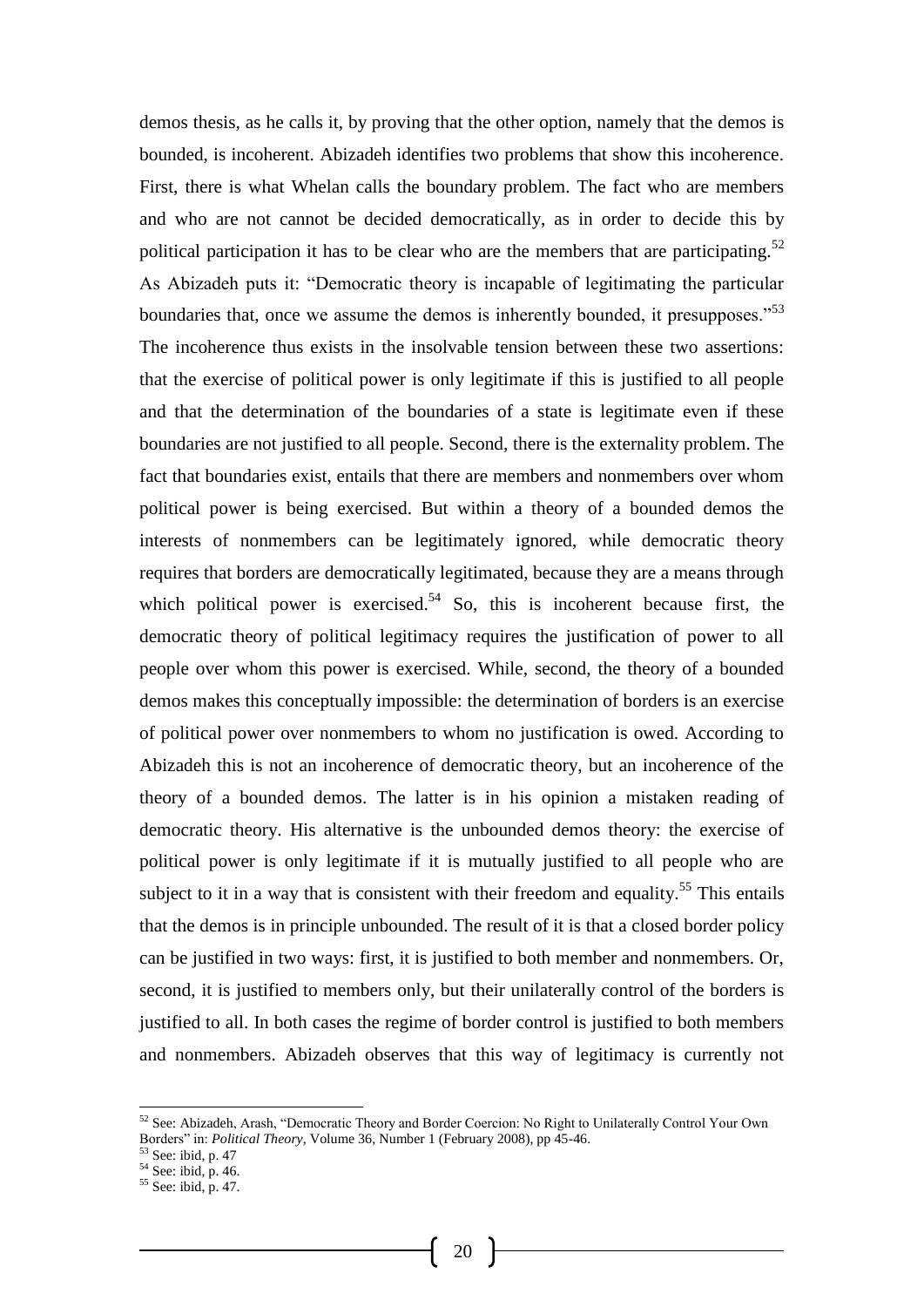practiced by states. Therefore, the current unilateral border control of states has according to democratic theory a legitimacy gap. He pleads instead for the development of cosmopolitan democratic institutions that can decide on entry policies.<sup>56</sup>

To the objection that this argument ignores the fact that a regime of border control has much more impact on the interests of members than on the interests of nonmembers and that the former should therefore have a greater say in the political decision concerning the regime of border control, Abizadeh replies that this assumption is false. His argument is that also for refugees who risk their lives while going for example to a Western European country the stakes are high. So it is not proven that the impact of border control is greater for a member than for a nonmember. But Abizadeh admits that there is a partial truth in this argument, namely that a regime of border control invades the autonomy of some more than the autonomy of others. He suggests a division of groups that participate in the cosmopolitan democratic institutions that he wants to be created. The people who would have little benefit of living in the concerned state would have the weakest participation rights, while the people who would have a great advantage when they would be able to live in the concerned state would have stronger participation rights. Abizadeh imagines also a level in between those two groups and he admits that maybe the strongest participation rights would be for the members of the concerned state. $57$ 

It is obvious that many foreigners – coming mainly, but not only, from third world countries – will benefit from living in a Western country like the Netherlands and will be coerced upon if they will be refused to settle there. Following Abizadeh's argument that people over whom political power is exercised should have a say in the political process, this would mean that many foreigners will take part in the decision making process concerning the border control of a wealthy Western state. It is plausible that the majority of these foreigners will vote for an open border system, as this will benefit them. Depending on how the distribution of weaker and stronger participation rights will work out, this will result in a regime of border control that is

<sup>&</sup>lt;sup>56</sup> See: Abizadeh, Arash, "Democratic Theory and Border Coercion: No Right to Unilaterally Control Your Own Borders" in: *Political Theory*, Volume 36, Number 1 (February 2008), p. 48.

<sup>57</sup> See: ibid, pp 54-55.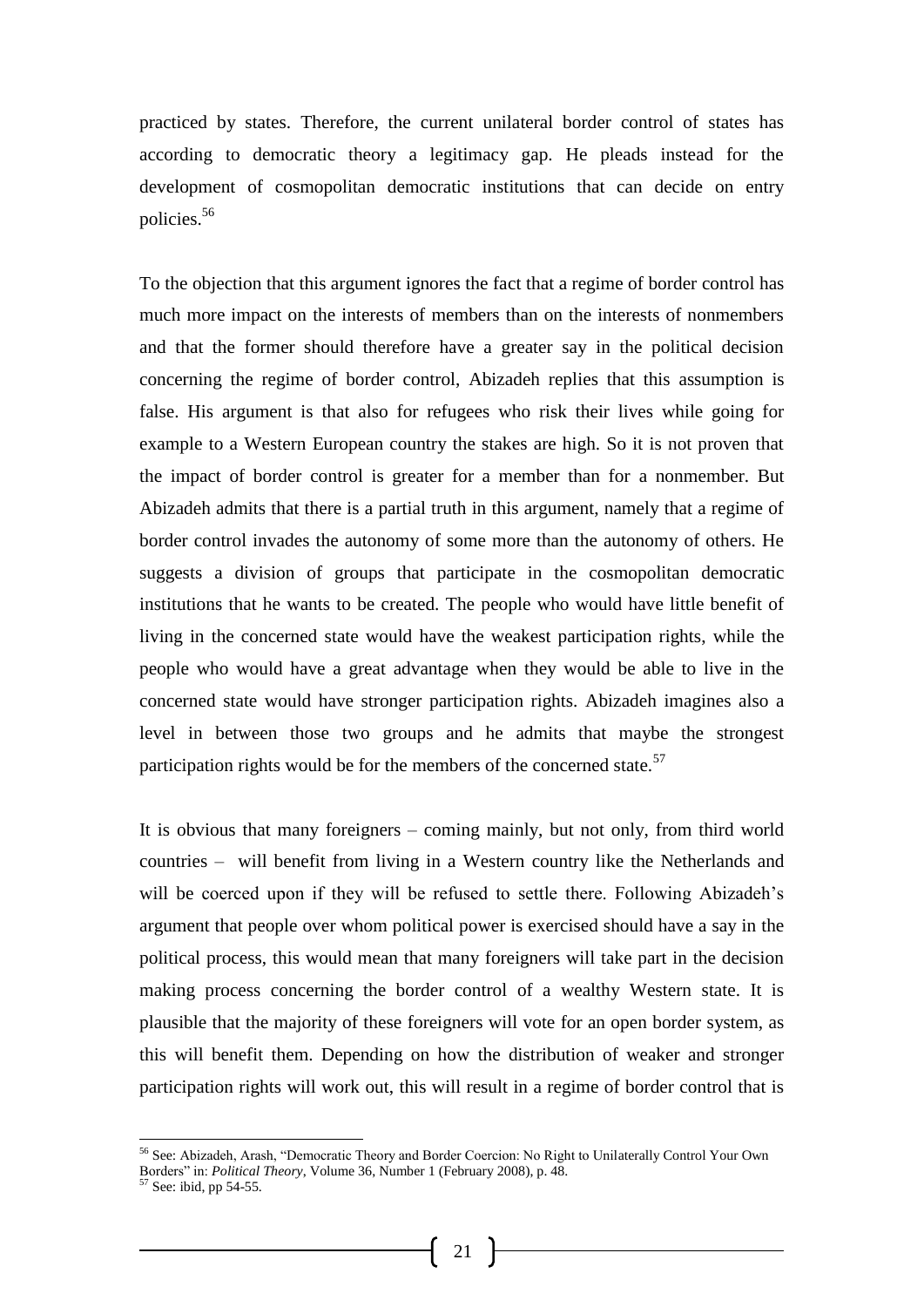either entirely open or partly open and partly closed, that is: porous. The possibility of the outcome of a closed border system is highly unlikely, if not impossible. Therefore, I take Abizadeh's argument that no coercion may be exercised without democratic justification as a good reason to have some form of open borders.

### **2.4 Improvement of life conditions**

Another strong reason in favour of open borders to immigrants is the improvement of life conditions of people who live in severe circumstances. Kukathas calls this the 'principle of humanity'. He explains that: "The great majority of the people of the world live in poverty, and for a significant number of them the most promising way of improving their condition is to move. (…) To say to such people that they are forbidden to cross a border in order to improve their condition is to say to them that it is justified that they be denied the opportunity to get out of poverty, or even destitution. And clearly there are many people who share this plight, for numerous illegal immigrants take substantial risks to move from one country to another – courting not only discomfort and even death by traveling under cover in dangerous conditions, but also punishment at the hands of authorities if caught." <sup>58</sup> Also Carens says that people's search for opportunities to have a decent life is a good, even the strongest, reason for open borders: "The argument is strongest, I believe, when applied to the migration of people from Third World countries to those of the First World. Citizenship in Western liberal democracies is the modern equivalent of feudal privilege – an inherited status that greatly enhances one's life chances. Like feudal birthright privileges, restrictive citizenship is hard to justify when one thinks about it closely." <sup>59</sup> Even though Thomas Christiano concludes with an argument in favour of restrictions on immigration, he admits that "(…) open borders would go some distance towards improving the opportunities of many of the world's poorest. This

l <sup>58</sup> See: Kukathas, Chandran, "The Case for Open Immigration" in: Cohen, Andrew I. and Christopher Heath Wellman (ed.), *Contemporary Debates in Applied Ethics* (Malden, MA: Blackwell Publishing, 2005), p. 211. <sup>59</sup> See: Carens, Joseph H., "Aliens and Citizens: The Case for Open Borders" in: Pogge, Thomas and Darrel Moellendorf (ed.), *Global Justice: Seminal Essays* (St. Paul: Paragon House, 2008), p. 212. Furthermore, the historic context to which Carens refers, can be seen as a separate argument in favour of open borders. Because of the many injustices that occurred in relations between countries, including the colonial past, wealthy states should open their borders to inhabitants of poorer states that want to immigrate. I will not describe this argument separately, but I will return to the subject of (post)colonialism and the historic context in paragraph 4.3.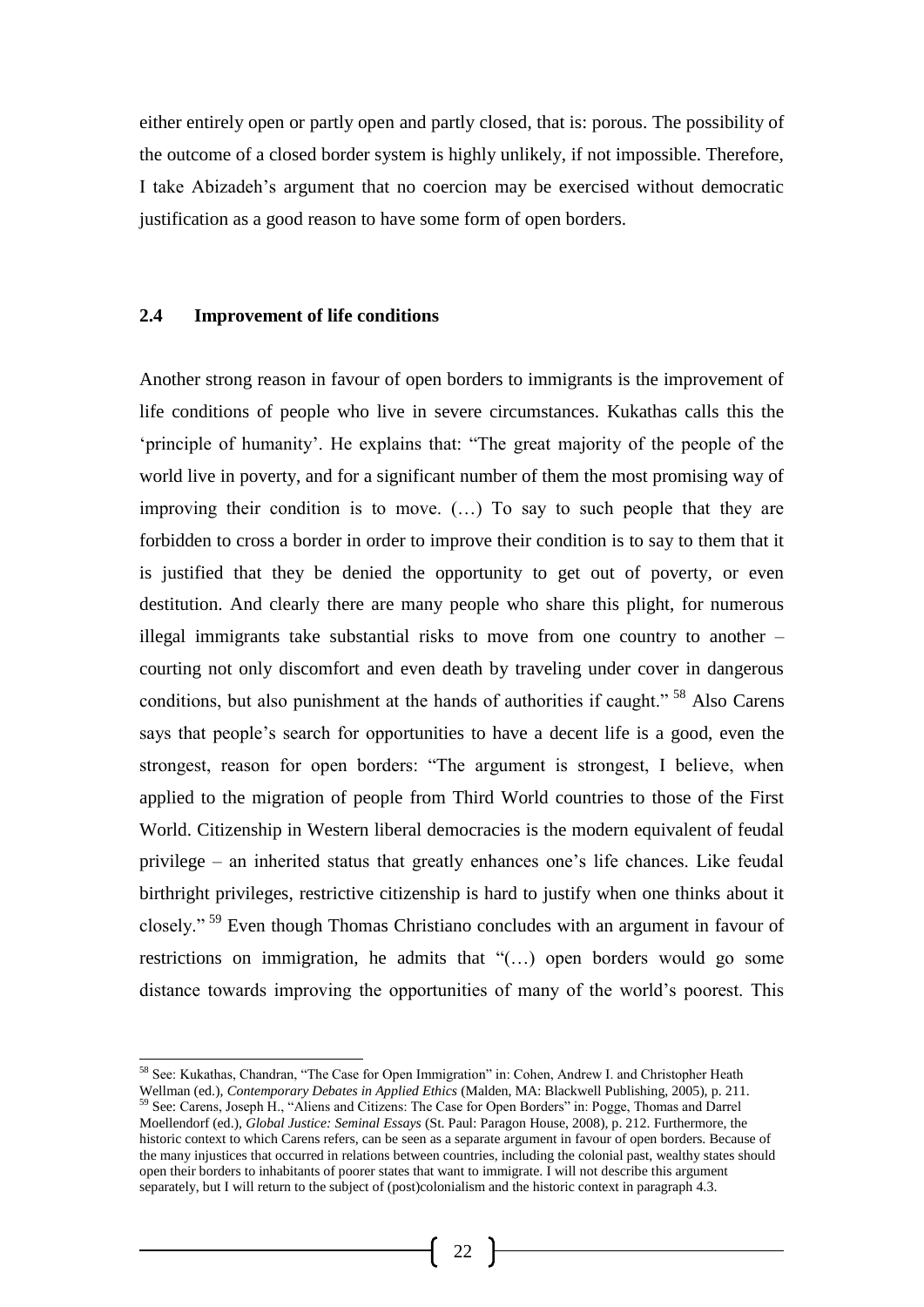seems to be the strongest argument for the position of open borders."<sup>60</sup> When people are suffering from terrible life conditions like hunger, poverty or violence in their own country, it seems not more than reasonable to enable them to have a decent life by admitting them as immigrants. At least the improvement of life conditions of people coming from severe circumstances provides a good reason for the opening of borders to immigrants.

#### **2.5 Conclusion**

-

In this chapter I have discussed four strong reasons in favour of the open borders position. First, freedom is an important reason for the opening of borders to immigrants. Carens and Kukathas show, while using concepts of both negative and positive freedom, that freedom greatly matters to the way people are able to live their lives. They should have the freedom to choose between different options, amongst which immigration. Therefore, freedom of migration should not be restricted lightly. Second, moral equality is a reason for open borders. As all persons are moral equals they should be treated as such. Carens and Wellman argue that utilitarianism, which has the moral equality of persons as a central assumption, points into the direction of open borders. Carens stresses that in the utilitarian calculus both citizens and foreigners count as equal, which will lead to more open migration. Wellman emphasises that according to utilitarians closed borders lead to economic inefficiencies that have a negative effect on people's interests. Cole argues that liberalism, that also has moral equality as assumption, cannot be coherently compatible with closed borders. Only open borders are coherent with liberalism. Carens uses the moral equality idea of liberalism to say that in order to compensate for the inequalities that arise from the arbitrary factor where one is born, there should be freedom of migration. Third, another reason for open borders is that there should be no coercion without democratic justification. Abizadeh argues that coercion cannot be legitimately exercised without it being democratically justified by both citizens and foreigners. In order to enable foreigners to democratically justify a state's immigration policy Abizadeh pleads for the development of cosmopolitan democratic

<sup>60</sup> See: Christiano, T., "Immigration, Political Community and Cosmopolitanism" in: *San Diego Law Review*, Vol. 45 (Fall 2008),pp 954-955; see also: p. 961.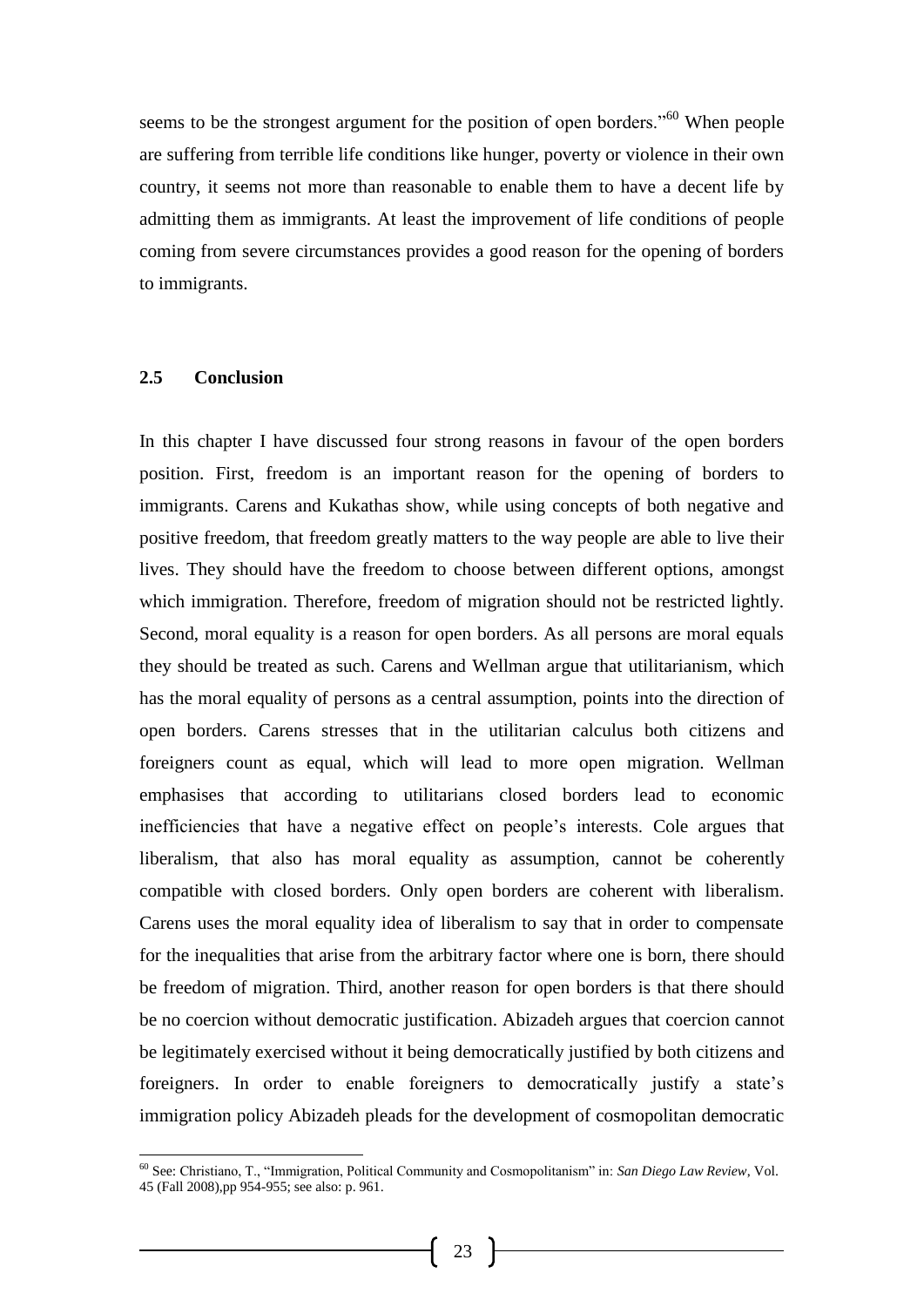institutions that make decisions on states' immigration policies. As I have shown this will lead to either open or porous borders. Fourth, the improvement of life conditions of people who are living in severe circumstances like hunger, poverty or violence is another reason in favour of open borders. Kukathas, Carens and Christiano show that enabling people to improve their life conditions by migration is a good reason why states should have open borders. While all four reasons are in favour of open borders, they leave also room for a porous borders option. Because although they provide for strong reasons for open borders, they do not show that these reasons are absolute. In this chapter I have shown, however, that the reasons for a state to have open borders are so strong that the burden of proof lies with the defenders of closed borders to show which arguments are so weighty as to outweigh these four reasons. Their arguments I will discuss in the next chapter.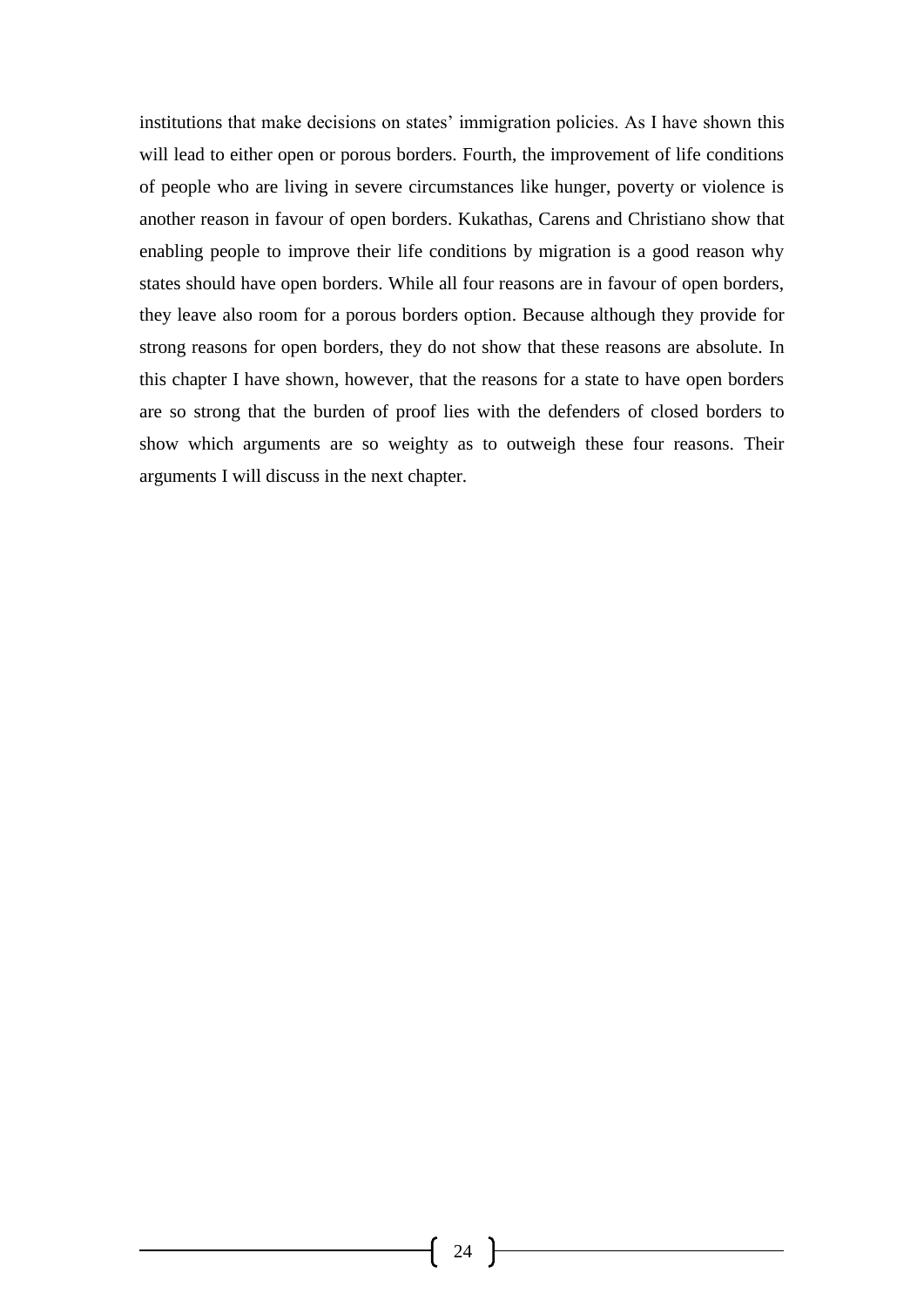## **3 What are the arguments for closed borders?**

In this chapter I will discuss the question 'What are the arguments for closed borders?' I will present the two most important arguments in favour of closed borders. First, the self-determination argument. Second, the functioning society argument with the economy, security and indirect cosmopolitanism versions. In chapter 4 I will evaluate both arguments.

#### **3.1 The self-determination argument**

The self-determination argument holds that states are sovereign and have the right to self-determination. Because of this right they are allowed to formulate their immigration policies as they want to, including a closed borders policy. This argument is being used in different variants. In what follows I will show in what way several authors use the self-determination argument in order to claim that states are allowed to close their borders to immigrants.

Michael Walzer defends a liberal communitarianist view on immigration and claims that the membership of a community is a primary good that people distribute to one another.<sup>61</sup> Walzer argues that determining its own political and cultural values is of such great importance to a community that sovereign states should have the authority to decide on its own immigration policy: "The distinctiveness of cultures and groups depends upon closure and cannot be conceived as a stable feature of human life without it. If this distinctiveness is a value, as most people (though some of them are global purists and others only local loyalists) seem to believe – more strongly, if individuals have a right to form distinct and stable communities – then closure must be permitted somewhere."<sup>62</sup> So it is up to the present citizens to decide whether the

<sup>&</sup>lt;sup>61</sup> See: Walzer, Michael, "The Distribution of Membership" in: Pogge, Thomas and Darrel Moellendorf (ed.), *Global Justice: Seminal Essays* (St. Paul: Paragon House, 2008), p.146. This article Walzer included later in his book: Walzer, Michael, *Spheres of Justice: A Defence of Pluralism and Equality* (Oxford: Martin Robertson, 1983) pp 31-63. In what follows I will refer only to the article.

 $^{62}$  See: Walzer, Michael, "The Distribution of Membership" in: Pogge, Thomas and Darrel Moellendorf (ed.), *Global Justice: Seminal Essays* (St. Paul: Paragon House, 2008), p. 153.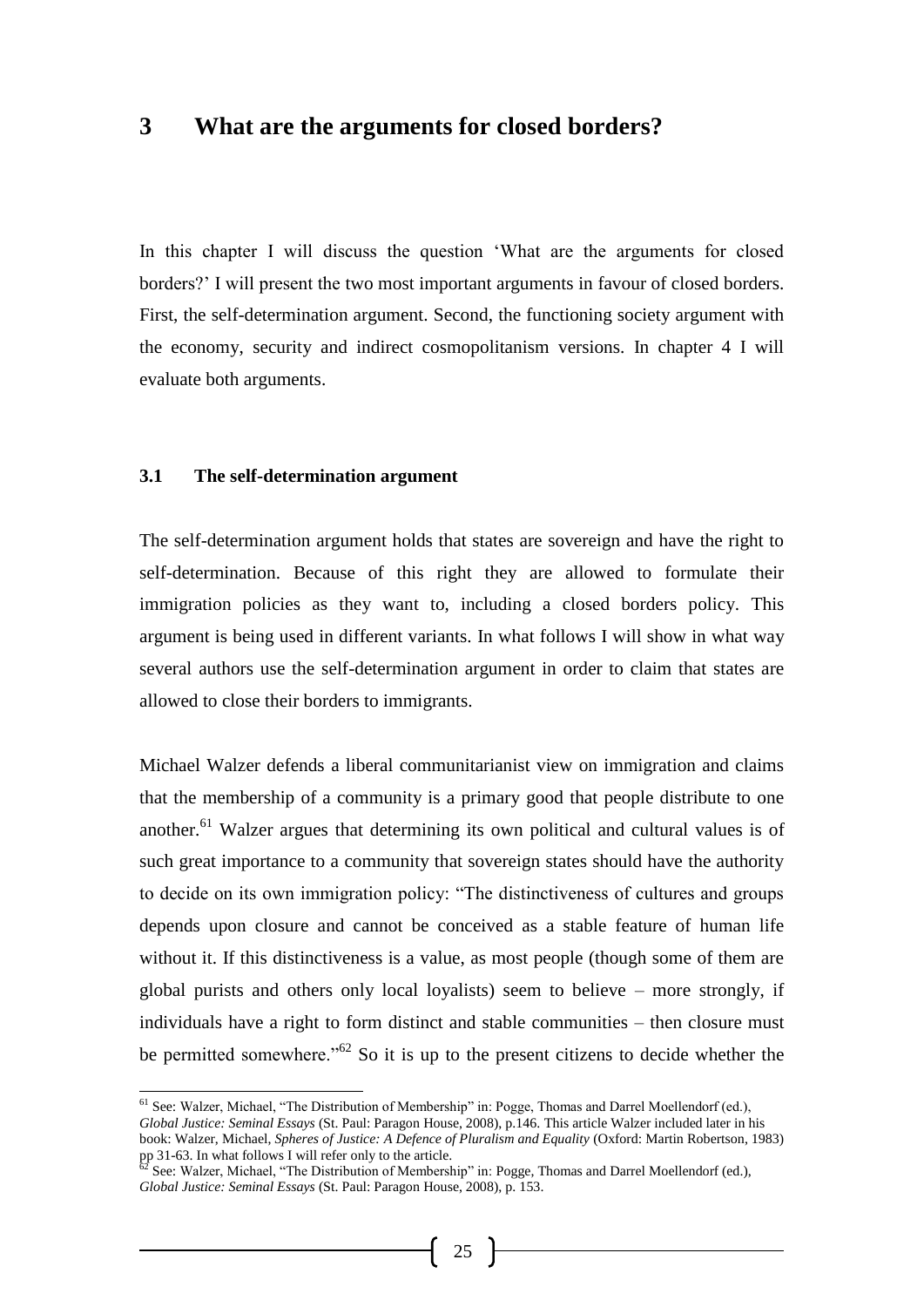borders of their state should be open or closed and what criteria for applicants there should be.<sup>63</sup> Walzer stresses that the control of immigration serves to defend the common life of the members of the community and their liberty, welfare, politics and culture.<sup>64</sup> The policies of admission to states are motivated by different arguments: first, arguments concerning the economic and political conditions of a state, second, arguments concerning the character and future of a state and third, arguments concerning the character of states as political communities in general. Walzer considers these last arguments the most important. He compares the membership of states to the membership of other kinds of communities, namely neighbourhoods, clubs and families. $65$  States are unlike neighbourhoods, because in the latter: "Strangers can be welcomed or not welcomed; they cannot be admitted or excluded."<sup>66</sup> States are, however, like clubs: "Here the appropriate analogy is with the club, for it is a feature of clubs in domestic society, as I have just suggested it is of states in international society, that they can regulate admissions but cannot bar withdrawals."<sup>67</sup> States are sovereign in deciding upon who will be admitted as immigrants, because of their freedom of association. Sometimes states are also like families that open up their household to people whom they have not chosen, but to whom they are morally connected. In the case of states this means opening borders to "a particular group of outsiders, recognized as national or ethnic "relatives.""<sup>68</sup> Although Walzer argues in favour of the position that there are moral reasons for putting restrictions on the distribution of membership, he allows for some criteria for admitting refugees:<sup>69</sup> "(...) actually to take in large numbers of refugees is often morally necessary; but the right to restrain the flow remains a feature of communal self-determination."<sup>70</sup> This communal self-determination prevails on the moral duty to take in refugees. Because there are so many refugees Walzer allows states to choose between them: "(…) when the number increases, and we are forced to choose among the victims, we shall look, rightfully, for some more direct connection with our own

<sup>-</sup> $63$  See: Walzer, Michael, "The Distribution of Membership" in: Pogge, Thomas and Darrel Moellendorf (ed.), *Global Justice: Seminal Essays* (St. Paul: Paragon House, 2008), p. 153.

<sup>64</sup> See: ibid, p. 154.

<sup>65</sup> See: ibid, pp 149-150.

<sup>66</sup> See: ibid, p. 150.

 $67$  See: ibid, p. 154.

<sup>68</sup> See: ibid, p. 155.

<sup>&</sup>lt;sup>69</sup> See: ibid, pp 148 and 163-165. Walzer allows for the admittance of refugees: "There is, however, one group of needy outsiders whose claims cannot be met by yielding territory or exporting wealth, but only by taking people in. This is the group of refugees whose need is for membership itself, a nonexportable good." (p. 163). But also here Walzer requires an affinity with the culture of the country the would-be immigrants would like to live in (p. 164). <sup>70</sup> See: ibid, p. 165.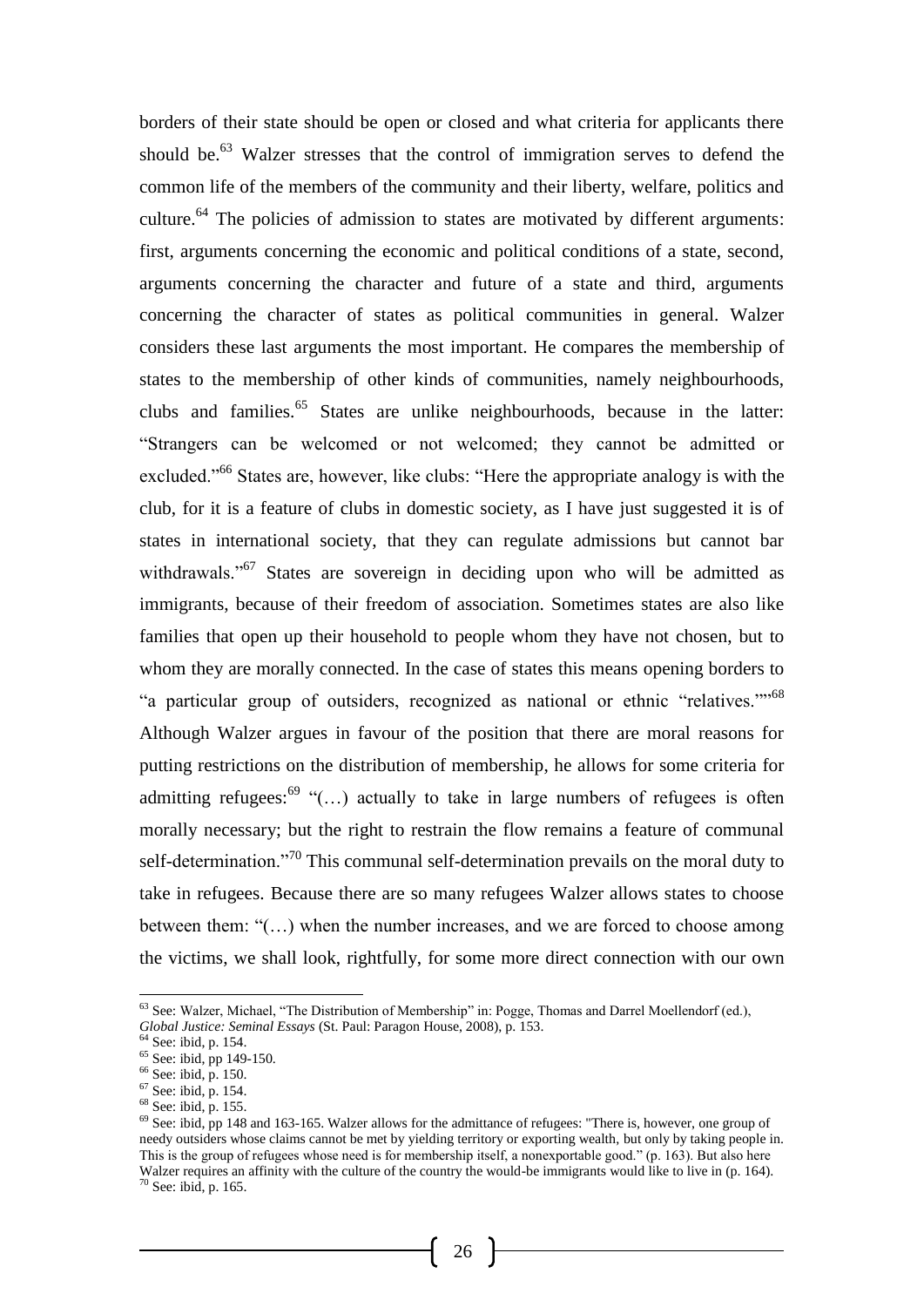way of life. If, on the other hand, there is no connection at all, antipathy rather than affinity, there can't be a requirement of any sort to take people in."<sup>71</sup> So even refugees can be refused because they do not share a society's culture. Although Walzer admits that the right of a community to determine who will be admitted as a member is not absolute, he claims that: "What is at stake here is the shape of the community that acts in the world, exercises sovereignty, and so on. Admission and exclusion are at the core of communal independence. They suggest the deepest meaning of selfdetermination. Without them, there could not be *communities of character*, historically stable, ongoing associations of men and women with some special commitment to one another and some special sense of their common life."<sup>72</sup>

Another account of the self-determination argument that is based on a common culture is given by David Miller. He specifically focuses on public culture. His assumption is that states need this in order to constitute the political identity of their citizens and to support democracy. Miller supposes furthermore that immigrants bring particular cultural and political values with them. Their values will be changed by the public culture of the society they will start living in and the public culture of this society will be changed by these immigrants.<sup>73</sup> Miller argues that people have an interest in determining the public culture of their country, like their language or the physical shape of their country, i.e. buildings and landscape. He emphasises that the cultural continuity he finds important is not the same as cultural rigidity; he allows for the development and renewal of public culture. But because of the significance for people to control the process of cultural change, Miller pleads for restrictions on immigration. How far these restrictions will go, depends on the cultural values of the would-be immigrants and on how easy it will be to integrate them in the public culture of the existing society.<sup>74</sup>

l

<sup>&</sup>lt;sup>71</sup> See: Walzer, Michael, "The Distribution of Membership" in: Pogge, Thomas and Darrel Moellendorf (ed.), *Global Justice: Seminal Essays* (St. Paul: Paragon House, 2008), p. 164.

See: ibid, p. 174.

<sup>73</sup> See: Miller, David, "Immigration: The Case for Limits" in: Cohen, Andrew I. and Christopher Heath Wellman (ed.), *Contemporary Debates in Applied Ethics* (Malden, MA: Blackwell Publishing, 2005), pp 199-200.

<sup>74</sup> See: ibid, pp 200-201. See also: Wellman, Christopher Heath, "Immigration", *The Stanford Encyclopedia of Philosophy (Summer 2010 Edition)*, Edward N. Zalta (ed.), URL =

<sup>&</sup>lt;http://plato.stanford.edu/archives/sum2010/entries/immigration/> 1.1. For a more elaborate account of Miller's view on national self-determination, see: Miller, David, *On Nationality* (Oxford: Oxford University Press, 2002), pp 81-118.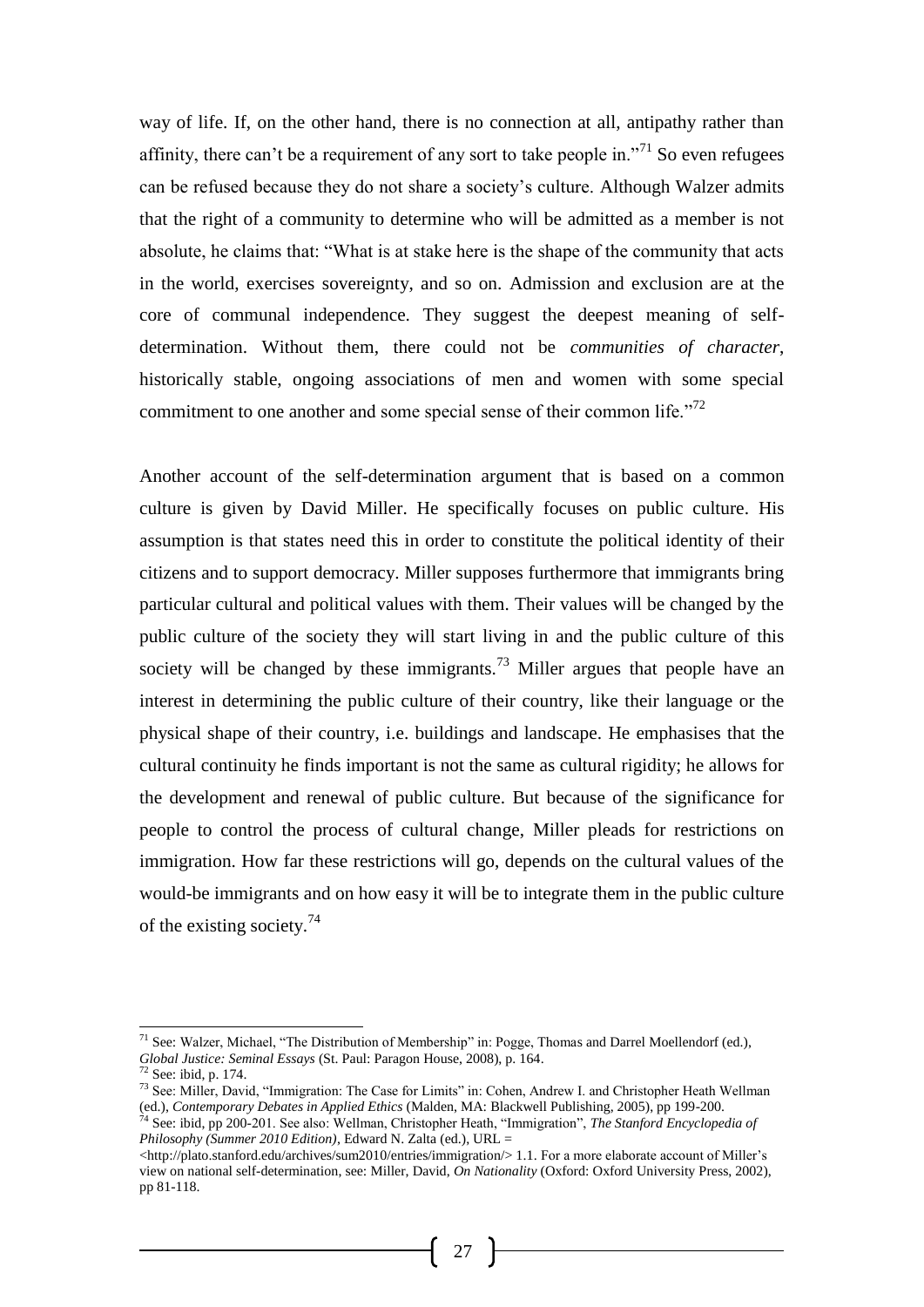Although Michael Dummett is in favour of the open borders position, he also allows for the restriction of immigration because of the importance for people to determine the culture of their country. Like Walzer and Miller he claims that the preservation of a community's culture is a good reason for closing borders to immigrants. He limits this argument however to vulnerable cultures that may be easily destroyed by the entrance of great groups of immigrants who have different cultural values:<sup>75</sup> "Those whose culture is fragile and not shared with other peoples of power and influence therefore have a right that their culture should be protected from being submerged under the influx of foreigners who have no particular respect for it. This right gives a state under whose authority they live the right and duty to exercise such control over immigration into its territory as to prevent this from happening."<sup>76</sup>

Christopher Heath Wellman is also using the self-determination argument for closed borders. His version of this argument is based on the right to freedom of association that states have. Wellman assumes that legitimate states have a right to political selfdetermination. He considers freedom of association as a crucial element of selfdetermination. Furthermore he claims that freedom of association entails that people can deny others to join their association. He concludes that in order to be fully selfdetermining a state must have the right to decide which immigrants will be admitted and which will be refused: "According to this line of argument, then, there is nothing mysterious or complicated about a country's right to screen applicants for admission: it is merely a standard component of a state's more general right to selfdetermination."<sup>77</sup> There is a difference, however, between Wellman's argumentation and the argumentations of Walzer, Miller and Dummett. While these three authors all emphasise the importance of the distinctiveness of a community or particular political or cultural values, Wellman stresses that he pleads for a right to freedom of association for everyone. In his opinion this should not be dependent on something like a shared culture: "(…) my defense of freedom of association makes no mention of a political community's distinctive character or culture. I emphasize this to distinguish myself from those who argue that ethnic, cultural, or national groups have

<sup>75</sup> See: Dummett, Michael, "Immigration" in: *Res publica*, Volume 10, Issue 2 (2004), pp 119-120.

<sup>76</sup> See: ibid, p. 120.

<sup>77</sup> See: Wellman, Christopher Heath, "Immigration", *The Stanford Encyclopedia of Philosophy (Summer 2010 Edition*), Edward N. Zalta (ed.), URL = <http://plato.stanford.edu/archives/sum2010/entries/immigration/> 1.6.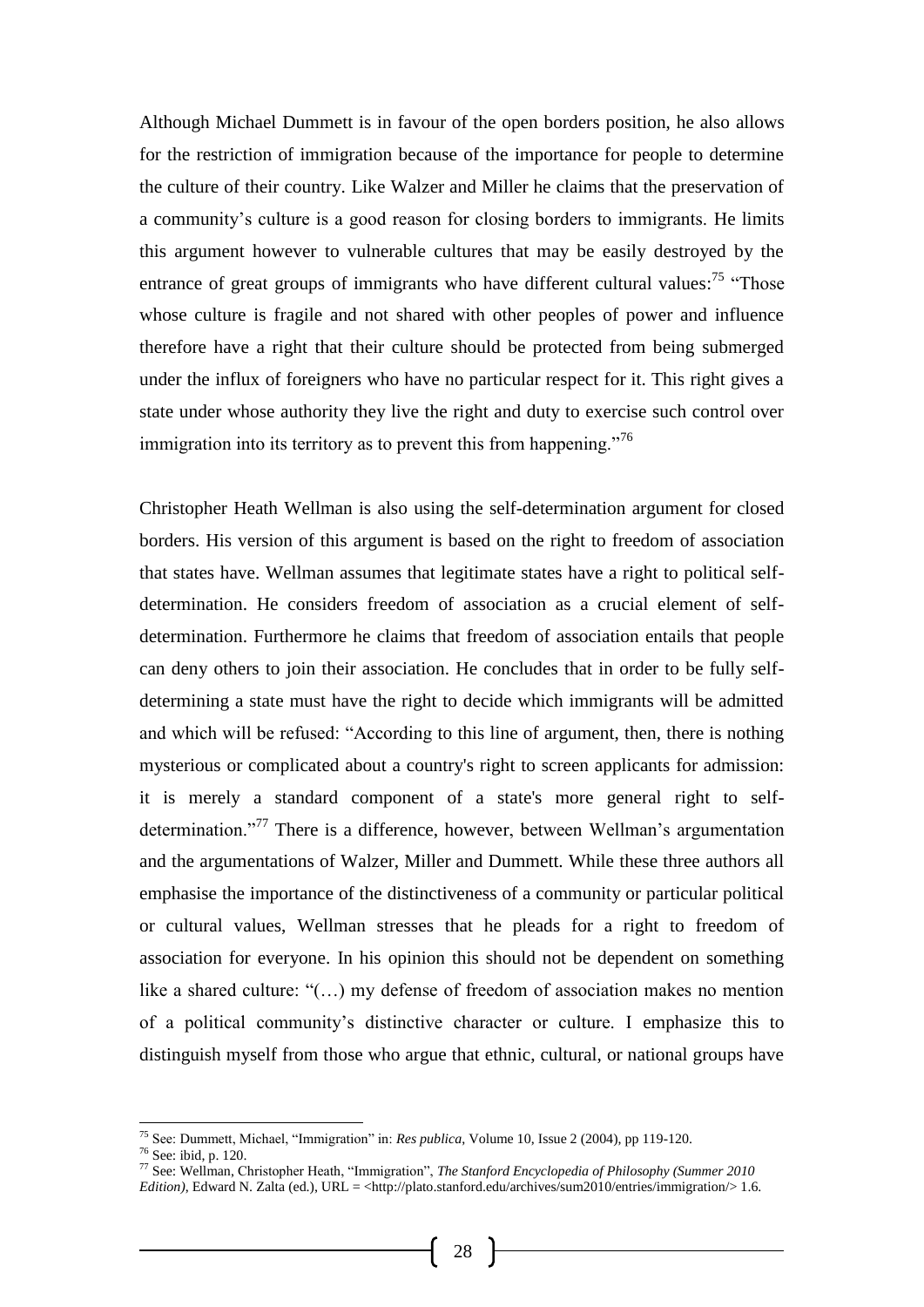a right to limit immigration in order to preserve their distinctive characters."<sup>78</sup> To show that a state has the right to self-determination because of its freedom of association Wellman compares the state to a marriage: "No one says that I am denied my right to marriage merely because I cannot unilaterally choose to marry you against your will. So, just as my freedom of association in the marital realm remains intact despite your right to not associate with me, there seems no reason why my right to freedom of movement does not similarly remain intact despite foreign states' retaining the right to exclude me.<sup> $,79}$ </sup> So Wellman claims that like people can refuse to marry someone, states can refuse to admit someone as an immigrant, because both have a right to freedom of association.

Frederick Whelan comments upon an argumentation for closed borders on basis of the self-determination argument as well. He takes democracy as a starting point. According to Whelan democracy "(…) refers to active citizenship and participation in public affairs, to majority rule, and in general to collective "self-determination" by a people with respect to what they take to be their common affairs."<sup>80</sup> In a democracy people should have control over matters that concern their common interests. The way to realise this is through democratic procedures such as elections. Whelan considers the admission of new members to the society as a matter that should be decided upon in this way. Therefore people should be able to determine who is allowed to immigrate in their country:<sup>81</sup> "Democracy as a set of procedures of self-determination, then, appears to imply a power in the present citizen body to control immigration.<sup>82</sup> A democracy may also be understood as a democratic community with an identity of its own. This results in the community's entitlement to restricting the entry of immigrants that do not share their common identity.<sup>83</sup>

Jürgen Habermas pleads for a liberal immigration policy and has a positive view on the possible contributions of immigrants to the community. He uses the self-

-

<sup>78</sup> See: Wellman, Christopher Heath, "Immigration and Freedom of Association" in: *Ethics*, Vol. 119, No. 1, (2008), p. 117.

 $79$  See: ibid, p. 135.

<sup>80</sup> See: Whelan, Frederick G., "Citizenship and Freedom of Movement: An Open Admission Policy?" in: Gibney, Mark (ed.), *Open Borders? Closed Societies? The Ethical and Political Issues* (New York: Greenwood Press, 1988), p. 27.

<sup>81</sup> See: ibid, pp 28-29.

 $82$  See: ibid, p. 29.

<sup>83</sup> See: ibid, p. 29.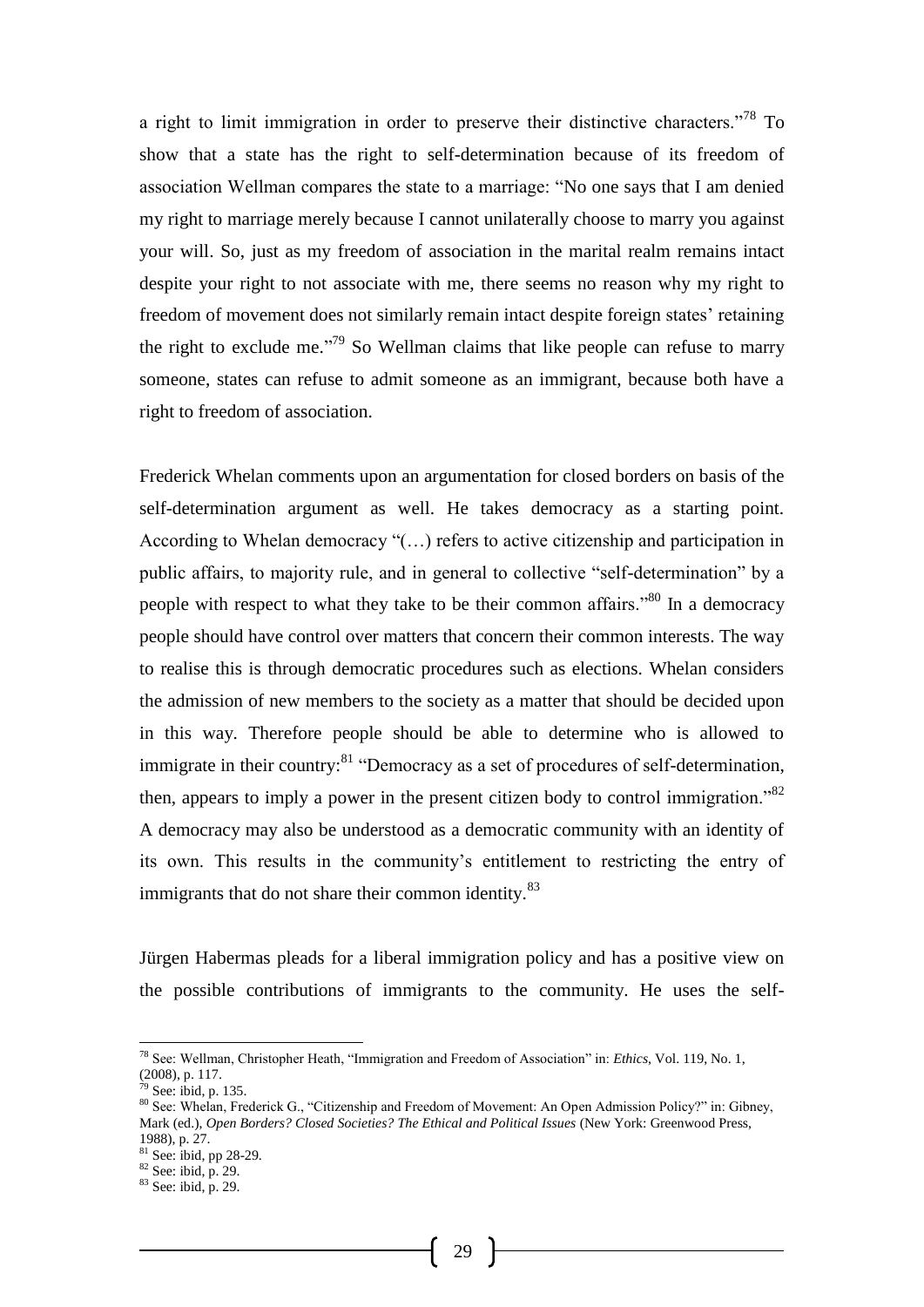determination argument however to allow for some restrictions on immigration. His focus is on the political culture of a society. Habermas expects immigrants to take fully part in this political culture, but he does not want to force them to give up their own culture and to completely assimilate:<sup>84</sup> "Certainly the democratic right to selfdetermination includes the right to preserve one's own *political* culture, which forms a concrete context for rights of citizenship, but it does not include the right to selfassertion of a privileged *cultural* form of life. Within the constitutional framework of the democratic rule of law, diverse forms of life can coexist equally. These must, however, overlap in a common political culture that in turn is open to impulses from new forms of life."<sup>85</sup>

As I have shown above there are different versions of the self-determination argument, each of them focusing on a different feature. Walzer emphasises the protection of the common life of the community, while Miller, similarly, emphasises public culture. Dummett also uses the self-determination argument in order to preserve a society's culture, but he restricts his argument to vulnerable cultures that may be easily swept away by a huge amount of immigrants. Wellman uses the selfdetermination argument in a more general way, namely not just to protect a specific culture, but to consolidate the universal right to freedom of association. Whelan stresses the importance of democracy in the self-determination argument. And Habermas argues that a state's self-determination entails deciding upon its own democratic political culture. In contrast to the universal freedom that forms a reason for open borders, the self-determination argument defends the particular freedom of a group of people by allowing them to have the right to freely choose which people to exclude as immigrants. While all authors claim that the right to self-determination is of great importance to states, none but Wellman claims that this right is absolute, thus leaving room for other values than self-determination. And even though the defenders of the self-determination argument claim that a state's right to self-determination allows it to close borders to immigrants, all of them leave room for a porous borders position. Because states may use their right to self-determination not only to exclude foreigners, but also to include them.

<sup>&</sup>lt;sup>84</sup> See: Habermas, Jürgen, "Citizenship and National Identity: Some Reflections on the Future of Europe" in: Pogge, Thomas and Darrel Moellendorf (ed.), *Global Justice: Seminal Essays* (St. Paul: Paragon House, 2008), pp 306-307.

<sup>85</sup> See: ibid, p. 307.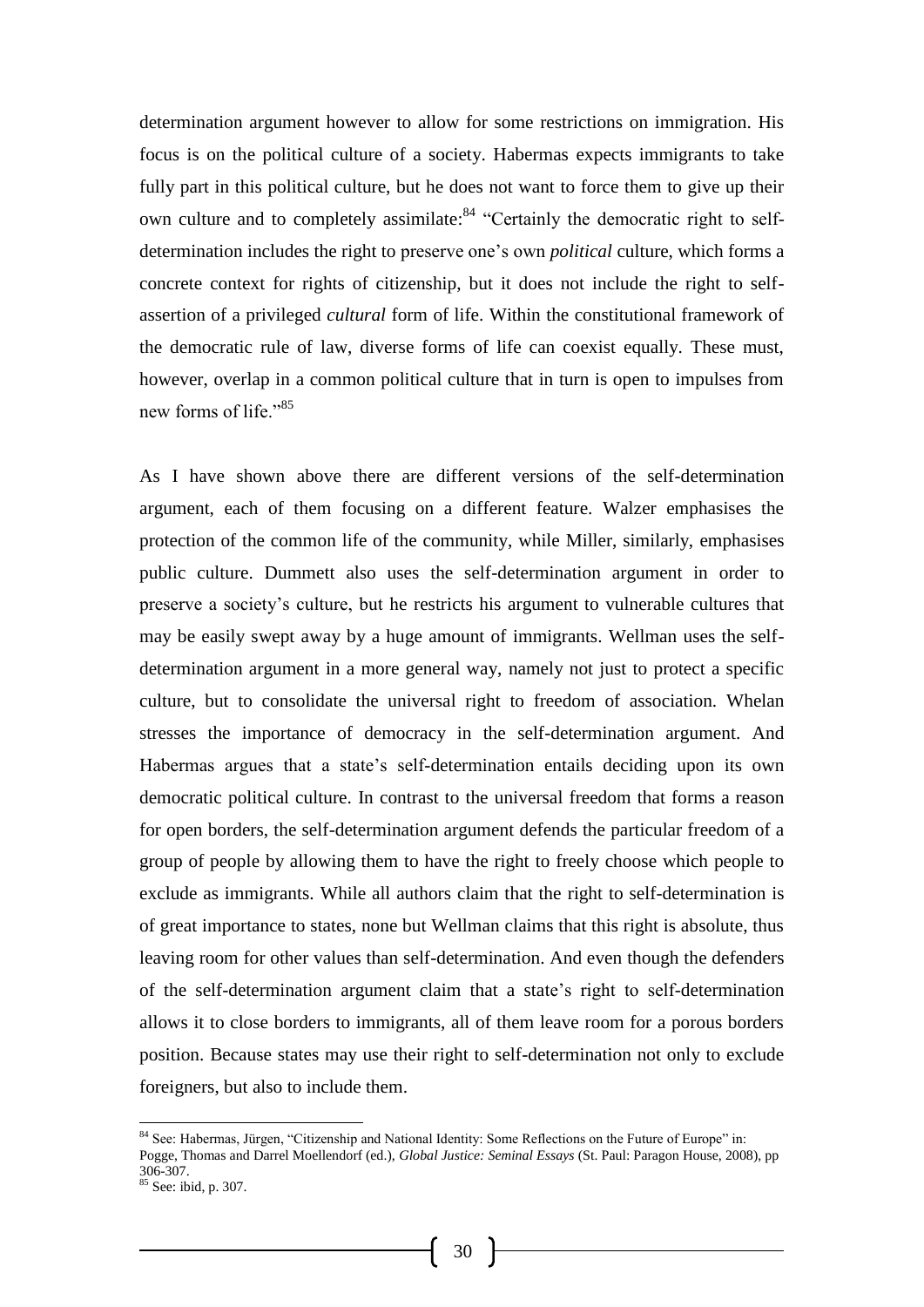#### **3.2 The functioning society argument**

The functioning society argument holds that immigration will disturb the functioning of a society in such a way that the effects will be disastrous for the whole society. The proper functioning of the society will thus be made impossible. This amounts to the claim that it is therefore justified to close borders to immigrants. The functioning society argument has different versions, depending on which part of society gets disturbed: the economy or the security. I conclude with the functioning society argument of indirect cosmopolitanism.<sup>86</sup>

#### **3.2.1 Economy**

-

A part of society that may be threatened by the arrival of immigrants is the economy. Though Kukathas does not defend the functioning society argument himself, he gives an account of this argument focused on the economy, which he afterwards refutes. The first aspect of the economy that may suffer when many immigrants enter a state is the local market economy. The balance of the economy can be changed this way, which may entail the lowering of wages and the heightening of prices. This can be negative for the people who were already living in this state. They may lose their jobs because foreigners will have jobs previously held by citizens or they may have to accept lower wages because of the competition with foreigners.<sup>87</sup> Wellman adds that also the arrival of immigrants with a different work ethic may be negative for a state's economic growth.<sup>88</sup> The second aspect of the economy that is likely to be severely influenced by the arrival of many immigrants is the distribution of goods and services by the government, such as healthcare, education, state allowances and the

<sup>&</sup>lt;sup>86</sup> Another version of the function society argument holds that overpopulation caused by immigrants is a threat to society. I do not discuss it here, because I think it is not one of the most important versions of the functioning society argument. See for a discussion of it: Dummett, Michael, "Immigration" in: *Res publica*, Volume 10, Issue 2 (2004), p. 119 and: Miller, David, "Immigration: The Case for Limits" in: Cohen, Andrew I. and Christopher Heath Wellman (ed.), *Contemporary Debates in Applied Ethics* (Malden, MA: Blackwell Publishing, 2005), pp 201-202.

<sup>&</sup>lt;sup>87</sup>See: Kukathas, Chandran, "The Case for Open Immigration" in: Cohen, Andrew I. and Christopher Heath Wellman (ed.), *Contemporary Debates in Applied Ethics* (Malden, MA: Blackwell Publishing, 2005), pp 211-212. See also: Wellman, Christopher Heath, "Immigration", *The Stanford Encyclopedia of Philosophy (Summer 2010 Edition*), Edward N. Zalta (ed.), URL = <http://plato.stanford.edu/archives/sum2010/entries/immigration/> 1.2. 88See: Wellman, Christopher Heath, "Immigration", *The Stanford Encyclopedia of Philosophy (Summer 2010 Edition*), Edward N. Zalta (ed.), URL = <http://plato.stanford.edu/archives/sum2010/entries/immigration/> 1.2.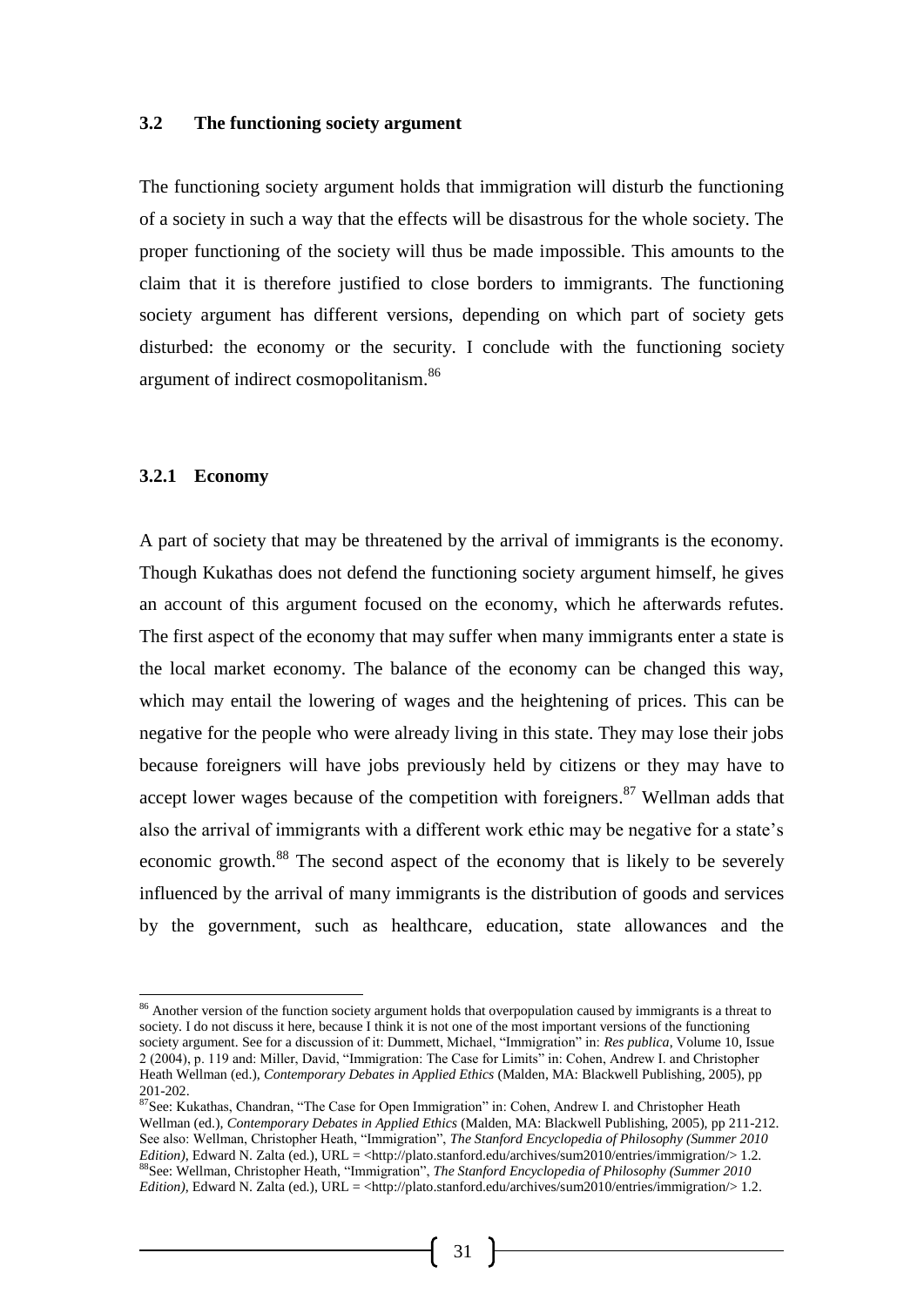maintenance of public space.<sup>89</sup> In order to manage the social system well, either the provision of state benefits or the entrance of immigrants has to be limited. Kukathas describes: "People on low incomes and with children or elderly or infirm dependents would find it advantageous to move to countries with generous public education and healthcare. This could impose a significant additional burden on taxpaying individuals and firms, or pressure a state with fiscal problems to reduce the quality of its services. Immigration is a problem of welfare states – understanding welfare in its broadest sense to include health and education services as well as unemployment relief and disability benefits."<sup>90</sup> Also Wellman gives this argument, saying that: "Indeed, presumably so many would immigrate that there would be no way for this state to continue distributing these benefits at anything like their current rate.<sup>"91</sup> In short, the claim is that open immigration would hurt the economy to such an extent that the functioning of society is threatened. Therefore, it is justified to close borders to immigrants.

#### **3.2.2 Security**

-

The functioning society argument is being used by authors who underline the importance of a state's security and the protection of its citizens. Although Joseph Carens argues in favour of open borders, following Rawls he argues for restriction on immigration because of security threats as well. Rawls admits that there may be put a restriction on liberty for the sake of liberty. All liberties depend on the security and public order in a state.<sup>92</sup> Carens allows therefore for a public order restriction on the principle of freedom of migration. This restriction cannot always be applied. There should be a reasonable expectation that immigrants either have intentions to overthrow the just institutions of a society or come from a society with little liberal democratic values and thus threaten national security and public order. Another reason could be the expected arrival of such a huge amount of immigrants that it

<sup>&</sup>lt;sup>89</sup>See: Kukathas, Chandran, "The Case for Open Immigration" in: Cohen, Andrew I. and Christopher Heath Wellman (ed.), *Contemporary Debates in Applied Ethics* (Malden, MA: Blackwell Publishing, 2005), pp 211-212. <sup>90</sup>See: ibid, p. 213.

<sup>91</sup>See: Wellman, Christopher Heath, "Immigration", *The Stanford Encyclopedia of Philosophy (Summer 2010 Edition*), Edward N. Zalta (ed.), URL = <http://plato.stanford.edu/archives/sum2010/entries/immigration/> 1.3.  $92$  See: Carens, Joseph H., "Aliens and Citizens: The Case for Open Borders" in: Pogge, Thomas and Darrel Moellendorf (ed.), *Global Justice: Seminal Essays* (St. Paul: Paragon House, 2008), p. 218.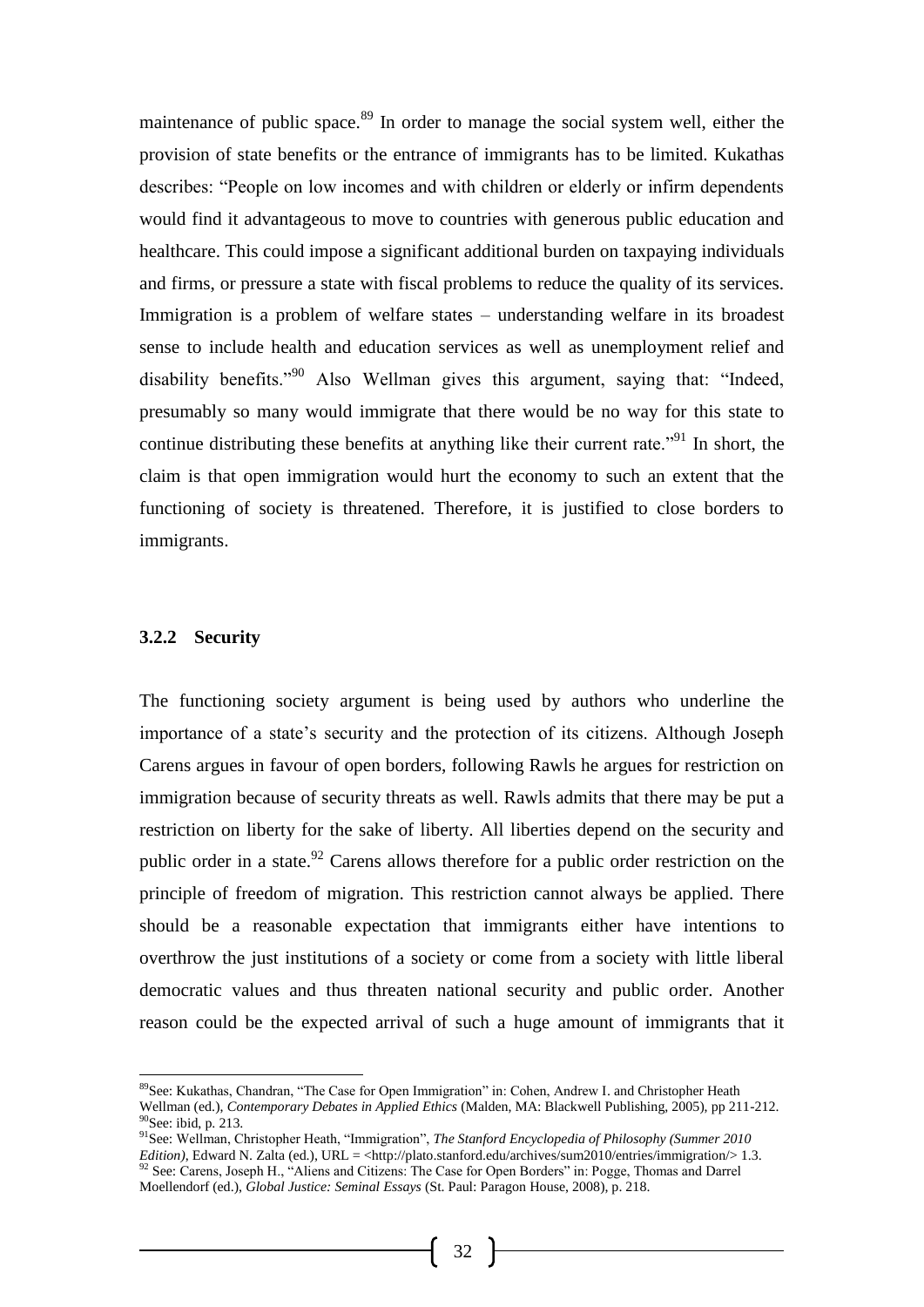would be so overwhelming for the hosting country that its liberal democratic values or its national security will be threatened. Carens emphasises that the restriction on the freedom of migration may be enforced only insofar this is essential to the maintenance of public order.<sup>93</sup> As Carens, Dummett's position is the one of open borders. But like Carens he allows too for a restriction on immigration when it is clear that this will threaten a state's security: "Admittedly, to protect its own citizens, a state always has the right to exclude individuals when there is genuine ground to suspect them of intending to commit crimes or to inflame hostility towards racial or religious groups against which strong prejudice already exists."<sup>94</sup> Wellman also sees immigration as a possible threat to a state's security: "After all, given the presence of international terrorists, one can hardly question the threat posed by at least some foreigners."<sup>95</sup> Obviously, also other people than would-be immigrants, like citizens, tourists or temporary workers, can be a threat to the security of a country. But this does not take away the right of a state to undertake action to persons who are a threat to society, whether they are would-be immigrants or not. And in the case of would-be immigrants this may mean the refusal of admittance to a state.  $96$  That is: for adherents of the security version of the functioning society argument being a threat to a society's security is sufficient reason to exclude immigrants – provided that there is considerable proof that there is really a threat caused by these persons.

#### **3.2.3 Indirect cosmopolitanism**

-

Another form of the functioning society argument is inspired by cosmopolitanism. Thomas Christiano defends a cosmopolitan view that aims at creating a global political community.<sup>97</sup> Cosmopolitanism is usually in favour of a free immigration policy, because of the value it attaches to principles of equality of opportunity and

<sup>&</sup>lt;sup>93</sup> See: Carens, Joseph H., "Aliens and Citizens: The Case for Open Borders" in: Pogge, Thomas and Darrel Moellendorf (ed.), *Global Justice: Seminal Essays* (St. Paul: Paragon House, 2008), pp 219-220.

<sup>94</sup> See: Dummett, Michael, "Immigration" in: *Res publica*, Volume 10, Issue 2 (2004), p. 121.

<sup>95</sup> See: Wellman, Christopher Heath, "Immigration", *The Stanford Encyclopedia of Philosophy (Summer 2010 Edition*), Edward N. Zalta (ed.), URL = <http://plato.stanford.edu/archives/sum2010/entries/immigration/> 1.5. <sup>96</sup> See: ibid, 1.5.

<sup>&</sup>lt;sup>97</sup> Of course there can be said much more on this topic, for example on the unequal treatment of citizens and would-be immigrants who are a threat to society. While the former may end up in prison, they will not be expelled from the country, while this is the case with would-be immigrants. However, this is a too complicated issue to address here in detail. For a discussion of this topic, see: Kukathas, Chandran, "The Case for Open Immigration" in: Cohen, Andrew I. and Christopher Heath Wellman (ed.), *Contemporary Debates in Applied Ethics* (Malden, MA: Blackwell Publishing, 2005), pp 217-219.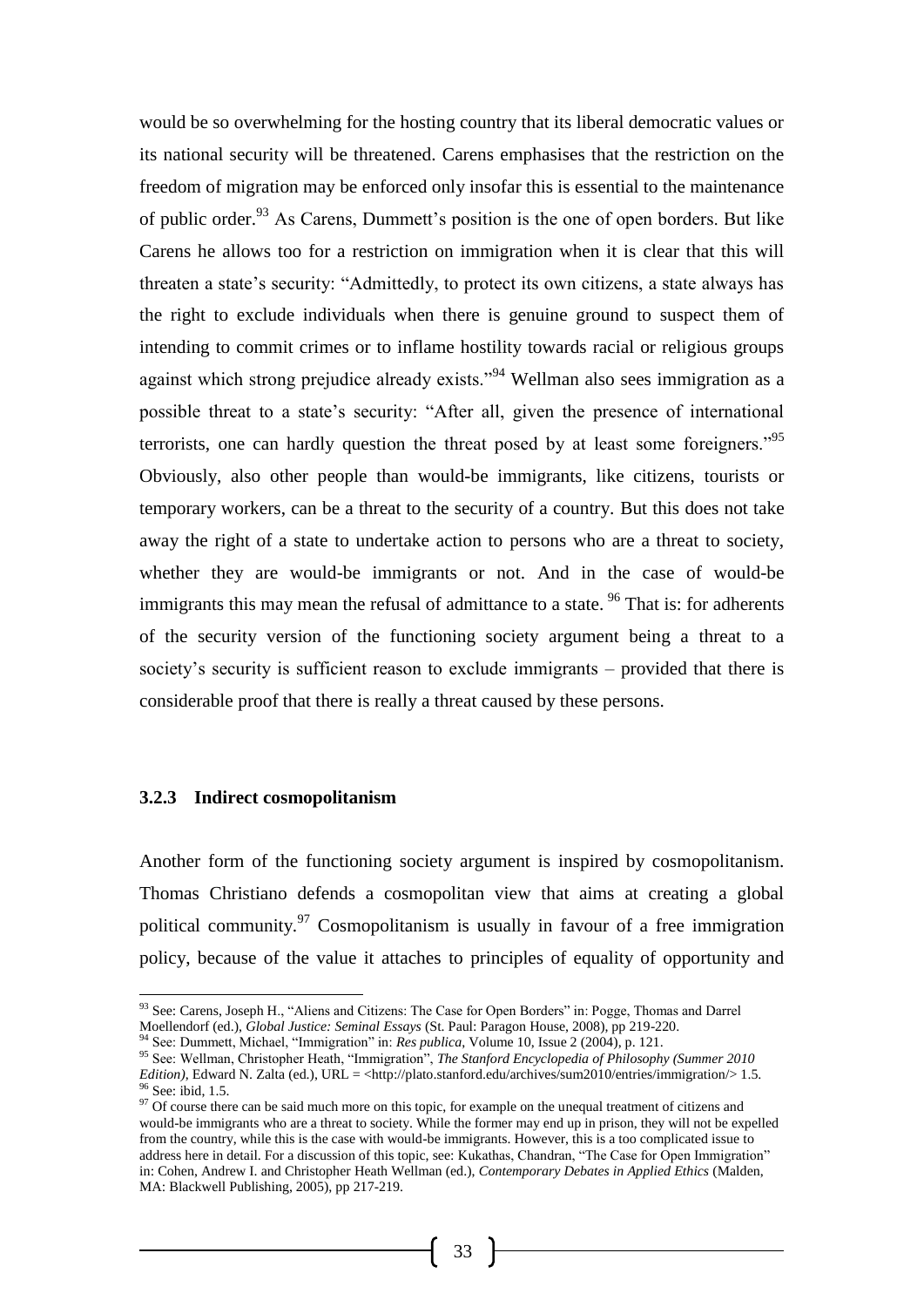freedom of movement.<sup>98</sup> Also Christiano allows for the merits of an open borders policy.<sup>99</sup> However, he pleads for the restriction of immigration under certain conditions.

Christiano argues in favour of a just cosmopolitan order: "Political communities, in my conception, attempt to bring about a just order among a group of persons. The standards of justice are independent of political community, and the job of the political community is to realize those standards to the extent possible within a community of persons. They attempt to do this by accommodating the many disagreements people have over justice in a way that itself is reasonably just – that is, democratically. For these reasons, in my view, the ultimate political aim for humanity as a whole must be a global political community. Only a global political community can realize justice as much as possible among all the persons in the world."<sup>100</sup> Furthermore, Christiano assumes that democratic states are of great importance to the development of a just cosmopolitan order.<sup>101</sup> Therefore, he argues that it is acceptable to put restrictions on immigration, if these restrictions are of significance to the proper functioning of a democratic state, i.e. if without these restrictions there would exist a great threat to democracy. Christiano discerns two possibilities of which this threat may consist. First, as a threat to the constitutional structure of a democratic state, and, second, as a threat to a democratic state's ability to fulfil its main functions. Christiano defines these functions as "The most stable activities of democracy (...) that have withstood the test of time and thus are ones that seem to have the strongest support from democratic societies." $102$ Christiano gives three reasons why these restrictions should be respected. First, because it is the intrinsic value of democracy that it ensures the equal concern for the interests of all citizens. Second, because democracy is an adequate means to promote the welfare of human beings and to protect their human rights. Third, because democracy supports the advancement of the

-

<sup>98</sup> See: Christiano, T., "Immigration, Political Community and Cosmopolitanism" in: *San Diego Law Review*, Vol. 45 (Fall 2008), p. 933.

<sup>&</sup>lt;sup>99</sup> See: ibid, pp 954-955.

<sup>&</sup>lt;sup>100</sup> See: ibid, pp 950-951.

<sup>101</sup> See: ibid, pp 935, 952-954 and 956. See also: Wellman, Christopher Heath, "Immigration", *The Stanford Encyclopedia of Philosophy (Summer 2010 Edition)*, Edward N. Zalta (ed.), URL = <http://plato.stanford.edu/archives/sum2010/entries/immigration/> 1.9.

<sup>102</sup> See: Christiano, T., "Immigration, Political Community and Cosmopolitanism" in: *San Diego Law Review*, Vol. 45 (Fall 2008), p. 956.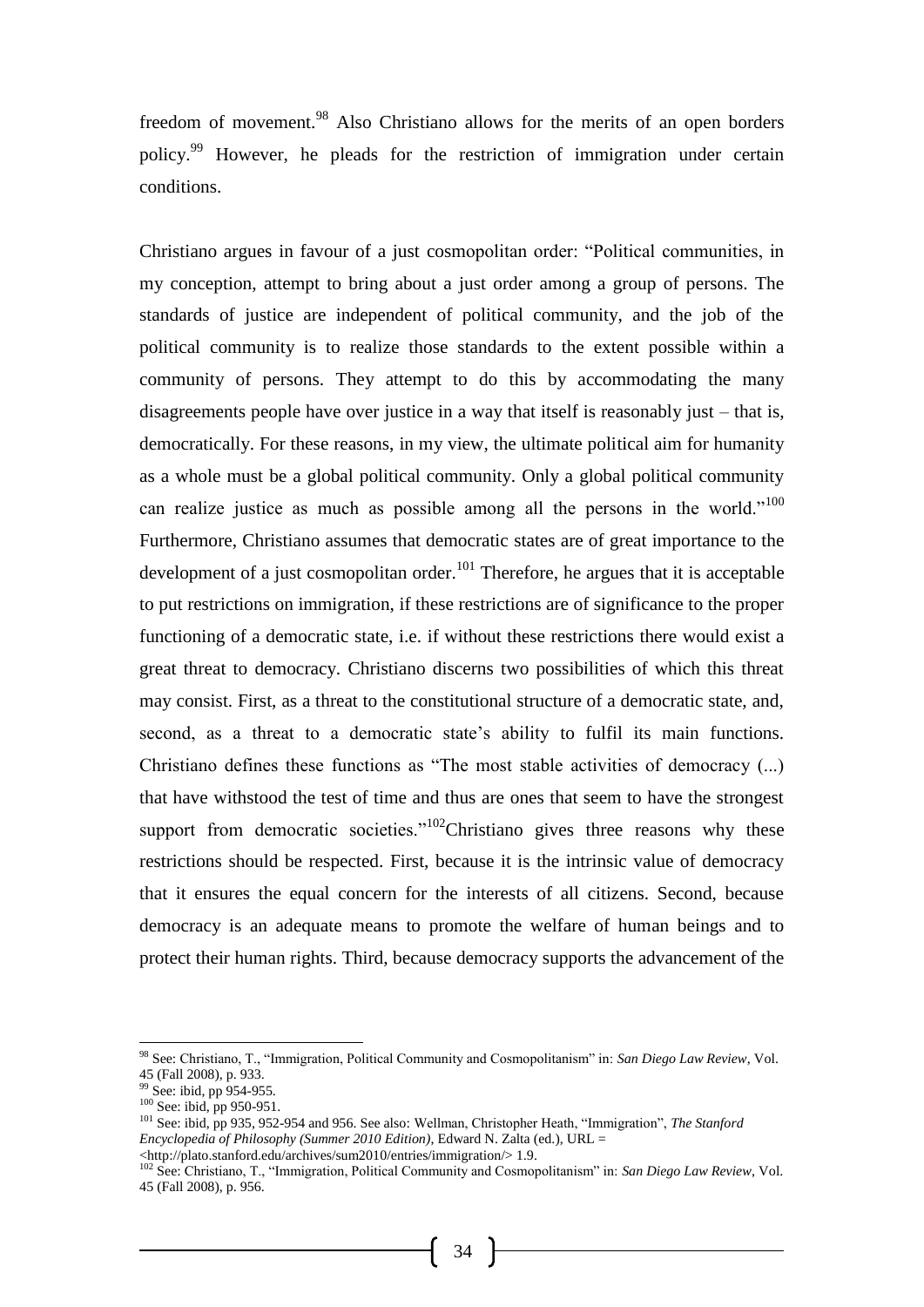material well-being of citizens.<sup>103</sup> Christiano distinguishes three mechanisms by which immigration may function as a threat to democracy. First, immigration may be a threat to trust in democratic societies. This is based on the assumption that mutual trust between citizens is needed in order to make a democratic society function properly. If there is distrust in a society, this would make citizens less willing to respect the outcomes of the democratic decision making process. Furthermore, distrust may influence the distribution of goods and services by the government in a negative way, so that the welfare state will be undermined. The worst case scenario Christiano foresees, is "(...) the collapse of the democratic order itself."<sup>104</sup> He explains that immigration may lead to this situation: "This is the result, not necessarily of xenophobia, but of misunderstanding and uncertainty as to whether the new group is really willing to participate in the society. A great deal of diversity, brought about by a rapid influx of persons from another society, could therefore conceivably lead to distrust."<sup>105</sup> Second, immigration may lead to distrust in a society, because there is a lack of identification. Citizens may fall short of identifying with others who have a different culture. Therefore, they may be unwilling to make great sacrifices to immigrants. Third, also the mere lack of understanding may lead to distrust. Differences in conceptions of society and justice or in linguistic capacity have the undermining of democratic activities as a consequence. Christiano does not consider xenophobia as basis for these three mechanisms, but identifies uncertainty and misunderstanding as crucial factors. He does not claim that immigration will automatically lead to the existence of these mechanisms, but he claims that *if* immigration leads to this, it *would be* good to restrict immigration.<sup>106</sup>

Christiano admits that it is difficult to deal with the trade-offs between current and future injustices. While open borders may have an immediate positive effect on international justice, because it contributes to providing a better life to people in severe circumstances, it may have a negative long-term effect in that it may harm democracies that host immigrants. And this harm may have the consequence that international institutions that are able to influence the level of wealth and good

-

<sup>103</sup> See: Christiano, T., "Immigration, Political Community and Cosmopolitanism" in: *San Diego Law Review*, Vol. 45 (Fall 2008), p. 956.

<sup>104</sup> See: ibid, p. 957.

 $105$  See: ibid, p. 957.

<sup>106</sup> See: ibid, p. 958.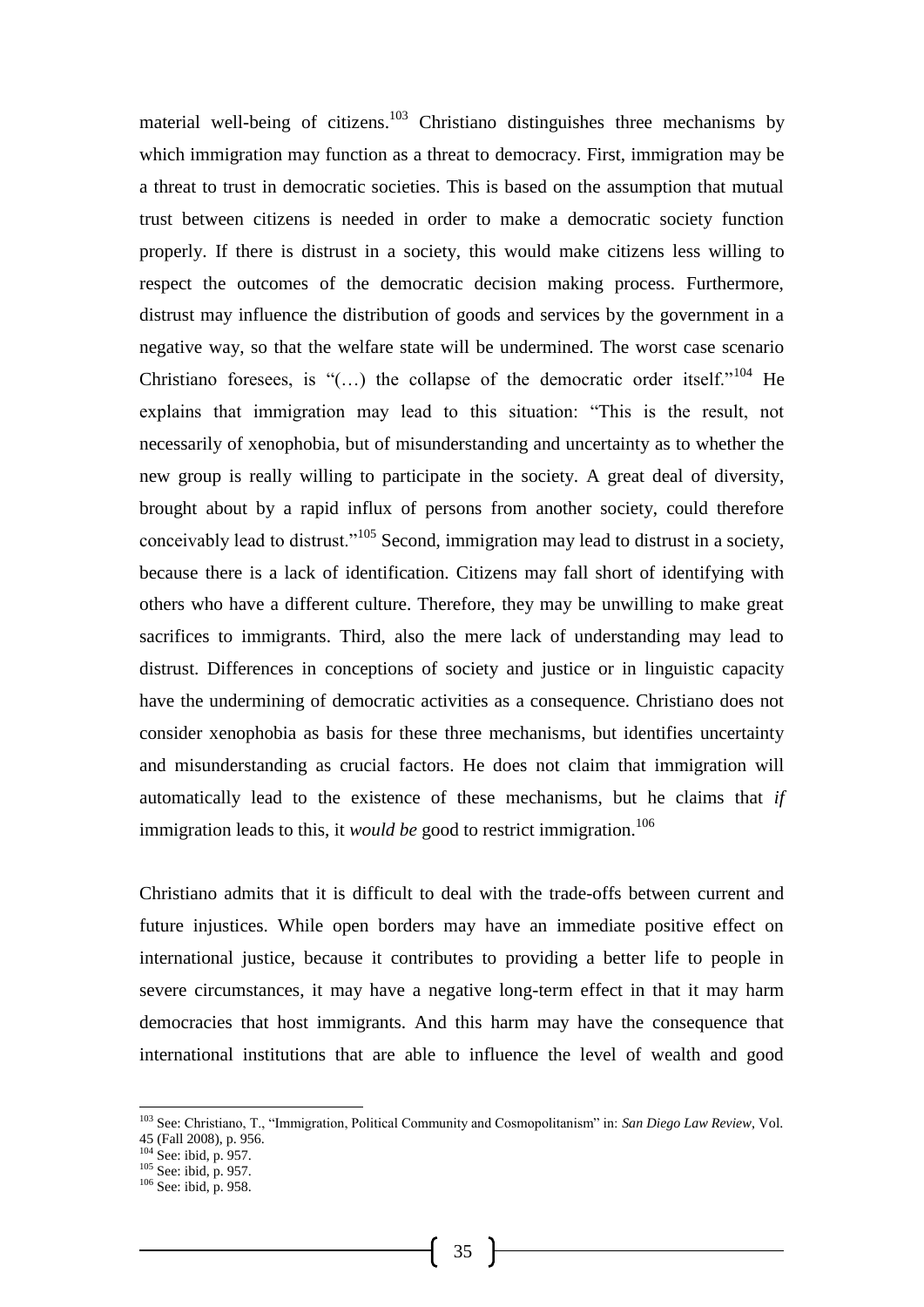governance in development countries will cease to function well or to exist at all. Christiano asks himself: "To what extent is injustice in the present justified by the desire to avert much greater injustice in the future?"<sup>107</sup> He does not give a direct answer to this question, but he argues that if his hypotheses are true, in the end no one would gain from open borders for immigrants. Christiano claims that open borders will probably not help the worst off, but only the people that already have enough resources to migrate. He contends as well that injustices to the first are greater than injustices to the latter. Therefore, he suggests that it is the better option to have injustice now towards people that are able to migrate, by closing borders, instead of injustice later towards the worst off, by opening borders. Christiano concludes: "If the route to cosmopolitan political community is through the successful operation of democracies, then the immigration policies of democratic states must not undermine the proper functioning of those states. If open immigration were to undermine the proper functioning of democratic states – and that remains a big *if* – then that would undermine the main route to the cosmopolitan political community which alone can fully implement distributive justice on a global scale."<sup>108</sup>

So the validity of Christiano's theory depends on several assumptions. First, the importance of creating a cosmopolitan political community. Second, the necessary role of democratic states in bringing about this cosmopolitan order. Third, immigration may be a threat to the functioning of democracies. Whether immigration is really a threat to the functioning of a society remains depending on hypotheses that are impossible to verify.

### **3.2.4 Conclusion**

I have shown that the functioning society argument allows for the closing of borders to immigrants if they are a threat to the functioning of a state. First, Kukuthas shows – although he does not defend it – that immigration may be a threat to a state's economy. Both the local market economy and the provision of goods and services by

<sup>107</sup> See: Christiano, T., "Immigration, Political Community and Cosmopolitanism" in: *San Diego Law Review*, Vol. 45 (Fall 2008), p. 960.

 $108$  See: ibid, p. 961.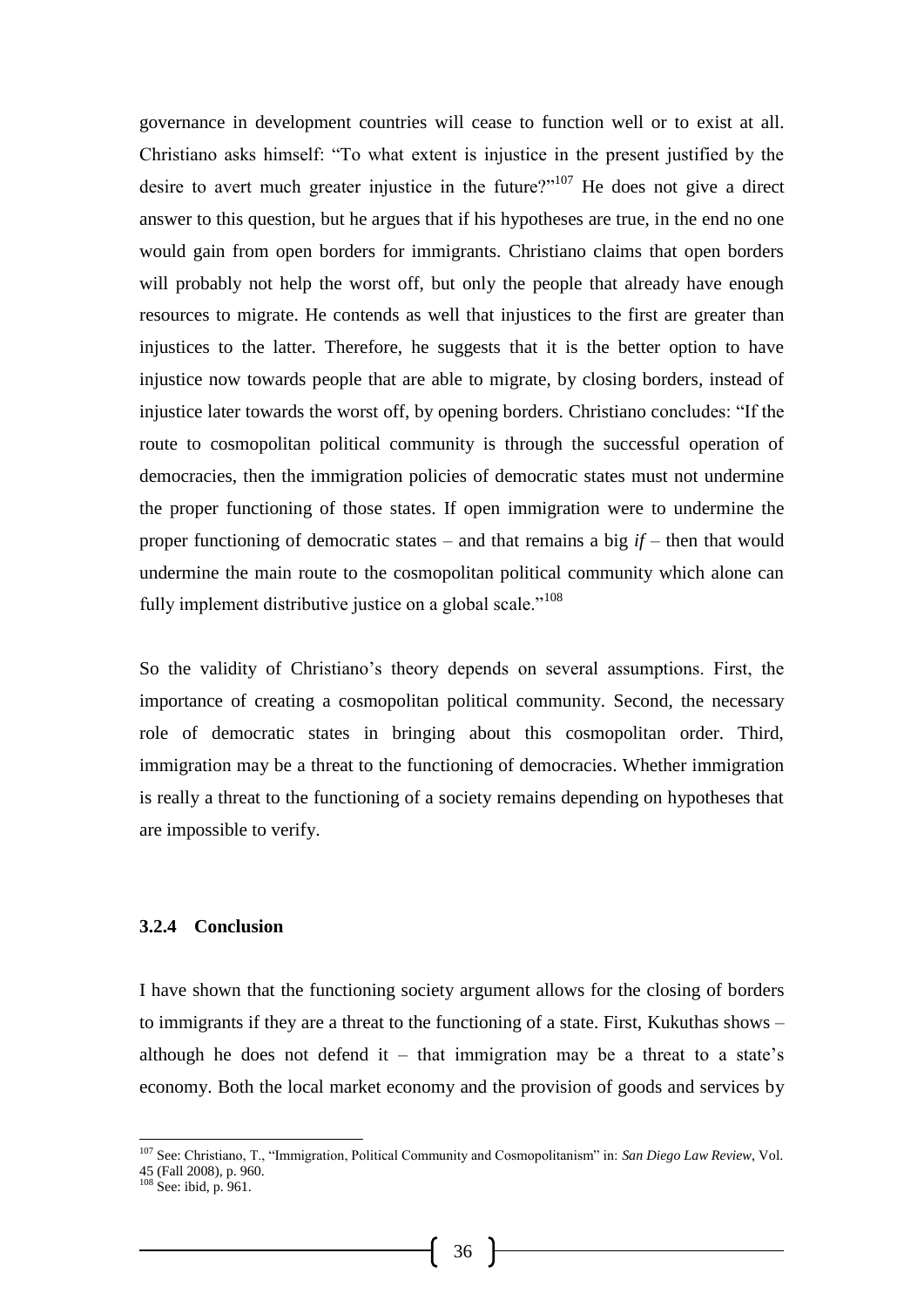the government may be negatively affected by the arrival of many immigrants. Also Wellman gives this argument. Second, Carens, Dummett and Wellman show that immigration may be restricted if would-be immigrants are a threat to the security of a state. Third, Christiano claims that immigration may be limited because it may be a threat to the functioning of democratic states, which alone are able to create the cosmopolitan political community that will improve the life conditions of the worst off. These three versions of the functioning society argument show that borders may be closed to immigrants under certain conditions, i.e. if immigrants are a threat to the functioning of a state. So they leave room for a porous borders option in which not all immigrants are excluded.

#### **3.3 Conclusion**

In this chapter I have elaborated on the two main arguments for closed borders: the self-determination argument and the functioning society argument, with the economy, security and indirect cosmopolitanism versions. As I mentioned in my introduction to this chapter, I will not evaluate these arguments now, but I will do this in the next chapter. Still there is one point that I would like to stress here: both arguments leave room for the porous borders option. The self-determination argument does this in leaving it to the current citizens to decide upon their immigration policy. This means that citizens may also choose to have a porous borders policy. The functioning society argument leaves room for the porous borders option, because it indicates requirements because of which states are allowed to exclude immigrants. So this does not mean that the exclusion of all immigrants is justified under all circumstances.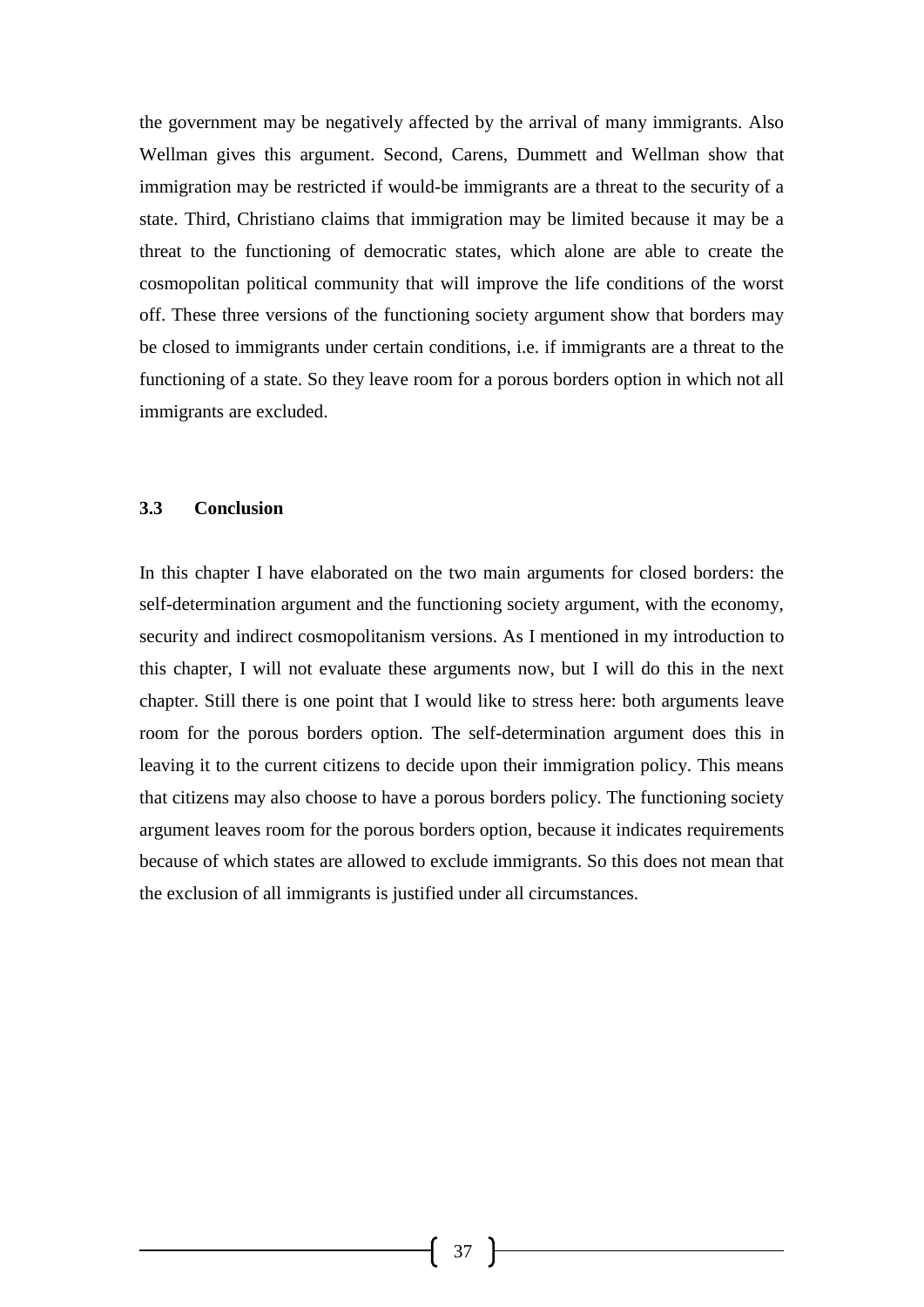## **4 Should borders be open or closed?**

In this chapter I will discuss the question: "Should borders be open or closed?" As I explained in the introduction to this thesis: in an ideal world there would be open borders. But in the actual world porous borders is the only defensible option. In this chapter I will defend the moral tenability of porous borders. In chapter 2 I have shown four reasons in favour of open borders: freedom, moral equality, no coercion without democratic justification and improvement of life conditions. Also I have made clear that the burden of proof lies with the defenders of closed borders. Their arguments I have presented in the preceding chapter. Now I will first evaluate these arguments in order to determine to what extent they hold. I will argue that some versions of these arguments hold, while other versions do not hold. Below I will discuss this into more details. Second, I will indicate some guidelines and criteria for the admittance of immigrants. This will not be an inexhaustible list, but I will give an impulse to a minimum standard for the immigration policies of Western states. To illustrate this I will compare these guidelines and criteria to the Dutch immigration policy as I have sketched it in the case study of the Netherlands in chapter 1. Third, I will argue that a porous borders policy for Western states is only morally acceptable if it will be accompanied by the fulfilling of global moral duties. I will explain why states have these global moral duties and give an indication on how to fulfil these duties. I do not pretend to solve the question whether borders should be open or closed definitely or into great details. But I hope to make clear why wealthy states in the current situation should have porous borders and that states have global moral duties in order to make their having porous borders morally acceptable.

### **4.1 Porous borders**

In this paragraph I will examine the two main arguments for closed borders, the selfdetermination argument and the functioning society argument, in order to determine whether these arguments hold. As said, I will refute some versions of these arguments, while accepting other versions.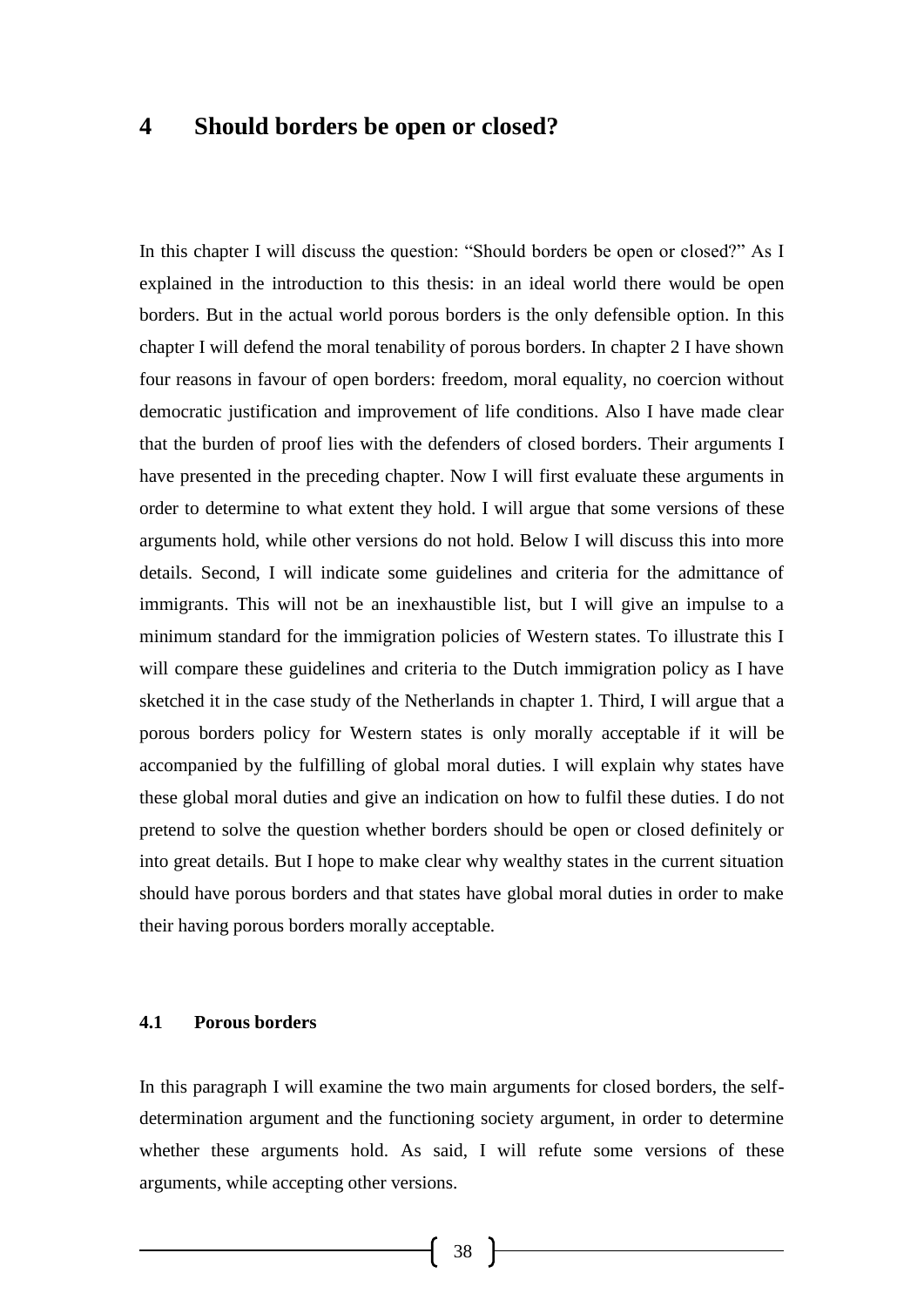#### **4.1.1 The self-determination argument**

The self-determination argument holds that states are allowed to refuse immigrants because of their right to self-determination. This argument can be used for arguing in favour of the protection of roughly three things: communities and their culture, freedom of association and political culture including democracy. In this paragraph I will discuss these three lines of argument. I will refute the self-determination argument as used to argue for the protection of culture and freedom of association, while I will accept this argument as used for the protection of democracy.

First, Walzer, Miller and Dummet, who are adherents of the self-determination argument, have the assumption that citizens share a common culture that is worth preserving. This assumption is partly correct in the sense that, yes, there exist cultures that are worth preserving. Still it is not clear what it really means to share a culture. In the case of the Netherlands for example, should all citizens like the paintings of Rembrandt? Should they all be direct and down-to-earth? Or should they all eat croquettes and kale every week? It is a bit empty to refer to a shared cultural identity, when it is not even clear what this contains. Even more, what if someone from Tunisia would really appreciate Rembrandt, be direct and down-to-earth and eat croquettes and kale every week, would this make the Tunisian share the Dutch culture? Or is something more needed? Should all people that meet these cultural criteria then be admitted as immigrants? And what about people who are living in the Netherlands and do not meet these criteria; should they not be part of the Dutch society? Another – related – objection to this assumption is this: although the self-determination argument seems to imply it, it is not evident that people who live in the same country have more in common than people who live in different countries. For example, a farmer from Groningen may have much more in common with a farmer from Canada, than with a human rights activist from The Hague. The latter may have much more in common with a human rights activist from Syria. While, similarly, a catholic from Limburg may have more in common with a catholic from Argentina, than with an atheist from Noord-Holland. My point is this: what connects people is far more extensive than just a national culture. People who share a religion, profession or interest while living in different countries may in fact share more than people who just live in the same country but otherwise have nothing in common. It is therefore unclear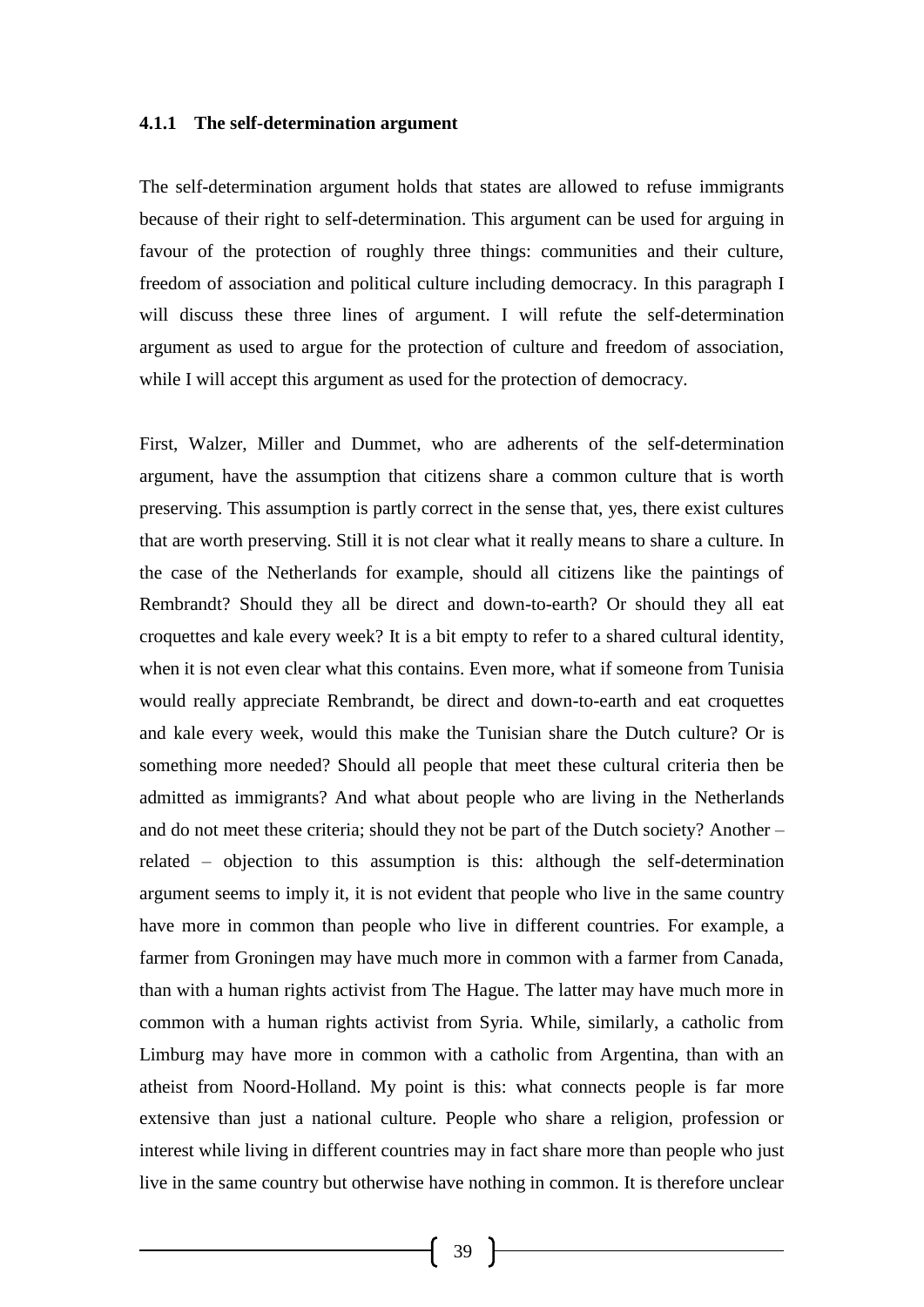why immigrants who share many things with part of the present citizens or who share even cultural taste, attitudes or behaviour that can be marked as part of the national culture should be refused admittance. As I have shown it is difficult to define a culture exactly and even more difficult and arbitrary to make cultural identification a criterion for the admittance of immigrants. The second assumption is that in order to be in control of the preservation of their culture citizens have a right to self-determination. And the last assumption is that immigrants are a threat to the culture of the existing community of a country. As I have shown above, immigrants may have more or less in common with the culture of the society they would like to settle in. But suppose immigrants with a very different cultural background would be admitted in a country. Would they really be a threat to the existing culture? Take the example of the Netherlands. In the past decennia many immigrants from totally different cultures came to live there, like Indonesians, Turks and Moroccans. Did they really change Dutch culture profoundly? Do Dutch people now speak Indonesian, Turkish and Arab? Did they take over values of Indonesian, Turkish or Moroccan culture? Did they stop liking Rembrandt? Not as far as I know. Now and then Dutch people do go to an Indonesian restaurant, buy a Turkish pizza or make couscous at home.<sup>109</sup> But is this a threat to Dutch culture? I do not think so. Of course immigrants bring something of their own culture with them to their new country, but this seems to me rather a supplement than a threat to the existing culture. Another reason why the assumption that immigrants are a threat to the culture of the existing community of a country will not do is the comparison with internal migration in a country.<sup>110</sup> Because differences between people who are moving within a country can change the local culture as well. Imagine loads of people from Amsterdam moving into a tiny village in Friesland. The culture of this village will obviously be influenced. If cultural change caused by migration should be absolutely prohibited, then  $-$  in order to be coherent – adherents of the self-determination argument should also ban internal migration in a country. But they do not do this; they only focus on immigrants from other countries. I would like to assert the contrary: if internal migration is not a threat

l

<sup>&</sup>lt;sup>109</sup> Maybe some may think these examples commonplace and not representative for culture. In that case they should come up with counterexamples that show that mine do not suffice. Still, I believe that also defenders of the self-determination argument have such examples in mind. For examples of culture as language and physical shape (buildings and landscape) see: Miller, David, "Immigration: The Case for Limits" in: Cohen, Andrew I. and Christopher Heath Wellman (ed.), *Contemporary Debates in Applied Ethics* (Malden, MA: Blackwell Publishing, 2005), pp 200-201

<sup>&</sup>lt;sup>110</sup> See: Carens, Joseph H., "Aliens and Citizens: The Case for Open Borders" in: Pogge, Thomas and Darrel Moellendorf (ed.), *Global Justice: Seminal Essays* (St. Paul: Paragon House, 2008), pp 226-227.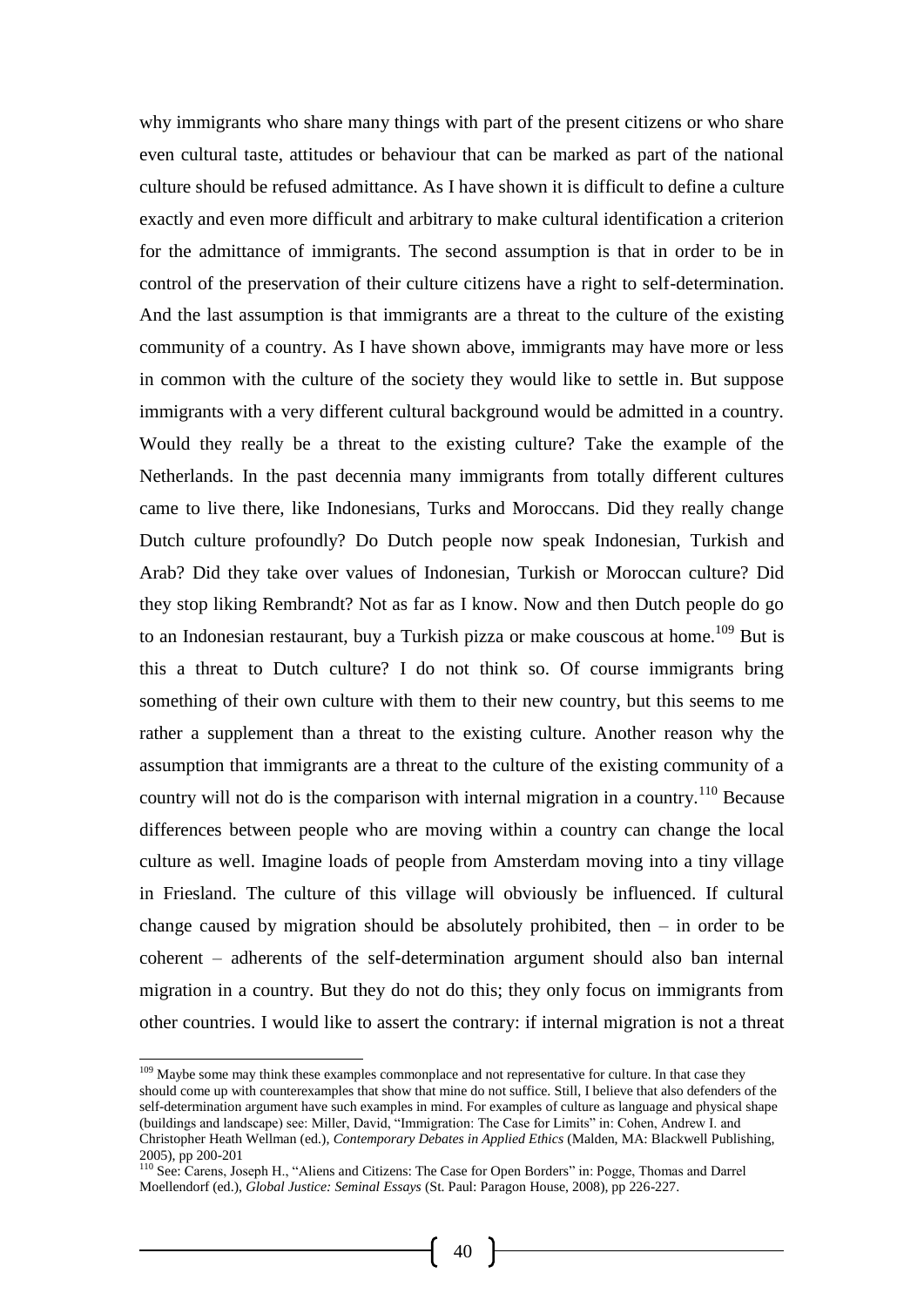to culture, immigration is not a threat to culture either. Still another reason why the preservation of culture is not sufficient to exclude immigrants is the relativity of culture. For even in a situation in which a country's culture would be deeply changed by immigrants this does not have to be a problem. Cultures change anyway – there is no immigration needed for that – and it cannot be objectively determined whether one culture is better than another.<sup>111</sup> Carens says on this matter: "Open immigration would change the character of the community but it would not leave the community without any character. It might destroy old ways of life, highly valued by some, but it would make possible new ways of life, highly valued by others."<sup>112</sup> A last reason why the culture version of the self-determination argument does not suffice is that other factors, such as the hosting of political refugees, may outweigh the importance of the preservation of citizens' national culture. Although citizens should have a say in how the culture of their country is developing, namely by active participation in public debate and democratic elections, this should not amount to an absolute right to selfdetermination. The conclusion of the self-determination argument is that countries are allowed to use their right to self-determination to exclude immigrants from their country, so that the existing culture will be preserved. As I have shown above I do not consider the possible preservation of a country's culture sufficient reason to exclude immigrants.

Second, defenders of the self-determination argument use the right to freedom of association in their argumentation. While Walzer makes some room for exceptions, Wellman simply argues that states have the right to exclude all immigrants if they like to, because of their right to freedom of association: "(…) legitimate states are entitled to reject all potential immigrants, even those desperately seeking asylum from corrupt governments."<sup>113</sup> Both Walzer and Wellman use analogies to make their case. Walzer compares the state to a club: "Hence, we might imagine states as perfect clubs, with sovereign power over their own selection processes."<sup>114</sup> This analogy is wrong for at least two reasons. First, a state and a club differ on the influence they have on the way

l

<sup>&</sup>lt;sup>111</sup> With 'culture' I do not refer to criminal actions such as domestic violence, that others might consider as part of a culture.

<sup>112</sup> See: Carens, Joseph H., "Aliens and Citizens: The Case for Open Borders" in: Pogge, Thomas and Darrel Moellendorf (ed.), *Global Justice: Seminal Essays* (St. Paul: Paragon House, 2008), p. 230.

<sup>113</sup> See: Wellman, Christopher Heath, "Immigration and Freedom of Association" in: *Ethics*, Vol. 119, No. 1, (2008), p. 141.

<sup>114</sup> See: Walzer, Michael, "The Distribution of Membership" in: Pogge, Thomas and Darrel Moellendorf (ed.), *Global Justice: Seminal Essays* (St. Paul: Paragon House, 2008), p. 155.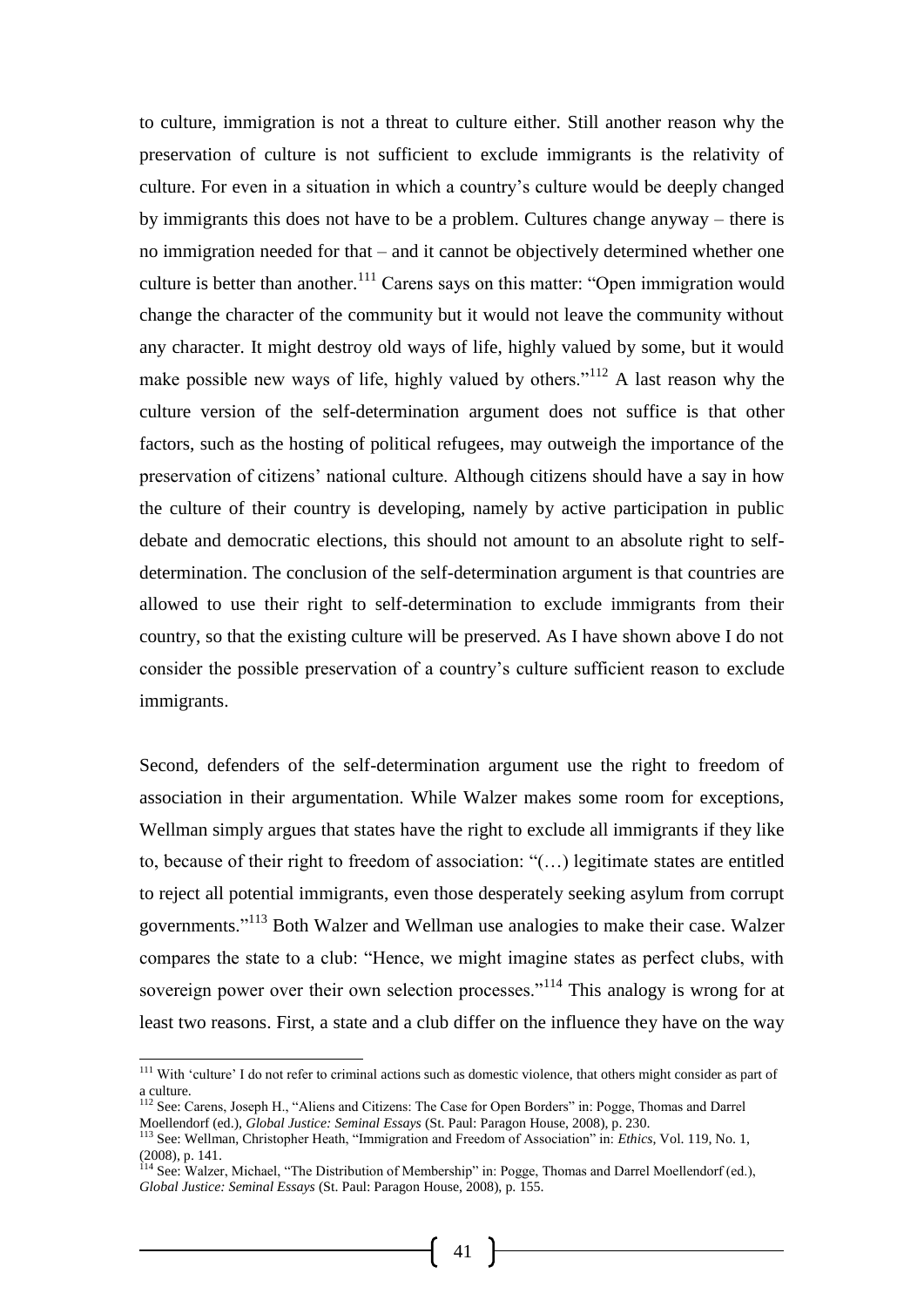people are able to live their lives. While exclusion from a club may be disappointing or discriminating, exclusion from a state has a deep impact on people's lives. Not being able to play tennis in your preferred club is from a totally different order than not being able to live in the country of your choice. Second, states and clubs differ on how people become members of them. Member of a club you become by registering yourself or by following an application procedure. Member of a state you become either by immigration or by birth. While a club is a private organisation that may choose to select their members according to a set of criteria, a state is public institution that for a great part cannot choose its members, but is bound to treat its new born members as equal citizens. However, no one is born into a tennis club or any other club. So members of a club may always choose who become new members, if they like to. But members of a state cannot choose who is born in their country. Therefore, comparing clubs and states seems to be comparing apples and oranges. Wellman compares the state to a marriage: "(...) just as an individual has a right to determine whom (if anyone) he or she would like to marry, a group of fellow-citizens has a right to determine whom (if anyone) it would like to invite into its political community. And just as an individual's freedom of association entitles one to remain single, a state's freedom of association entitles it to exclude all foreigners from its political community."<sup>115</sup> This is another analogy that is incorrect. First, here also counts that the freedom to associate in a state or in a marriage has an entirely different impact on people's lives. Being forced to accept someone against your will as a compatriot or as a partner in life is something very different. Wellman acknowledges this difference, but he does not consider it as a barrier for his comparison, because his argumentation does not rely upon the two things being of equal importance. He compares freedom of association in a marriage to the religious freedom of association and claims that these two things also differ in the impact is has on people's lives, but that no one would conclude here that religious freedom of association need not be respected. According to Wellman, what counts here for religious freedom of association, also counts for the freedom of association in a state.<sup>116</sup> But Wellman is mistaken here. Accepting someone as a compatriot or as husband or wife is something so completely different that it cannot be concluded that if you may refuse to marry

<sup>115</sup> See: Wellman, Christopher Heath, "Immigration and Freedom of Association" in: *Ethics*, Vol. 119, No. 1,  $(2008)$ , pp 110-111.

 $116$  See: ibid, pp 111-113.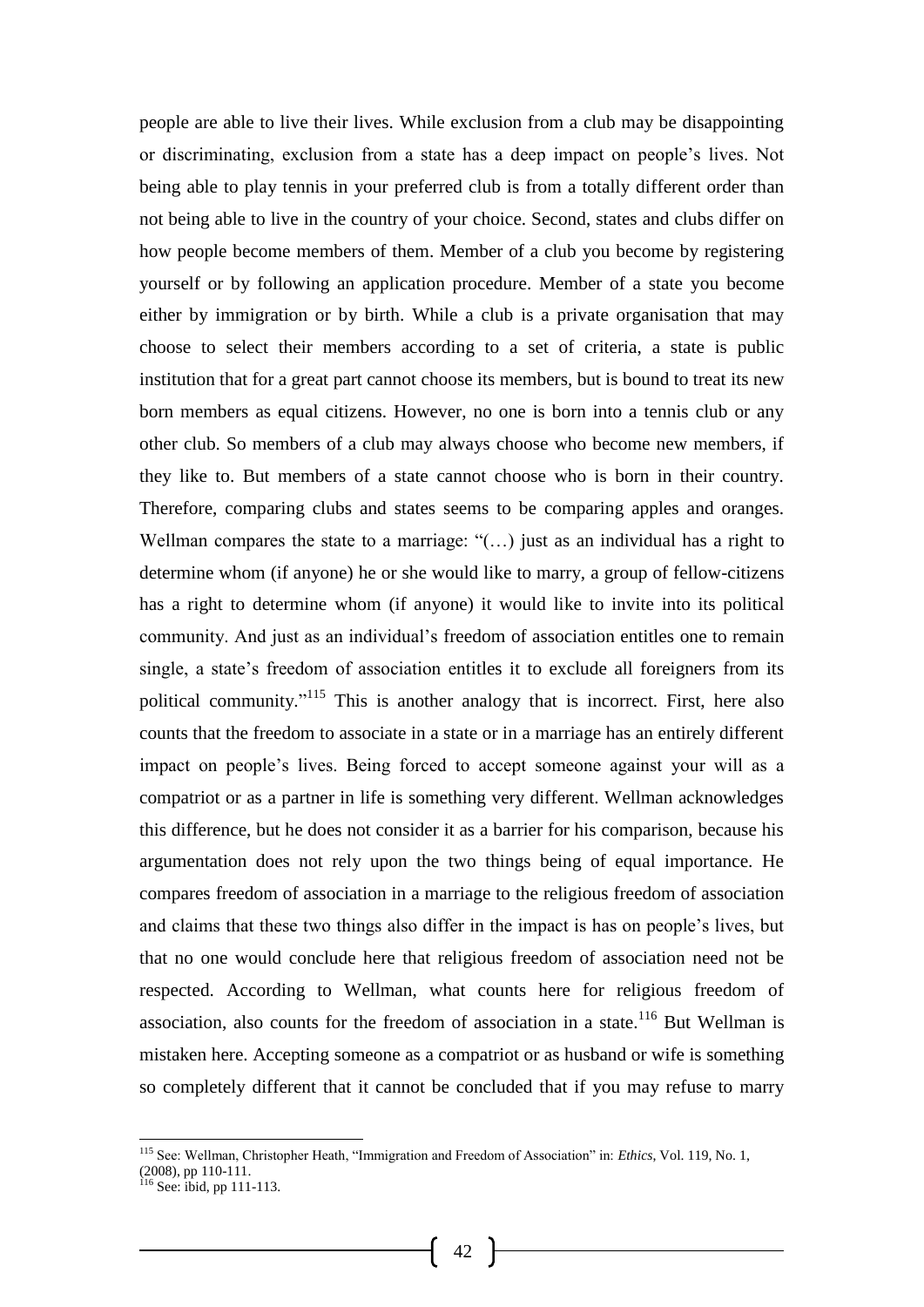someone, you may similarly refuse to accept immigrants. Second, the same point that I made clear for the analogy between states and clubs counts for the analogy between states and marriages as well. People are not born in their own marriage, but they are born in their states. This makes the relation between current and new members in states and marriages incomparable.

Third, the self-determination is being used with reference to democracy. Whelan seems to assert that acceptance of democratic theory leads automatically to the situation that only present citizens decide upon a state's immigration policy. Abizadeh shows, however, that in order to prevent the existence of coercion without democratic justification the interests of potential immigrants should also be taken into account during the democratic decision making process. If this is done, the outcome of democratic decision making will never be the complete exclusion of immigrants. Habermas does not share Whelan's opinion. He pleads in favour of a state's democratic right to self-determination, but he specifies this to political selfdetermination. For Habermas cultural self-determination is not a necessary part of democratic self-determination. Following his line of thought, the exclusion of immigrants because of their different cultural background is not allowed. As I made clear in chapter 2, freedom and moral equality are of great importance. And these values are best protected in a democratic society. Therefore, I agree with Habermas that citizens should be able to protect their democratic political culture through political self-determination. So in order to prevent a democratic society to become an aristocracy or dictatorship, states are allowed to exclude immigrants of whom there is considerable proof that their admittance will severely affect the existing democratic political culture.

#### **4.1.2 The functioning society argument**

In what follows I will discuss three versions of the functioning society argument. I will show why the economy and security versions hold and why the indirect cosmopolitan version is not justified.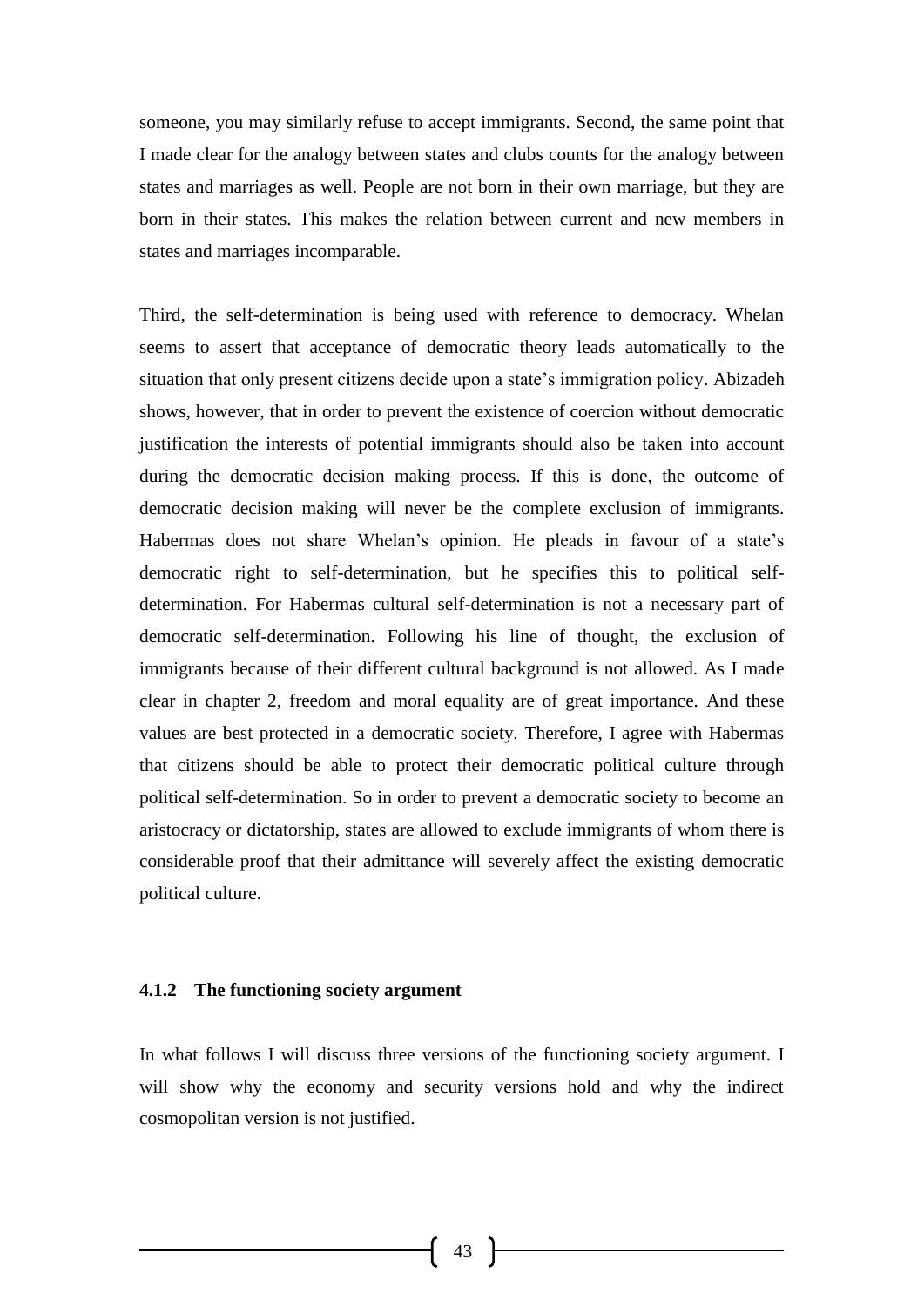The economy version of the functioning society argument holds that immigrants may be excluded if they are a threat to the economy of a state. Both the local market economy and the distribution of services by the government may be negatively influenced by immigrants. But a sufficient economic level is needed in order to make it possible for the government to continue providing goods and services to their citizens equally. If a welfare state with a good social security would have an open immigration policy, probably many people would immigrate to benefit from this system, instead of contributing to it. When too many of these immigrants enter such a society, probably the government will at some point not be able anymore to provide their goods and services equally to all its citizens. As both equality and the welfare state with its social security are of high importance – assuming that the latter also contributes greatly to the former – it is acceptable to refuse immigrants in order to avoid that a state's economy will be harmed so severely that the state will not be able anymore to provide its goods and services equally to all.<sup>117</sup> Obviously there should be done profound research on this topic, before limiting immigration.<sup>118</sup>

The security version of the functioning society argument holds that immigrants of whom there is a reasonable expectation that they are a threat to a society's security may be refused admittance. I agree with Carens, Dummett and Wellman that immigrants who are a threat to national security and public order should not be admitted, because when security is threatened the freedom of people is threatened and in a worst case scenario even democracy will be threatened. Therefore, this version of the functioning society argument is a good reason for excluding immigrants. Still, it remains in practice difficult to determine if would-be immigrants are really a threat to security. So even though this is a valid argument, it needs to be applied carefully and after extensive investigation into the persons concerned.

-

 $117$  Kukathas also argues that open immigration and the welfare state cannot exist both. He suggests, however, the contrary of what I say: open immigration instead of the welfare state. See: Kukathas, Chandran, "The Case for Open Immigration" in: Cohen, Andrew I. and Christopher Heath Wellman (ed.), *Contemporary Debates in Applied Ethics* (Malden, MA: Blackwell Publishing, 2005), p. 214. <sup>118</sup> Research on this topic, i.e. the costs and benefits of immigration, is a debated issue. Researchers disagree on definitions and calculations. Most sociologists do however identify generally positive effects of immigration on the economy. See: Simon, Julian L., *The Economic Consequences of Immigration* (Oxford: Basil Blackwell, 1989), p. 347. For a recent Dutch study, commissioned by the right wing party PVV, that concludes that immigrants have had a negative effect on the Dutch economy, see: Geest, L. van der and A.J.F. Dietvorst, *Budgettaire effecten van immigratie van niet-westerse allochtonen* (Utrecht, NYFER, 2010).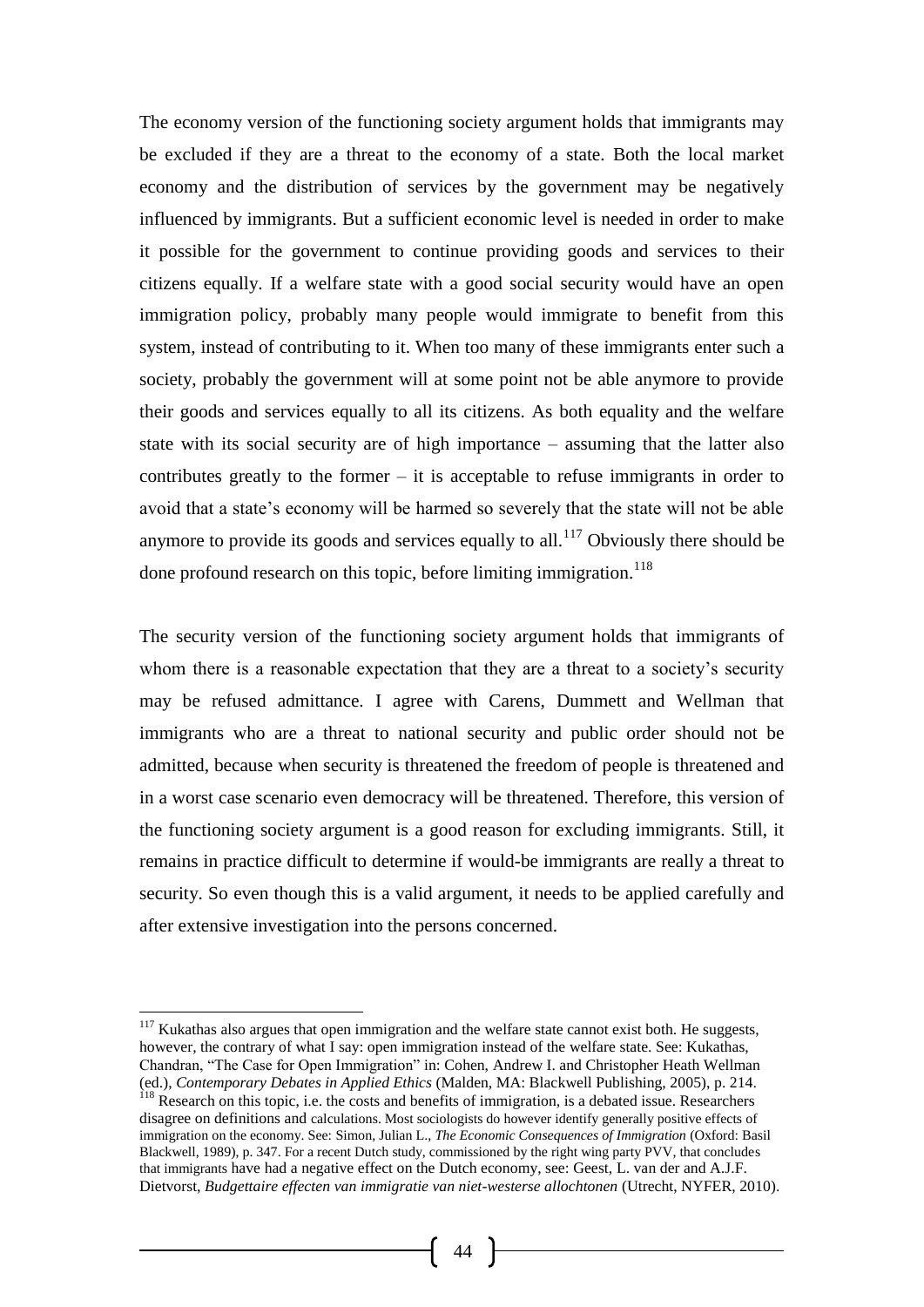The indirect cosmopolitanism version of the functioning society argument holds that if open immigration harms the functioning of democratic states, then this would be a barrier to the development of a cosmopolitan political community that will be responsible for global distributive justice. Because of this harm immigration may be restricted. If creating a cosmopolitan political community would really lead to a better situation for the worst off, it should be created. But as similar institutions exist already, like the United Nations, without having stopped extreme poverty until now, it is doubtful whether Christiano's assumption is true. Still, without such a global order the situation of the worst off would probably be even worse, so that is why I grant Christiano the benefit of the doubt on this assumption. I agree with his next assumption that democratic states are necessary in bringing about this cosmopolitan order, because it seems obvious that democratic states are better equipped to do this than aristocracies or dictatorships. As for his last assumption that immigration may be a threat to the functioning of democracies: when many immigrants that prefer an aristocracy or dictatorship as form of government enter a society, this may be the case. I agree that democracy is worth protecting.<sup>119</sup> Therefore, it is acceptable to restrict immigration in order to protect the democratic functioning of a state. Still it has to be kept in mind that it is difficult to prove that immigrants will overthrow a state's democratic order and that immigrants may only be refused if there is considerable reason to think that they will in fact do this. As I noted before, it is impossible to verify all these assumptions; it remains a speculative argument. While all three versions of the functioning society argument have a speculative element, the economy and security versions have a higher degree of plausibility than the indirect cosmopolitan version. Christiano thinks it acceptable to have injustice now because of restrictions on immigration in order to avoid greater injustice on a later moment because of an open borders policy now that causes the lack of a cosmopolitan political community in the future that will be able to reduce the poverty of the worst off. Because Christiano's assumptions cannot be verified and his ultimate goal is so far away, it is in my opinion not acceptable to close borders to immigrants because of this argument. Although Christiano's purposes, i.e. the creation of a cosmopolitan political community, the functioning of democratic states and the improvement of the circumstances of the worst off, are worth pursuing, it cannot be simply assumed that

<sup>&</sup>lt;sup>119</sup> See also paragraph 4.1.1.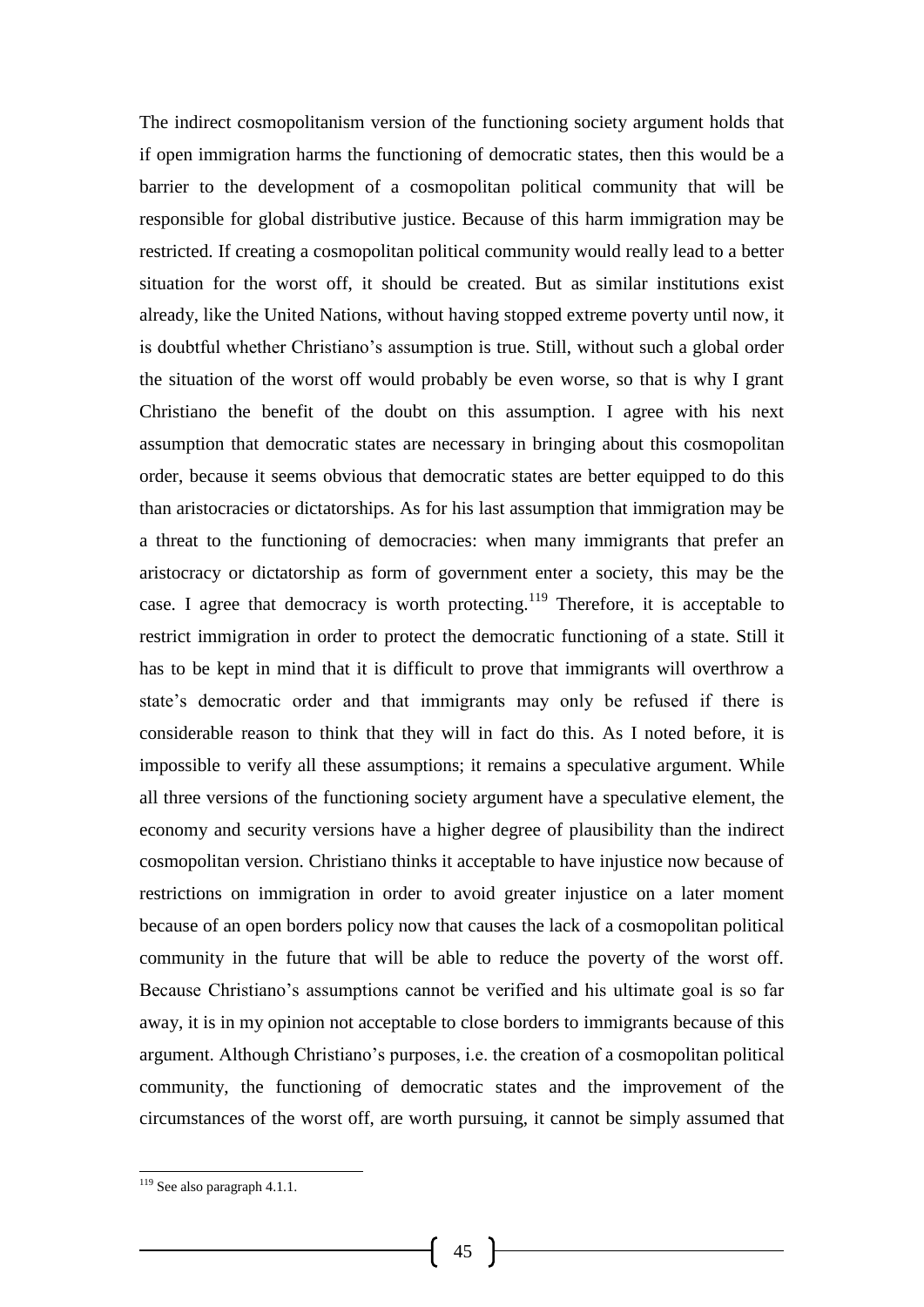these purposes will be better reached when immigration is limited. Therefore, I reject the indirect cosmopolitan version of the functioning society argument.

#### **4.1.3 Conclusion**

As I mentioned in the introduction of this chapter in the debate on the opening or closure of borders the burden of proof lies with the defenders of closed borders. In the previous paragraphs I have discussed the two main arguments of defenders of closed borders, namely the self-determination argument and the functioning society argument, in order to determine whether these arguments hold. Although there are strong reasons for having open borders, like freedom, moral equality and the improvement of life conditions, this discussion shows that there are also some good arguments for closing borders. First, I have shown that the culture and freedom of association versions of the self-determination argument do not hold, but that the democracy version does hold. Second, I have shown that the economy and security versions of the functioning society argument hold, while the indirect cosmopolitanism version does not hold. So some but not all arguments against open borders can be refuted. However, this does not mean that closed borders are justified. The democracy version of the self-determination argument and the economy and security versions of the functioning society argument give good reasons for closing borders in some circumstances, but not for having completely closed borders all the time. As neither completely open, nor completely closed borders can be defended, this entails that borders should be porous. In the next paragraph I will discuss how porous borders should be and which guidelines for criteria for the admittance of immigrants should be used.

#### **4.2 Guidelines and criteria for the admittance of immigrants**

How porous should a state's borders be? In this paragraph I will give an indication on how to answer this question. I will not go into details, but only give broad guidelines and criteria for the admittance of immigrants that form the minimum standard that states should have.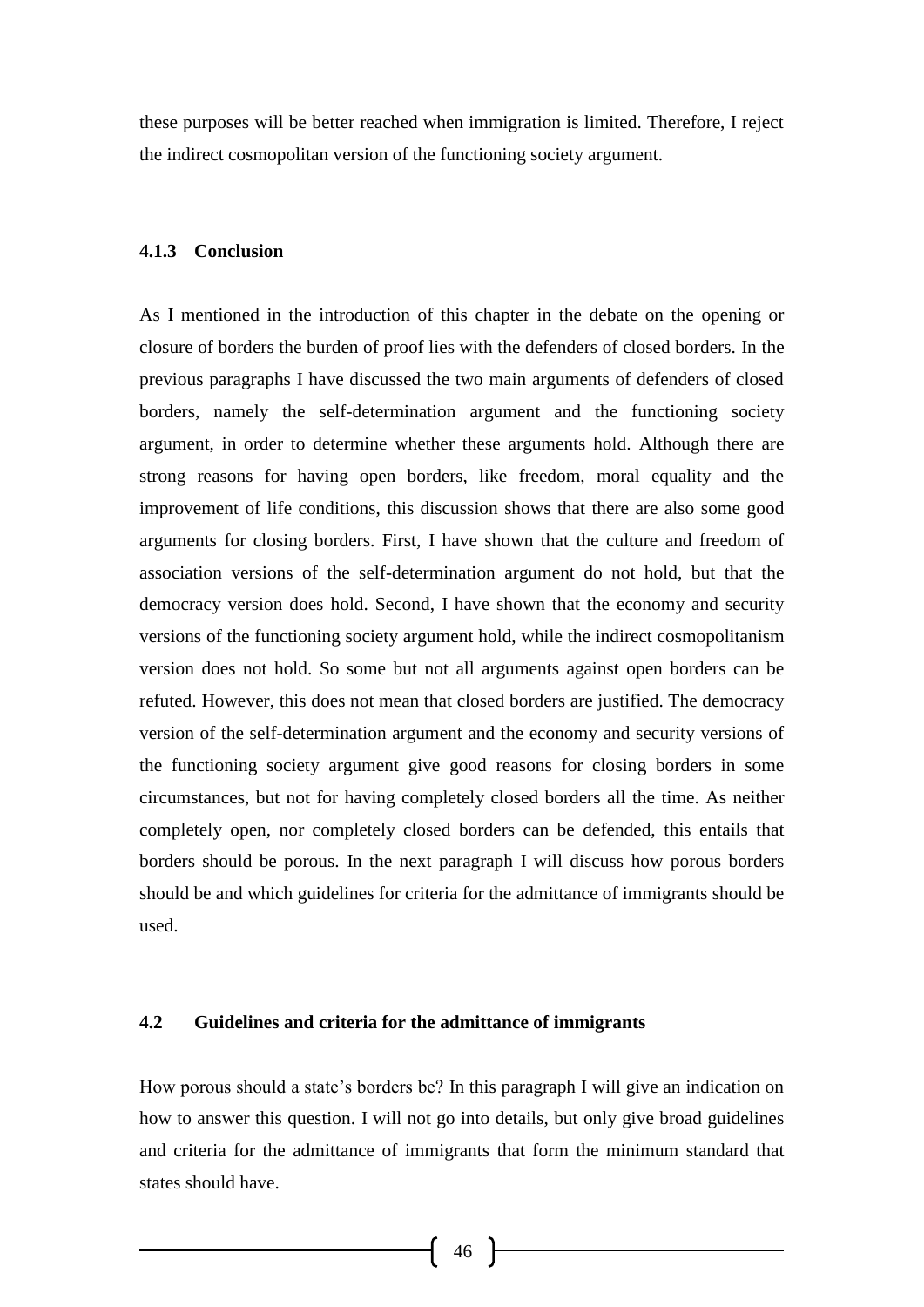Considering the weighty reasons in favour of open borders, freedom, moral equality and the improvement of life conditions, borders should be as open as possible. Still, as I have shown in the preceding paragraphs, there are some arguments that show in which circumstances immigration may be restricted. First, when a state's democratic political culture is threatened; the democracy version of the self-determination argument. Second, when a state's economy is threatened; the economy version of the functioning society argument. Third, when a state's security is threatened; the security version of the functioning society argument. For all three arguments counts that they should not be used lightly. There should be considerable proof that these threats are highly plausible. At first sight these arguments may seem to offer some criteria for the limitation of immigration. However, on closer examination these arguments do not all provide for clear criteria for the admittance or refusal of immigrants, although they give some directions towards which the criteria should amount. The first argument entails that immigrants that are a threat to democracy have to be refused. This is a criterion that, when used in practice, will not exclude many immigrants. For it is hard to proof that an immigrant is a threat to democracy. The second argument has as a consequence that the coming of an extremely high number of immigrants has to be prevented in order to protect the economy. But this does not formulate a specific criterion for the admittance or refusal of individual immigrants. It simply means that there should not be too many immigrants. The third argument leads to the exclusion of immigrants that are a threat to a state's security. This is a concrete criterion that can be investigated by the intelligence service. So the good arguments against open borders provide for two negative criteria: immigrants must not be a threat to either democracy or security. Furthermore, it gives the guideline that the arrival of too many immigrants should be prevented. These three arguments give some clarity on the criteria for the admittance of immigrants, but this does not suffice for a state that wants to formulate its immigration policy.

Also positive criteria are needed in order to determine who will be admitted as immigrants, that is: it is not only necessary to formulate which immigrants to exclude, but also which to include. Because if the two negative criteria mentioned above were the only criteria, the guideline on the number of immigrants would not be met, because there will be too many immigrants that meet these criteria. In order to formulate positive criteria for the admittance of immigrants I will use some of the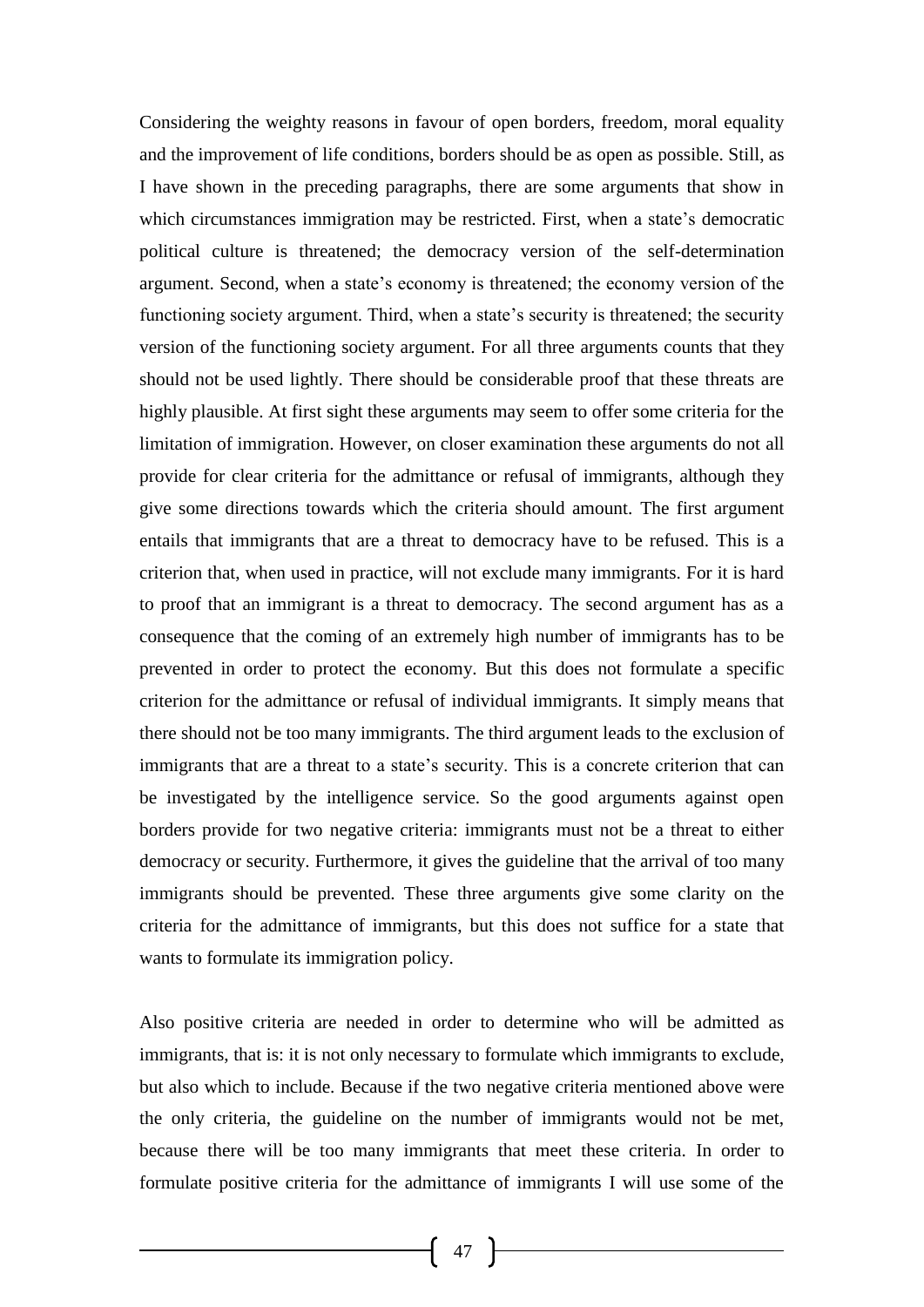reasons for open borders mentioned in chapter 2. The importance of freedom gives rise to the formulating of the following criteria. First, the freedom of persons to be free from persecution has to be respected. So states have to offer protection to persons who flee from persecution and accept them as immigrants. Second, the freedom to have a family life has to be respected. Therefore, states have to accept family members of persons that immigrated already.<sup>120</sup> Of course there are many other liberties that are worth protecting, so choosing between them entails always some arbitrariness. <sup>121</sup> These two forms of freedom are not the only ones that should be protected, but they are so important that they form the minimum that states should offer immigrants to be guaranteed. The importance of moral equality leads to the guideline that immigrants always have to be treated equal in equal circumstances. The importance of the improvement of life conditions gives the criterion that people fleeing from bad circumstances like hunger, poverty or violence have to be able to improve their lives by being admitted as immigrants. Although this is of great importance, it leads to difficulties in its realisation. A first dilemma rises between enabling people to safeguard their lives from severe circumstances on the one hand and preventing the arrival of too many immigrants on the other hand. As there are so many people suffering from terrible circumstances, it is likely that too many people will apply for immigration. A second dilemma rises between the acceptance of immigrants who would like to improve their life conditions on the one hand and the equal treatment of immigrants in equal circumstances on the other hand. It is unacceptable to refuse some people fleeing from famine, while accepting other people fleeing from famine. I will not try to solve these dilemmas here. But I have stipulated these dilemmas in order to point out which difficulties may arise when formulating an immigration policy for a state with porous borders.

To illustrate to what extent a Western state could incorporate these criteria and guidelines I will return to the case study of the Netherlands that I elaborated in chapter 1. The two negative criteria that immigrants must not be a threat to democracy or

-

 $120$  Walzer mentions familiy migration shortly, see: Walzer, Michael, "The Distribution of Membership" in: Pogge, Thomas and Darrel Moellendorf (ed.), *Global Justice: Seminal Essays* (St. Paul: Paragon House, 2008), pp 155- 156.

 $121$  Obviously, many other things can be said about the arbitrariness and the further details of these two criteria. For example, which family member to admit: all or some? And why admit family members, but not close friends? And what persecution is meant exactly? As I mentioned in the beginning of this paragraph: I will not discuss the criteria into detail, but just give some broad directions towards which an immigration policy should go.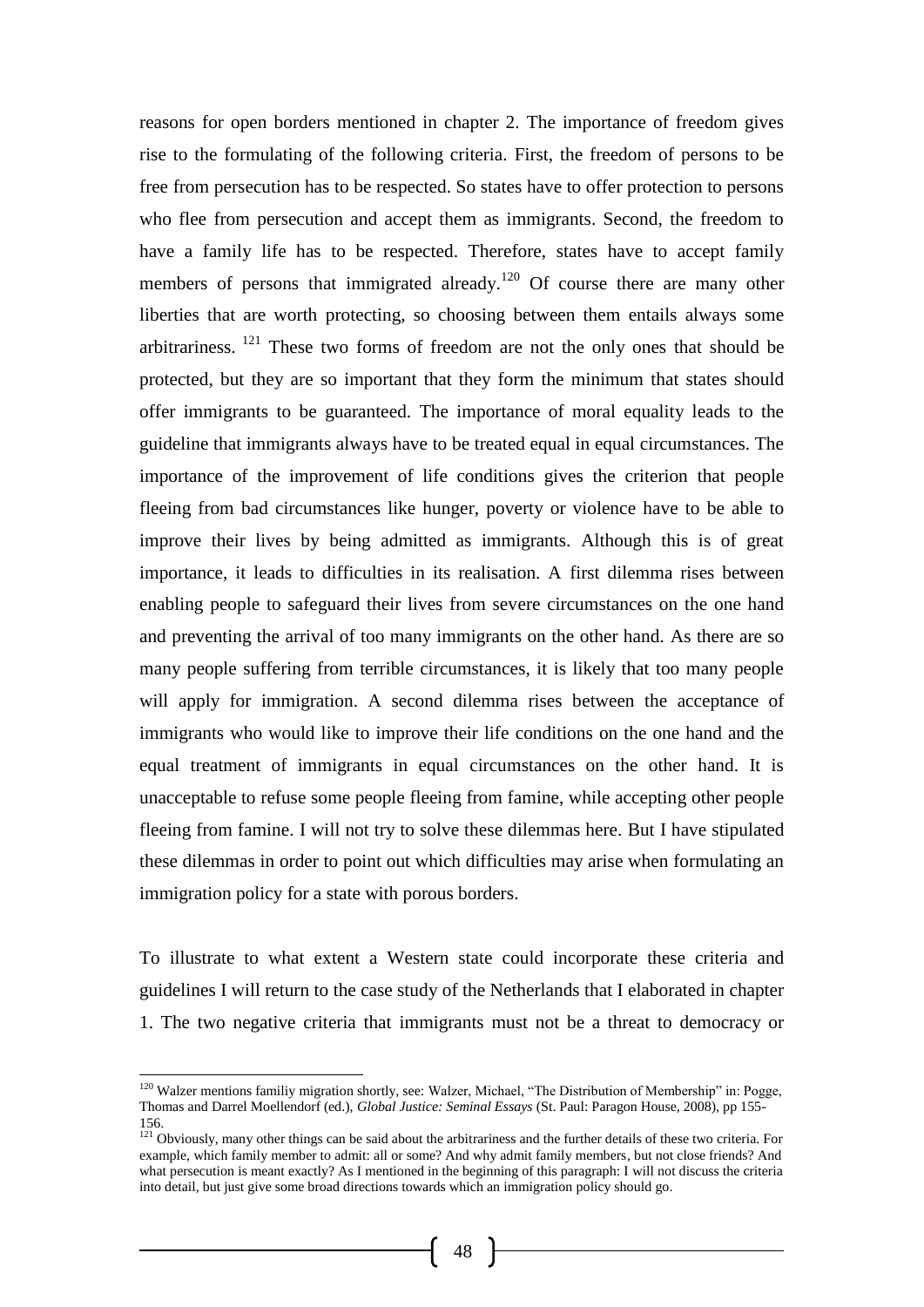security can be compared to this Dutch criterion for refusal: "You are a danger for the public order and national security."<sup>122</sup> Although democracy is not explicitly mentioned, it can be seen as one of the elements that constitute public order. The criterion that immigrants must not be a threat to democracy is not identical to this Dutch criterion, but is comparable. Obviously, security is explicitly mentioned, so this criterion is completely incorporated in Dutch policy. The positive criterion that persons fleeing from persecution have to be admitted is in the Dutch immigration policy formulated as follows: "You have well-founded reasons to fear for persecution in your country of origin on grounds of race, religion, nationality, political conviction or because you belong to a certain social group."<sup>123</sup> So this criterion is also included in Dutch policy, but it is made more specific. The next positive criterion that family members of already accepted immigrants have to be accepted as well, is mentioned in this Dutch criterion: "You are a family member of someone who is in the meantime in possession of an asylum residence permit and you have travelled simultaneously into the Netherlands or you have travelled into the Netherlands within three months after your family member has received the residence permit." <sup>124</sup> Clearly, this criterion is incorporated in Dutch policy as well, but in a restricted version. However, this restriction is too arbitrary. For many reasons people may not be able to travel simultaneously or within three months after their family member has received the residence permit to the Netherlands. Therefore, this restriction should be skipped. The last positive criterion that people who are fleeing from severe circumstances as hunger, poverty or violence have to be admitted as immigrants, is partly mentioned in Dutch policy: "You have well-founded reasons to be exposed to an inhuman treatment in your country of origin. You had to leave your country because of severe traumatic experiences. The trauma is caused by the government or by groups that exercise the actual power in a country. The government cannot or does not want to offer protection. You cannot return to your country because the Dutch government considers the situation there too unsafe to return."<sup>125</sup> So some, but not all severe circumstances are mentioned in Dutch policy.<sup>126</sup> But because of the importance of enabling people in severe circumstances to improve their life conditions, other

 $125$  Ibid.

<sup>&</sup>lt;sup>122</sup> My translation, see for the original Dutch text: http://www.indklantdienstwijzer.nl/Default.aspx?jse=1.

 $123$  Ibid.

 $124$  Ibid.

<sup>&</sup>lt;sup>126</sup> For some exceptions, that are not part of the regular criteria for the admittance of immigrants, see paragraph 1.4.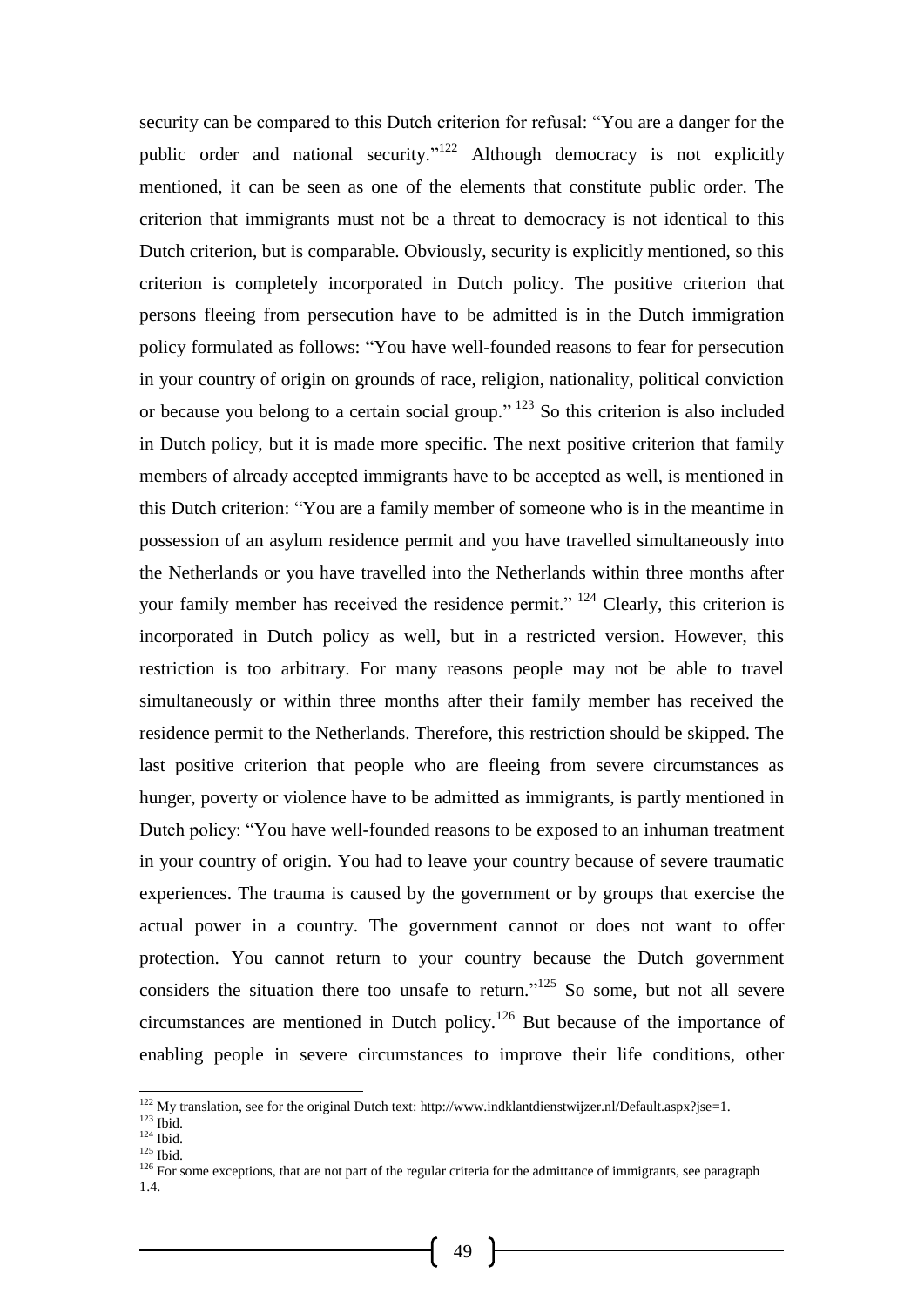circumstances like hunger, poverty and violence should be added, as long as this can be compatible with the two guidelines I described above: the arrival of too many immigrants should be prevented and immigrants should always be treated equal in equal circumstances. In the next paragraph I will discuss what moral duties a porous borders policy as sketched above entails.

#### **4.3 Global moral duties because of porous borders**

A state that has porous borders has to refuse at least some immigrants. This may entail causing injustice to people, even though, as explained above, there are good reasons for refusing these immigrants. In order to morally justify the practice of porous borders a state has to take up some moral duties on a global level, especially – but not only – towards the people it has refused as immigrants.<sup>127</sup> In this paragraph I will indicate some moral duties that follow from having porous borders. Again, I will not specify these duties into detail, but rather give some conditions for having a porous borders policy that can be morally justified.

At first it may not seem obvious why states would have moral duties on a global level because of their porous borders policy. But these moral duties are in fact necessary in order to make a porous borders policy morally acceptable. A first reason for this is that the refused immigrants usually did not leave their country because of unimportant reasons; they flee from severe hunger, poverty or violence. This evokes the general moral duty to relieve people's suffering when it is in your power to do so. And wealthy Western states do have the power to help people in third world countries who are living in severe circumstances. As Miller puts it: "Persisting global injustice does impose on rich states the obligation to make a serious contribution to the relief of global poverty  $(...)^{128}$  Also Christiano stresses that the world's poorest need to be helped: "First, we must find a way to accommodate the needs for immigration of those of the world's poorest who are trying to emigrate. (…) Of course, this does not

-

 $127$  Obviously, a state does not only have moral duties on a global level, but also on a national level. The latter category I will however not discuss in this paragraph, nor in another part of my thesis, because it would stretch too far to discuss moral duties that are of less crucial importance to my main subject.

<sup>&</sup>lt;sup>128</sup> See: Miller, David, "Immigration: The Case for Limits" in: Cohen, Andrew I. and Christopher Heath Wellman (ed.), *Contemporary Debates in Applied Ethics* (Malden, MA: Blackwell Publishing, 2005), pp 198-199.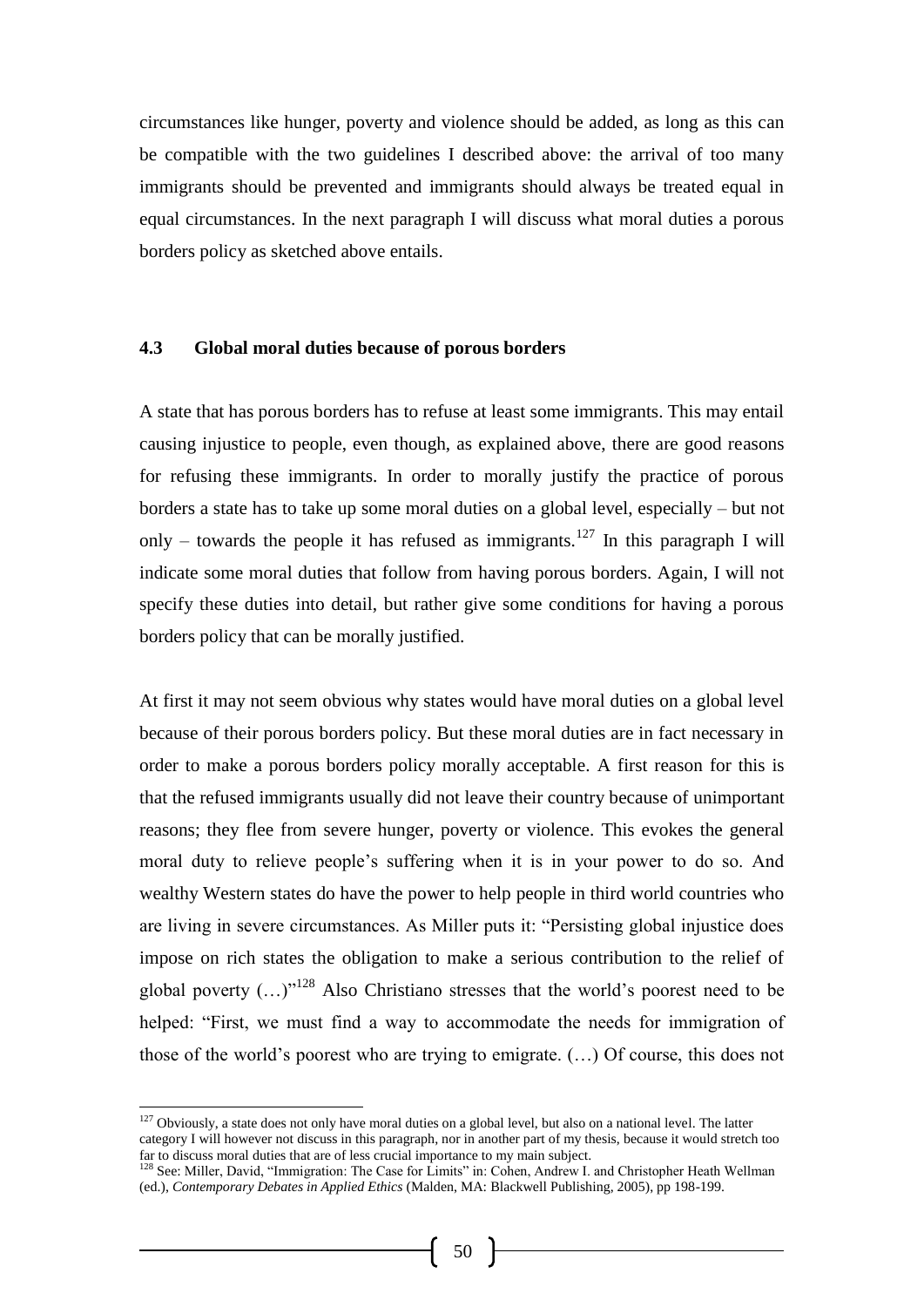require that every state need open its borders to everyone. It requires a kind of sensible coordination among relatively wealthy states on immigration policies that will alleviate some of the world's most serious poverty. And for this we will need international institutions." <sup>129</sup> A second reason is the role Western states have had in the past that amongst others has led to the current inequalities between states. Cole says that: "(…) relationships between states and peoples must be understood against what is now a postcolonial world: a world that has been radically shaped by European colonialism and which is still living through its consequences." <sup>130</sup> The colonial period lasted from the sixteenth century until the second half of the twentieth century; a period in which many injustices and exploitation were caused by Western states. That is why Cole pleads for a postcolonial perspective: "A political theory that can be applied to the world shaped by the European tradition therefore needs to take a postcolonial perspective, and take into account the way relations between peoples have been shaped by the history of colonialism, especially relations of power." <sup>131</sup> He rejects political philosophy that "(…) is written against the background of a fictional history in which colonial exploitation never occurred." <sup>132</sup> Cole is right in pointing out the necessity of taking the colonial history into account. Many third world countries in which people are living in severe circumstances are former colonies of Western countries. This creates a moral responsibility for Western states towards former colonies. However, when people living in these third world countries try to immigrate into a Western country they are likely to be refused. So another way to fulfil the global moral duties of states needs to be found. I will come back to this after the discussion of another reason why states have global moral duties because of their porous borders policy. This, third, reason is that Western states are no self-sufficient societies that have nothing to do with the rest of the world. On the contrary, all countries are interconnected in a globalised world.  $133$  If a country would be completely isolated it might be defended that it has no moral duties that cross borders. But as I just pointed out, this is not the case now. Globalisation in politics and trade has made global moral duties more evident. It is not morally acceptable to profit from

-

<sup>129</sup> See: Christiano, T., "Immigration, Political Community and Cosmopolitanism" in: *San Diego Law Review*, Vol. 45 (Fall 2008), p. 955.

<sup>130</sup> See: Cole, Phillip, *Philosophies of Exclusion: Liberal Political Theory and Immigration* (Edinburgh: Edinburgh University Press, 2000), p. 2.

<sup>&</sup>lt;sup>131</sup> See: ibid, p. 199.

 $132$  See: ibid, p. 14.

 $133$  See: ibid, p. 1.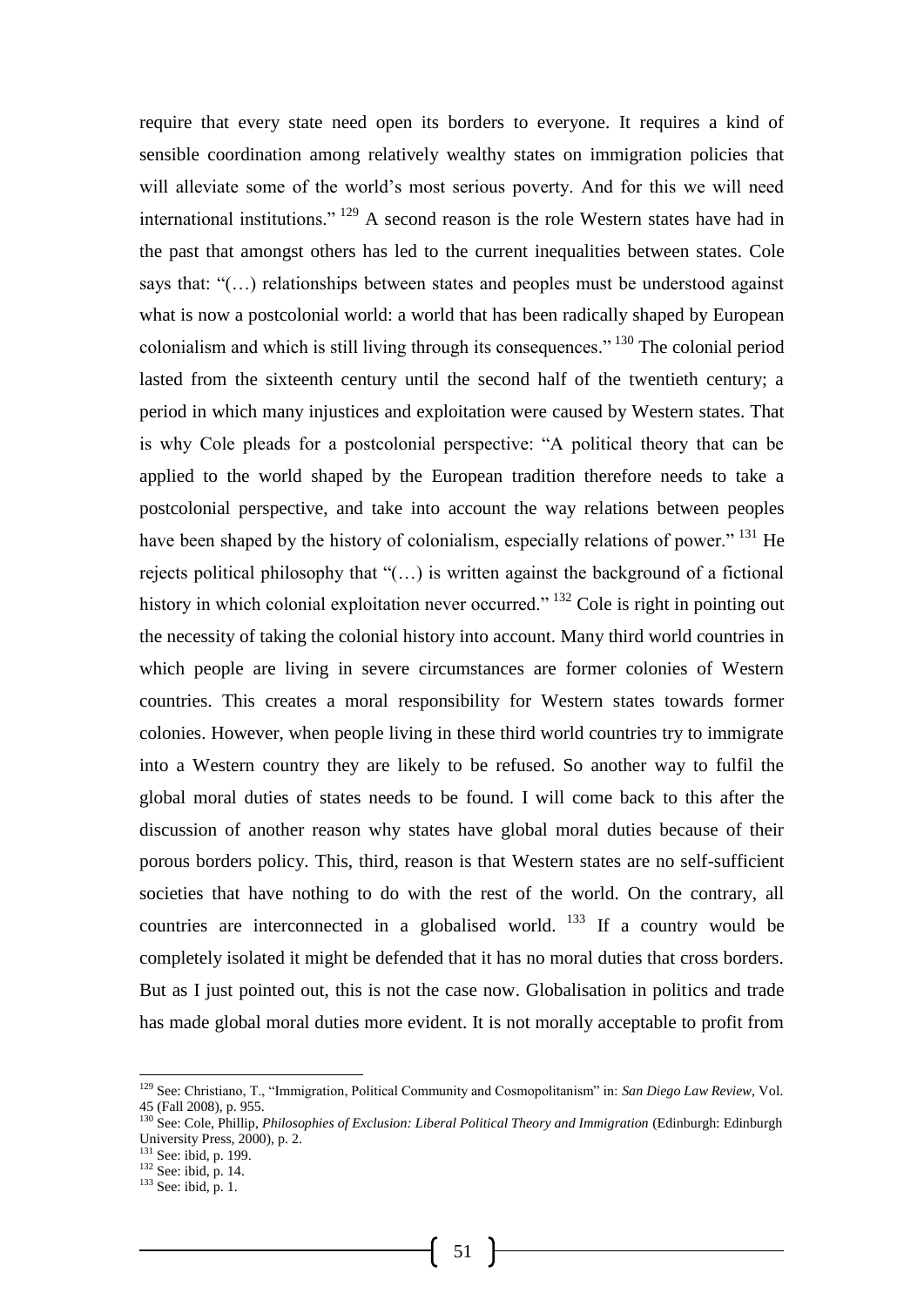international trade in for example oil, coffee or rice, while neglecting moral responsibilities towards the people who live in the countries of origin of these products and produce them, often under bad working and living conditions. So I have shown that there are three reasons why a state with a porous borders policy has global moral duties: first, because of their ability to help people living in severe circumstances, second, because of the role Western states have had in oppressing current third world countries during the colonial period and third, because of the globalisation that makes all countries interdependent.

As I pointed out in the previous paragraph not all would-be immigrants can be accepted by a state, even though they may be fleeing from severe living conditions. Also, states have global moral duties to third world countries – from which the refused immigrants are mainly coming. The question is: what kind of global moral duties? As said, I will not go into details, but point into the direction that should be followed. The main point is that states have a moral duty to reduce the problems because of which people are fleeing their countries and are trying to immigrate, such as famines, war, dictatorships, poverty and so on, insofar this is in their power to do so. Carens suggests helping the worst off by "transferring resources and reforming international economic institutions". <sup>134</sup> Miller does not choose one way to help the worst off, but he shares the opinion that states have a moral duty towards them: "Meanwhile, the lesson for other states, confronted with people whose lives are less than decent, is that they have a choice: they must either ensure that the basic rights of such people are protected in the places where they live  $-$  by aid, by intervention, or by some other means – or they must help them to move to other communities where their lives will be better. Simply shutting one's borders and doing nothing else is not a morally defensible option here. People everywhere have a right to a decent life." <sup>135</sup> So even though there are many ways to fulfil their moral duty towards third world countries and their inhabitants, whether by global distributive justice or by interventions, what matters is that Western states acknowledge this global moral duty and act accordingly.

<sup>134</sup> See: Carens, Joseph H., "Aliens and Citizens: The Case for Open Borders" in: Pogge, Thomas and Darrel Moellendorf (ed.), *Global Justice: Seminal Essays* (St. Paul: Paragon House, 2008), p. 221. Walzer also allows for some kind of distributive justice, see: Walzer, Michael, "The Distribution of Membership" in: Pogge, Thomas and Darrel Moellendorf (ed.), *Global Justice: Seminal Essays* (St. Paul: Paragon House, 2008), pp 159-162.

<sup>&</sup>lt;sup>135</sup> See: Miller, David, "Immigration: The Case for Limits" in: Cohen, Andrew I. and Christopher Heath Wellman (ed.), *Contemporary Debates in Applied Ethics* (Malden, MA: Blackwell Publishing, 2005), p. 198.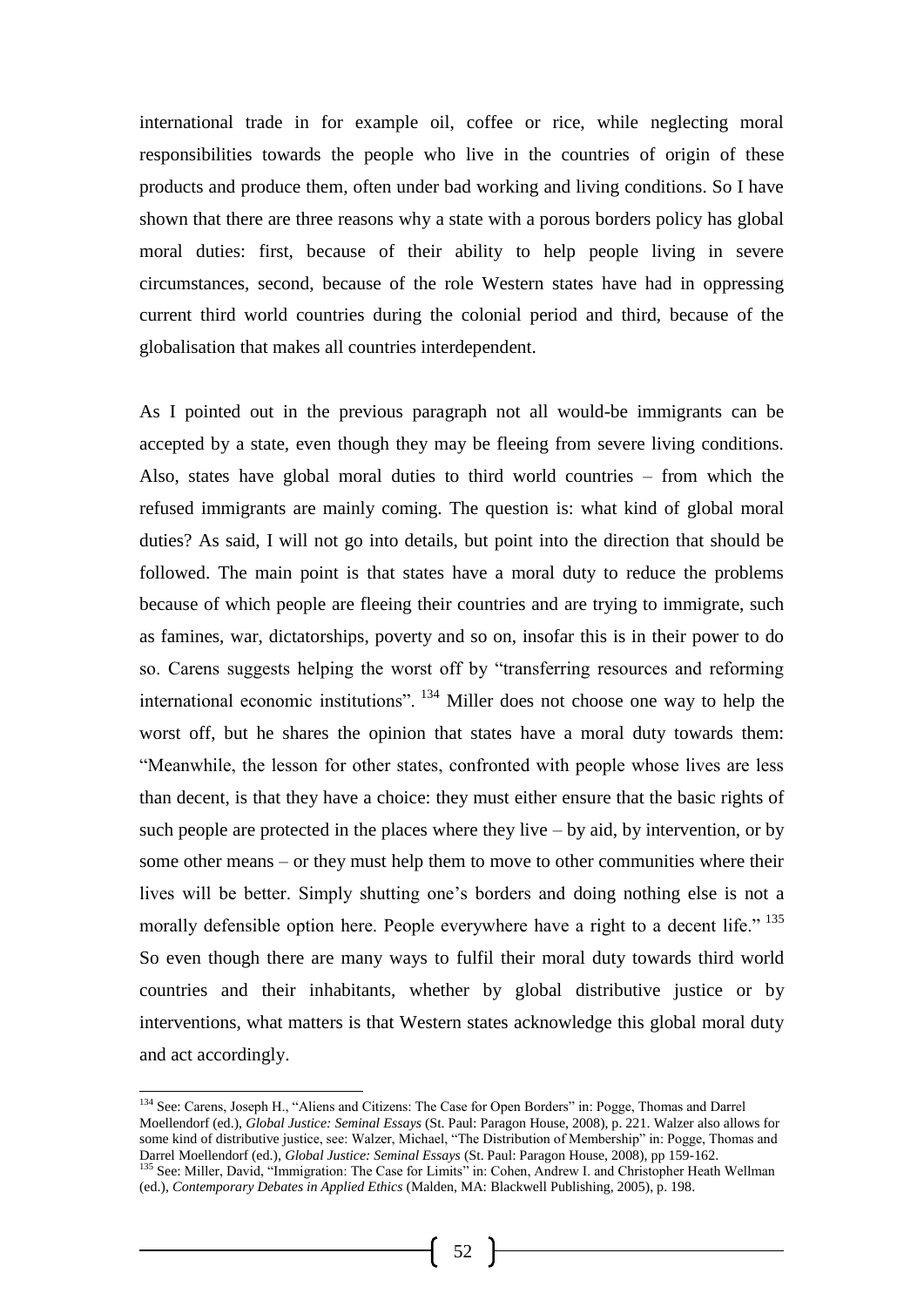#### **4.4 Conclusion**

In this chapter I have defended that states should have porous borders. First, I have shown that the culture and freedom of association versions of the self-determination argument do not hold, while the democracy version does hold. I have shown also that the economy and security versions of the functioning society argument hold and that the indirect cosmopolitanism version does not hold. Furthermore, I have made clear that the arguments in favour of closed borders that hold do not justify a system of entirely closed borders. Because there are strong reasons for open borders and some good arguments for closed borders, this means that only the porous borders option is compatible with both of them. Second, I have given some guidelines and criteria for the admittance of immigrants that follow from the arguments for closed borders that hold and from some of the reasons for open borders. These are not meant to be definite, but just to give an example of a minimum standard that states should use when formulating their immigration policy. I have compared these guidelines and criteria to the Dutch immigration policy and concluded that some of them are incorporated in some way in this policy, while others are not. Third, I have argued that in order to make the porous borders option morally acceptable wealthy states should fulfil some global moral duties.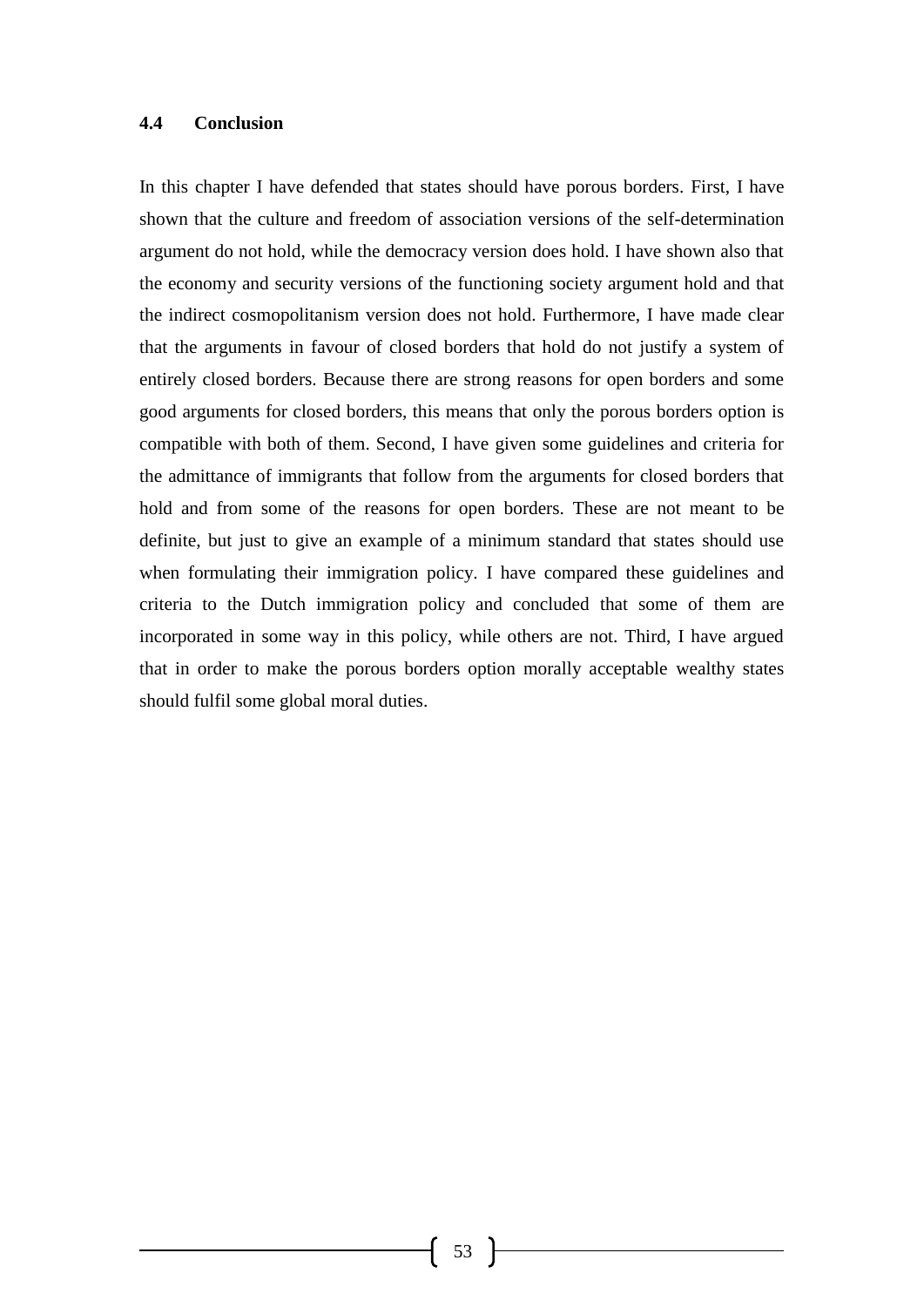## **5 Conclusion**

-

In this thesis I have answered the central question: "What is the moral tenability of open and closed borders to immigrants?" My answer is that in the current situation neither open, nor closed borders are morally tenable. Instead I have given a defence of porous borders; the only morally tenable option.<sup>136</sup> I have started my defence with pointing out four strong reasons in favour of open borders, claiming that these reasons are so strong that the burden of proof lies with the defenders of closed borders. Carens and Kukathas show that freedom is of such great importance to people's lives that this is a strong reason for open borders. Carens, Wellman and Cole show that moral equality is another strong reason for open borders. If citizens and foreigners are moral equals, the latter should not be refused to immigrate. Abizadeh shows that no coercion may be exercised without democratic justification. Both citizens and foreigners should be able to democratically justify a state's immigration policy, which makes the closed borders option impossible. Kukathas, Carens and Christiano show that the improvement of life conditions is a good reason for open borders. Although these are four strong reasons in favour of open borders, they are not absolute. So other considerations in the formulating of a borders policy are not excluded. This allows for the possibility of a porous borders policy.

I have proceeded with my defence of porous borders by presenting the two main arguments for closed borders. Walzer, Miller, Dummett, Wellman, Whelan and Habermas all defend some form of the self-determination argument. This contains that states have a right to self-determination because of which they are entitled to close their borders to immigrants. The self-determination argument is being used in defence of the protection of communities and their culture, freedom of association and political culture including democracy. I have shown that the defence of a community's culture does not hold because of several arguments. First, it is not clear what a culture exactly contains. Second, it is not proven that citizens share more with their compatriots than with people who live in another country and have a different

<sup>&</sup>lt;sup>136</sup> Of course I keep the option open that in the future another option may be morally defendable, but in the current situation I think this the only morally tenable option.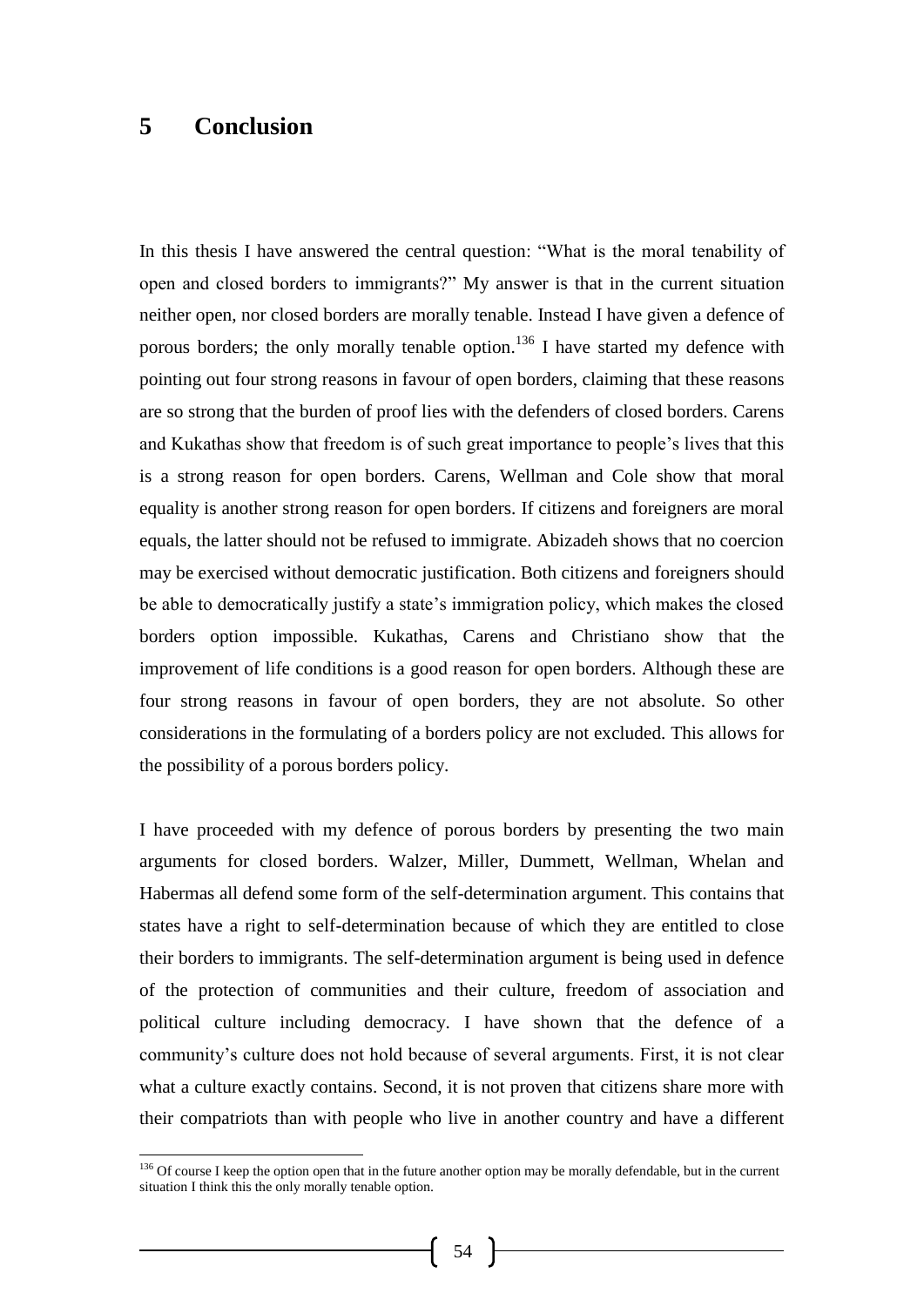culture. Third, it is not apparent that immigrants with a different cultural background change a society's culture profoundly. Fourth, internal immigration within a country is not limited, even though there are differences in culture between the different areas. Fifth, cultures always change over time; it cannot objectively be determined whether one culture is better than another. Sixth, even if immigrants would change a society's culture, there are other factors that can outweigh the importance of preserving a culture, like taking care of the safety of political refugees. Therefore, the selfdetermination argument as used in favour of the protection of culture does not hold. I have shown also that the defence of freedom of association in the immigration debate does not hold, because states cannot be compared with other private associations as clubs or marriages. Therefore, statements about the refusal of club members or partners for life cannot be used to draw conclusions on the refusal of immigrants; the self-determination argument that defends the freedom of association of citizens does not hold. However, the self-determination argument used for the protection of democratic political culture does hold. Because the freedom and equality of citizens are best protected in a democratic society it is permissible to refuse immigrants of whom there is considerable proof that they would be a threat to democracy. None of the defenders of the self-determination argument, but Wellman, claim that the right to self-determination is absolute. Furthermore, states may use their right to selfdetermination as well to accept immigrants instead of to refuse them. Therefore, this argument allows for the importance of other values than self-determination and thus for a porous borders option.

The other argument for closed borders is the functioning society argument, with the economy, security and indirect cosmopolitanism versions. Kukathas and Wellman show that immigrants may be refused if they are a threat to the economy. I have shown that this version of the functioning society argument holds, because in order to enable a state to provide goods and services equally to its citizens there should be a sufficient economic level. When too many immigrants arrive in a state the economy will probably be negatively influenced in such a way the government will not be able anymore to provide their goods and services equally to all. Therefore, restrictions on immigration are justified if there is considerable proof that they will negatively influence the economy to this extent. Because of this the arrival of too many immigrants should be prevented. As this restriction has far reaching consequences, it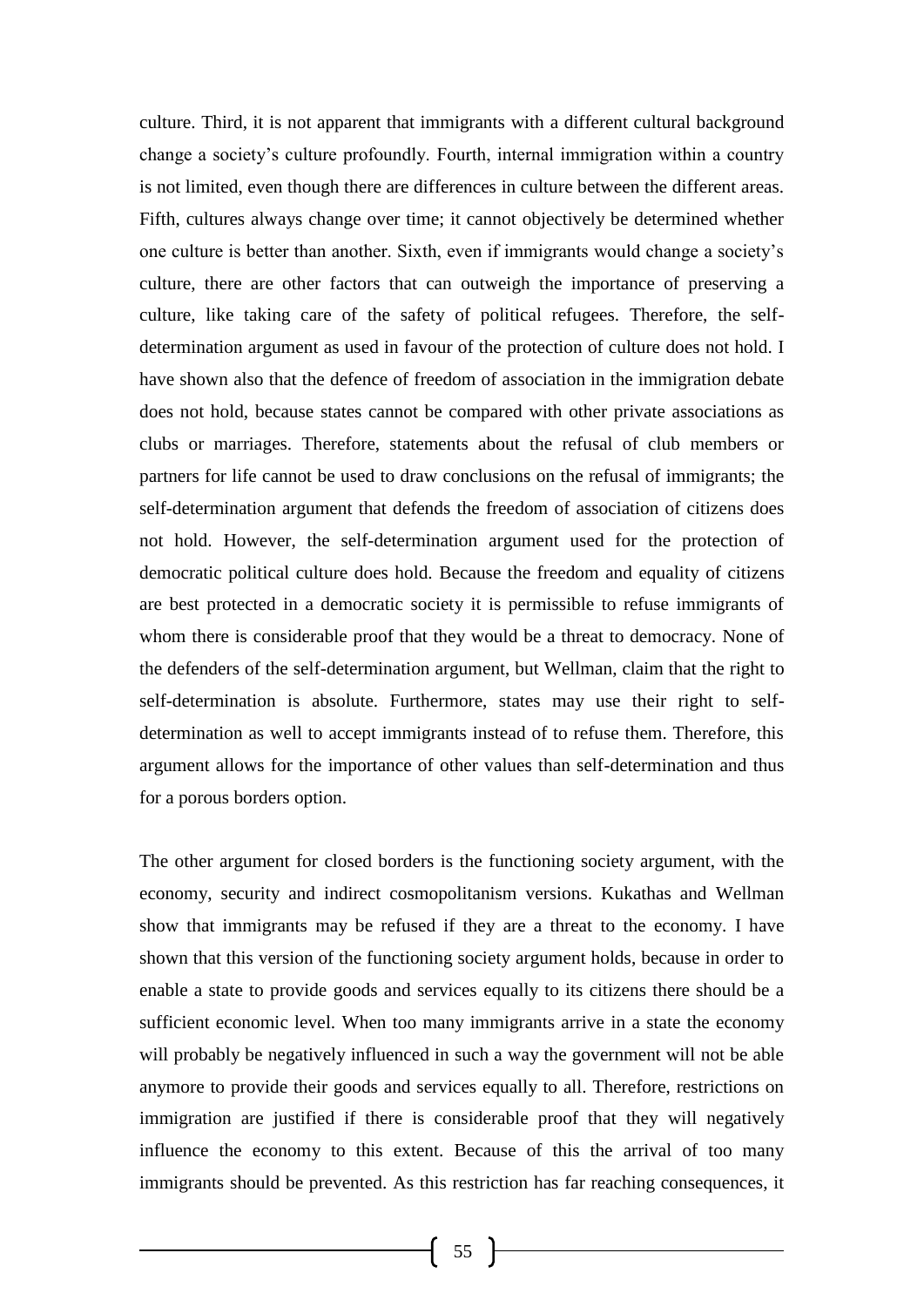has to be recommended that there should be done more research on the effects of immigration on the economy. Carens, Dummett and Wellman show that immigrants may be refused if they are a threat to a state's security. When a state's security is threatened also citizen's freedom and democracy are threatened. States are therefore allowed to exclude immigrants if they really are a threat to security. Christiano shows that if immigration threatens the functioning of democratic states, immigrants may be refused. Because he considers democratic states necessary for the development of a cosmopolitan political community that will alleviate the suffering of the worst off. This last version of the functioning society argument does not hold, because its assumptions can never be verified. Christiano's argument stretches too far; immigration may not be limited because of hypothetical speculations. All three versions of the functioning society argument show that borders may be closed to immigrants in the circumstances I just pointed out: when immigrants are a threat to the functioning of states. As immigrants may be refused in some, but not in all circumstances this allows for a porous borders option.

So it can be concluded that the democracy version of the self-determination argument and the economy and security versions of the functioning society argument give good reasons for closing borders in some circumstances, but not for always having completely closed borders. As neither completely open, nor completely closed borders can be defended in today world, this means that borders should be porous.

I have continued my defence of porous borders by giving some guidelines and criteria for the admittance of immigrants, that should be seen as an impulse to the formulating of a minimum standard for immigration policy that states ought to have. I have formulated two negative criteria: immigrants should not be a threat to either the democracy or the security of a state. Because of these criteria immigrants may be refused. I have also formulated three positive criteria: the freedom of people not to be persecuted and the freedom of people to live with their family should always be respected. Furthermore, people fleeing from severe circumstances, such as hunger, poverty or war should be able to improve their life conditions. Because of these criteria immigrants should be accepted. I have also pointed out that especially the last of the three positive criteria conflicts with the two guidelines I have formulated: the negative guideline that there should not be admitted too many immigrants and the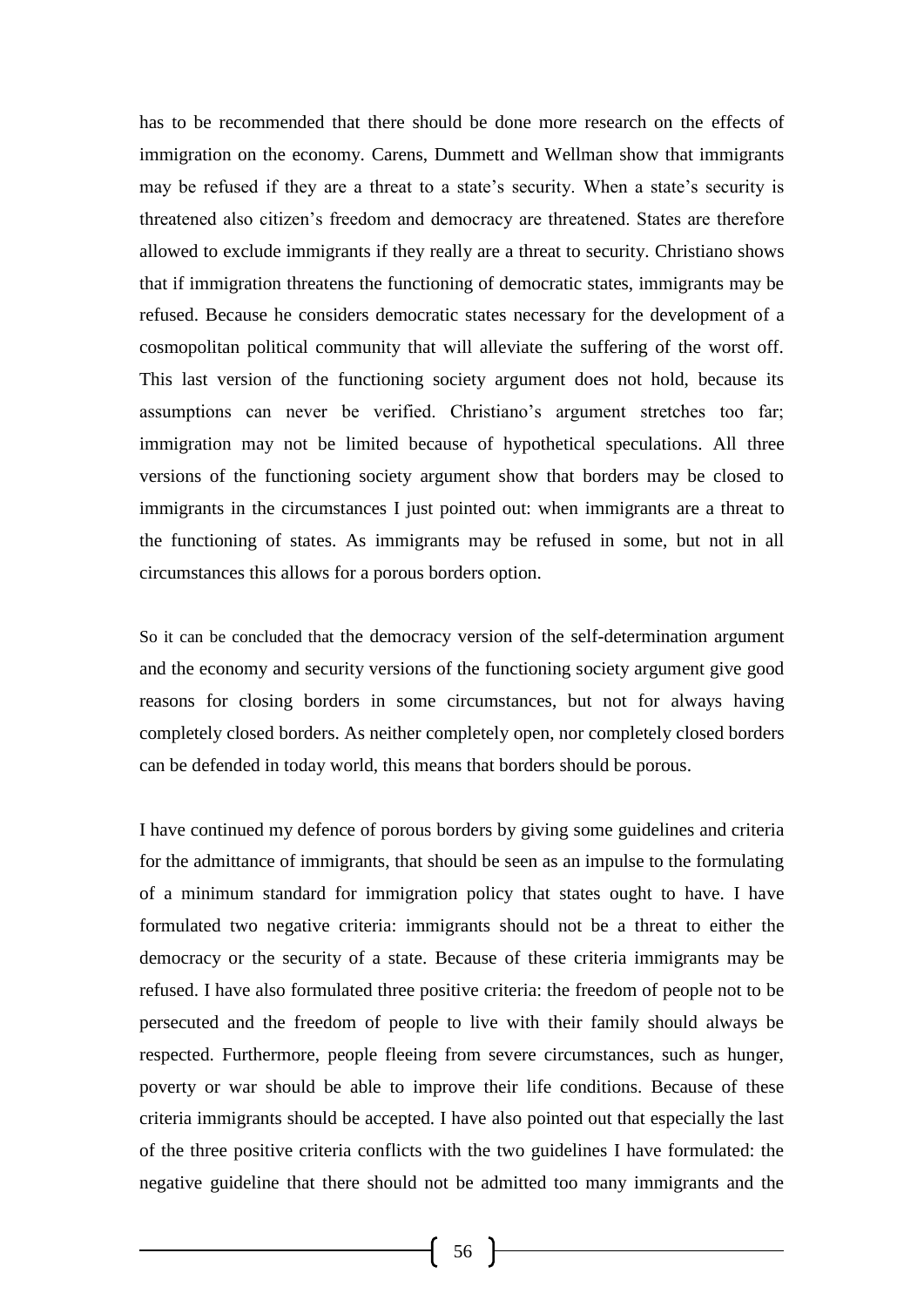positive guideline that immigrants should be always treated equal in equal circumstances. It has not been my purpose to solve this dilemma, but only to point out that these dilemmas exist. I have compared these guidelines and criteria with the Dutch immigration policy to illustrate to what extent a Western state already incorporates them. It turns out that some though not all of the criteria are already incorporated in Dutch immigration policy.

I have concluded my defence of porous borders, and I will conclude with it now, that wealthy states need to fulfil their global moral duties towards poorer countries. This is necessary in order to make the porous borders option morally defendable. States have these duties because of several reasons. First, because people who are trying to immigrate in general do not do this because of unimportant reasons; they flee from bad life conditions as hunger, poverty or violence. Refusing them as immigrants may be permissible, because of one of the reasons mentioned above, but this does not mean that states do not have moral duties towards them or to people in equal circumstances. States that have the power to reduce the suffering of these people should do this. Second, because of the historic context, including a colonial past, in which wealthy countries have exploited current third world countries. Third, because of the globalisation in which all countries are interdependent and in which wealthy countries often profit from trade with poorer countries. I have shown that wealthy states have global moral duties towards, between others, third world countries. I have not specified the way in which these moral duties should be fulfilled, but I have suggested that it may be done by global distributive justice or other interventions.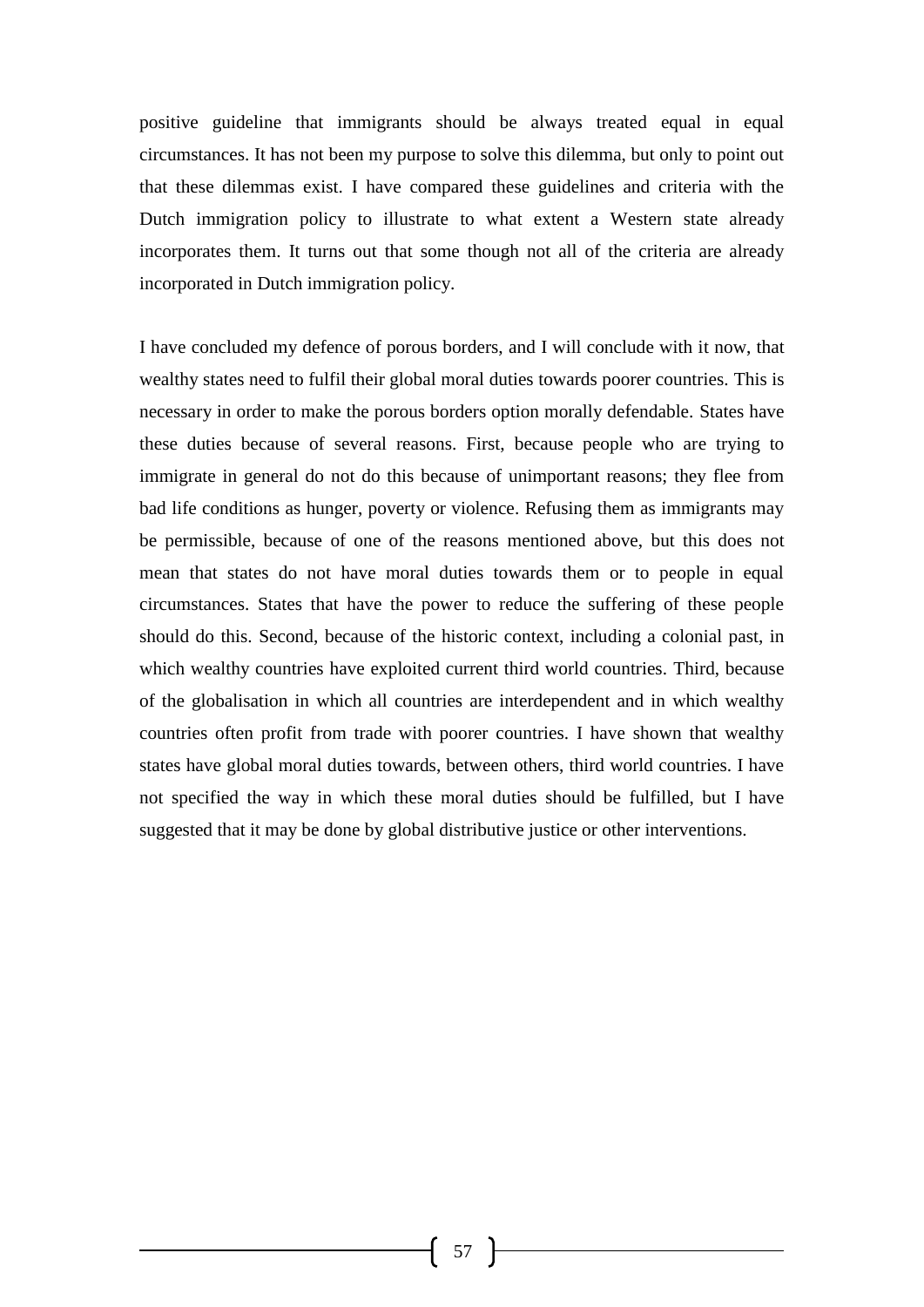# **Literature**

Abizadeh, Arash, "Democratic Theory and Border Coercion: No Right to Unilaterally Control Your Own Borders" in: *Political Theory*, Volume 36, Number 1 (February 2008), pp 37-65

Abizadeh, Arash, "Democratic Legitimacy and State Coercion: A Reply to David Miller" in: *Political Theory*, Volume 38, Number 1 (2010), pp 121-130

Berlin, Isaiah, "Two Concepts of Liberty" in: Berlin, Isaiah, *Four Essays on Liberty* (Oxford: Oxford University Press, 1969), pp 118-172

Carens, Joseph H., "Aliens and Citizens: The Case for Open Borders" in: Pogge, Thomas and Darrel Moellendorf (ed.), *Global Justice: Seminal Essays* (St. Paul: Paragon House, 2008), pp 211-234

Carter, Ian, "Positive and Negative Liberty", *The Stanford Encyclopedia of Philosophy (Fall 2008 Edition)*, Edward N. Zalta (ed.), URL = <http://plato.stanford.edu/archives/fall2008/entries/liberty-positive-negative/>.

Christiano, T., "Immigration, Political Community and Cosmopolitanism" in: *San Diego Law Review*, Vol. 45 (Fall 2008), pp 933–961

Cole, Phillip, *Philosophies of Exclusion: Liberal Political Theory and Immigration* (Edinburgh: Edinburgh University Press, 2000)

Dummett, Michael, "Immigration" in: *Res publica*, Volume 10, Issue 2 (2004), pp 115-122

Gaus, Gerald and Courtland, Shane D., "Liberalism", *The Stanford Encyclopedia of Philosophy (Spring 2011 Edition)*, Edward N. Zalta (ed.), URL = <http://plato.stanford.edu/archives/spr2011/entries/liberalism/>.

Geest, L. van der and A.J.F. Dietvorst, *Budgettaire effecten van immigratie van nietwesterse allochtonen* (Utrecht, NYFER, 2010)

Gosepath, Stefan, "Equality", *The Stanford Encyclopedia of Philosophy (Spring 2011 Edition)*, Edward N. Zalta (ed.), URL = <http://plato.stanford.edu/archives/spr2011/entries/equality/>.

Habermas, Jürgen, "Citizenship and National Identity: Some Reflections on the Future of Europe" in: Pogge, Thomas and Darrel Moellendorf (ed.), *Global Justice: Seminal Essays* (St. Paul: Paragon House, 2008), pp 285-307

Kukathas, Chandran, "The Case for Open Immigration" in: Cohen, Andrew I. and Christopher Heath Wellman (ed.), *Contemporary Debates in Applied Ethics* (Malden, MA: Blackwell Publishing, 2005), pp 207-220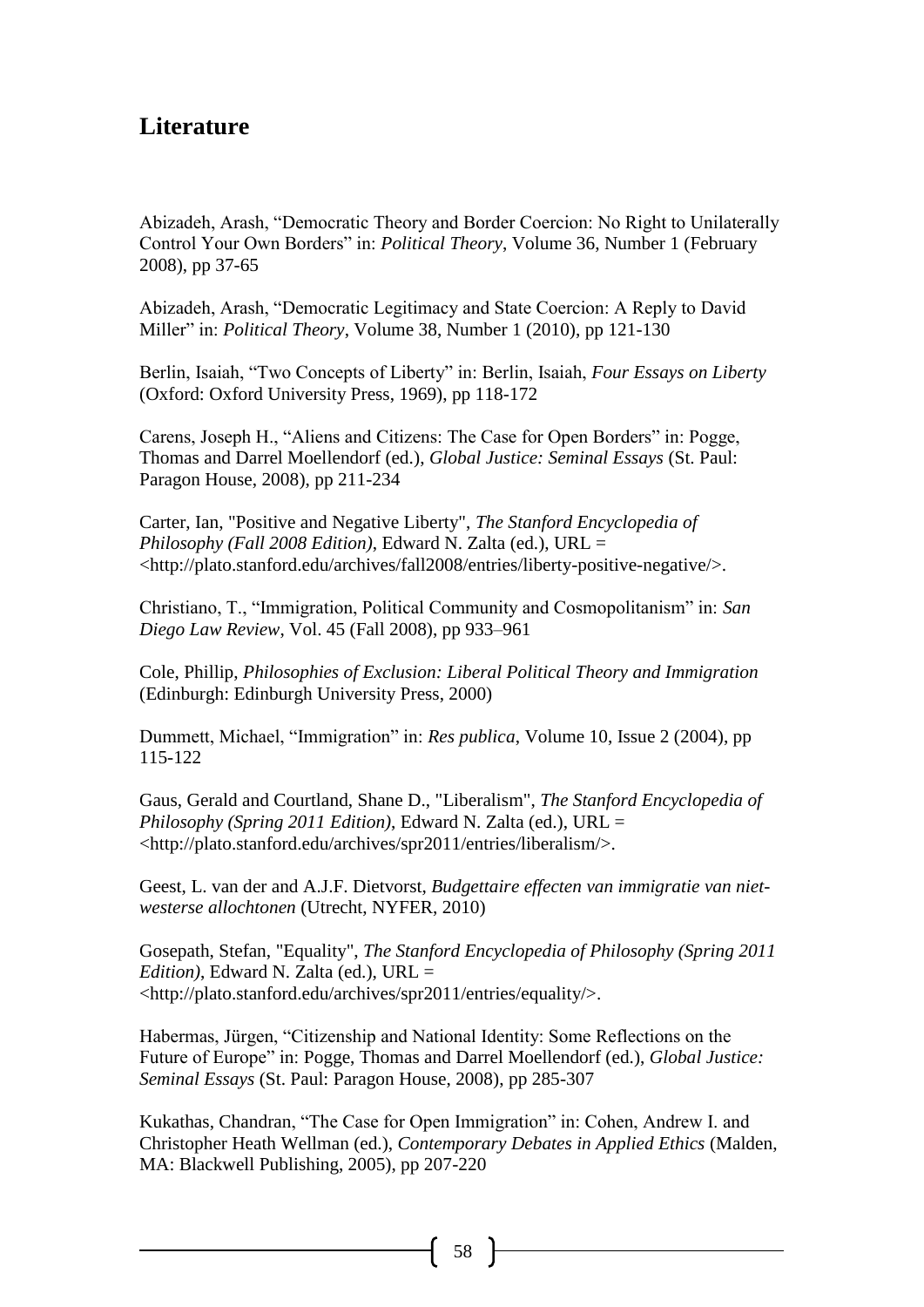Mill, John Stuart, J. M. Robson (ed.), *Collected Works of John Stuart Mill*, Volume 21 (Toronto: University of Toronto Press, 1963)

Miller, David, *On Nationality* (Oxford: Oxford University Press, 2002)

Miller, David, "Why Immigration Controls Are Not Coercive: A Reply to Arash Abizadeh" in: *Political Theory*, Volume 38, Number 1 (2010), pp 111-120

Miller, David, "Immigration: The Case for Limits" in: Cohen, Andrew I. and Christopher Heath Wellman (ed.), *Contemporary Debates in Applied Ethics* (Malden, MA: Blackwell Publishing, 2005), pp 193-206

Rawls, John, *The Law of Peoples* (Cambridge, Massachusetts: Harvard university press, 2002)

Rawls, John, *A Theory of Justice* (Cambridge, Massachusetts: Harvard university press, 1999 [revised edition,  $1<sup>st</sup>$  published: 1971])

Singer, Peter, *Practical Ethics* (Cambridge: Cambridge University Press, 1993 [2nd edition]), pp 247-263

Simon, Julian L., *The Economic Consequences of Immigration* (Oxford: Basil Blackwell, 1989)

Walzer, Michael, "The Distribution of Membership" in: Pogge, Thomas and Darrel Moellendorf (ed.), *Global Justice: Seminal Essays* (St. Paul: Paragon House, 2008), pp 145-178

Walzer, Michael, *Spheres of Justice: A Defence of Pluralism and Equality* (Oxford: Martin Robertson, 1983)

Wellman, Christopher Heath, "Immigration", *The Stanford Encyclopedia of Philosophy (Summer 2010 Edition)*, Edward N. Zalta (ed.), URL = <http://plato.stanford.edu/archives/sum2010/entries/immigration/>

Wellman, Christopher Heath, "Immigration and Freedom of Association" in: *Ethics*, Vol. 119, No. 1, (2008), pp 109–141

Whelan, Frederick G., "Citizenship and Freedom of Movement: An Open Admission Policy?" in: Gibney, Mark (ed.), *Open Borders? Closed Societies? The Ethical and Political Issues* (New York: Greenwood Press, 1988), pp 3-39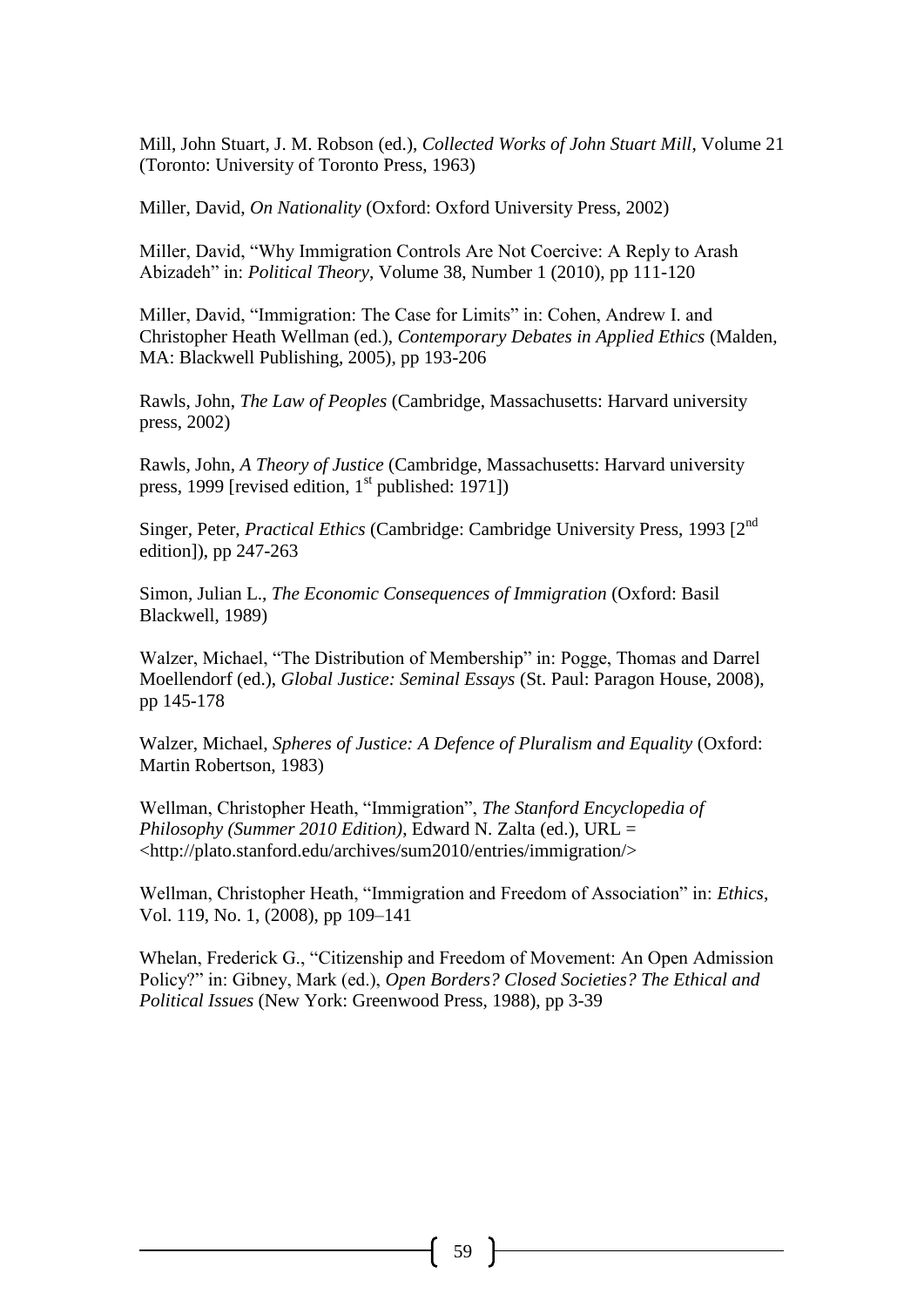### **Legal documents**

*Convention and protocol relating to the status of refugees* (Geneva, UNHCR, 2010  $[1<sup>st</sup>$  edition: 1951])

*The European Convention on Human Rights and its Five Protocols*, Council of Europe, 1950

### **Internet resources**

http://ec.europa.eu/home-affairs/policies/asylum/asylum\_intro\_en.htm

http://eurlex.europa.eu/LexUriServ/LexUriServ.do?uri=CELEX:32003R0343:EN:NOT

http://europa.eu/legislation\_summaries/justice\_freedom\_security/free\_movement\_of\_ persons\_asylum\_immigration/l33153\_en.htm

http://www.europa-nu.nl/id/vh1aly4653wh/asiel\_en\_migratiebeleid

http://www.europanu.nl/id/vh6telvdgppy/europees\_agentschap\_voor\_het\_beheer\_van

http://www.frontex.europa.eu/

http://www.indklantdienstwijzer.nl/Default.aspx?jse=1

http://www.unhcr.org